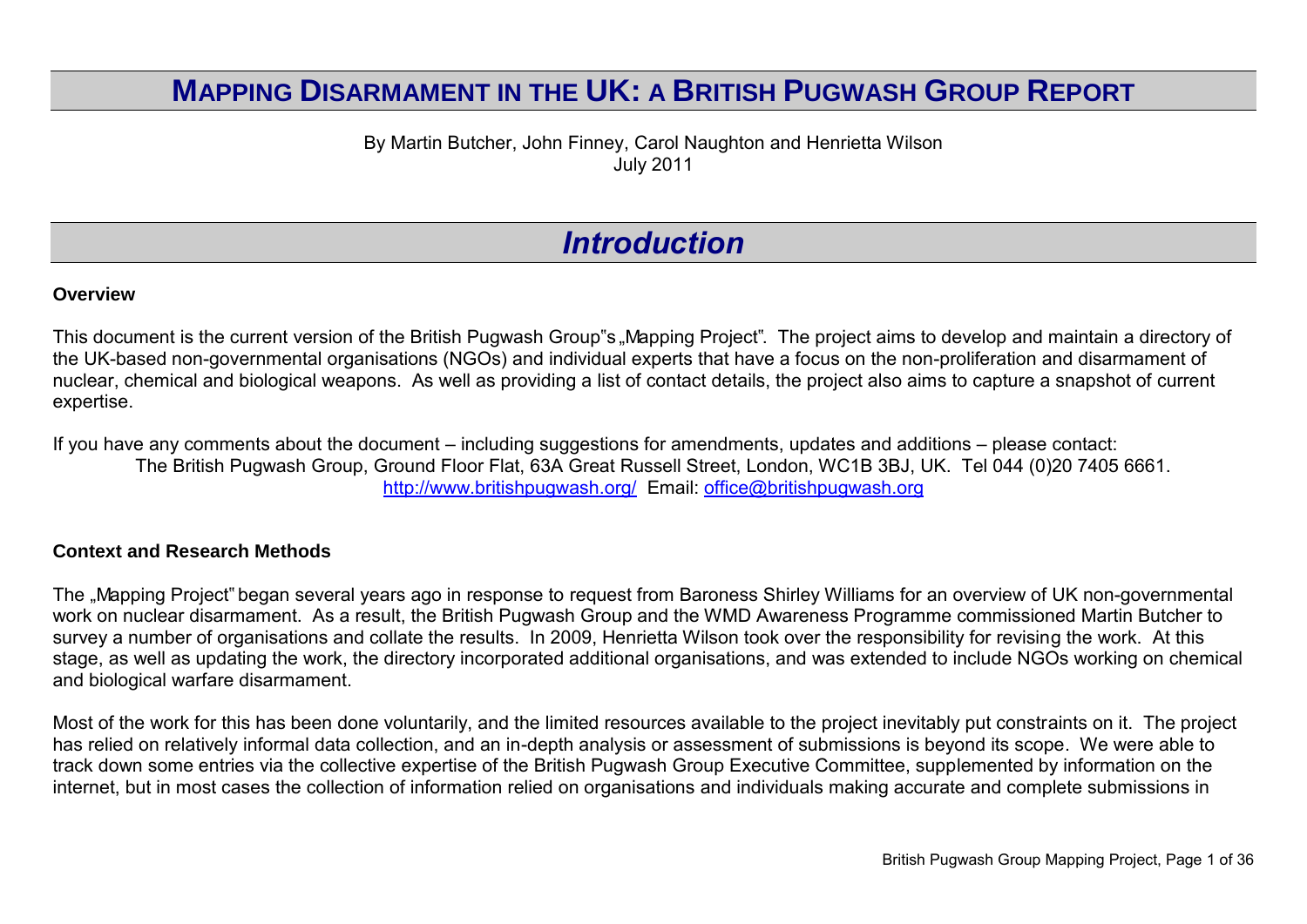response to email and telephone requests. It was not possible to cross-check entries beyond the immediate expertise of the collating team, but we consulted organisations and individuals in successive stages of the research.

Whilst aiming for the directory to be as up-to-date and comprehensive as possible, the team were aware that this ideal is very difficult to achieve. Organisations are in a constant state of flux – not least because funding opportunities change. Further, we can guess that we have not captured all relevant work in our research. Because of this, the document should be treated as a "rolling text", and regularly updated.

Such factors also mean that there may be inconsistencies in the way the directory represents different groups. For example, organisations are sometimes known by different names (thus, the British Pugwash Group is known at times as "Pugwash", "Pugwash UK" etc), and whereas some individuals have chosen to include a title, others have not. Also, different respondents may have interpreted the directory"s categories in different ways. Most of the groups included are exclusively based in the UK; however we have included international organisations where these have a significant UK presence. It should be noted that in general we have followed organisations" and individuals" preferences for how they want to appear in the work.

#### **Possible Uses for the Directory**

The directory comprises sets of information arranged thematically to link together individuals, organisations and activities concerned with particular issues, followed by tables of reference information, including some contact details. We recognise that the dividing line between some of the themes is "soft" and that consequently there may appear to be some duplication of entries, but overall we hope the arrangement that we have chosen is a useful one. We hope the directory fulfils its primary purpose of being useful to people seeking expert advice on specific aspects of disarmament, both within and outside the NGO community. It certainly confirms a general view that the UK has a significant resource bank of work in this area that is ripe for exploitation, and starts to convey a sense of the current interrelatedness between organisations.

Beyond this, there are some practical ways in which this document might support the extension and application of work aiming towards the elimination and non-proliferation of nuclear, biological and chemical weapons. Funders may find the document useful in identifying gaps in the existing work, and strengths that could be built on. By providing information on relevant work and contact details of those working in the area, it could assist the dissemination of research and facilitate better use of limited NGO resources. It could help groups to identify and exploit partnering opportunities to create either UK or international partnerships: this may prove useful to groups seeking funding, as some funders have a preference for financing collaborative and / or international projects.

#### **Acknowledgments**

The authors would like to thank warmly all those who contributed to the work. As well as those who responded to our requests for information, we are very grateful to Seth Bullock, Sandra Ionno Butcher, Sarah Graham-Brown, Caitriona McLeish, Tom Milne, Julian Perry Robinson and Peter Wilson.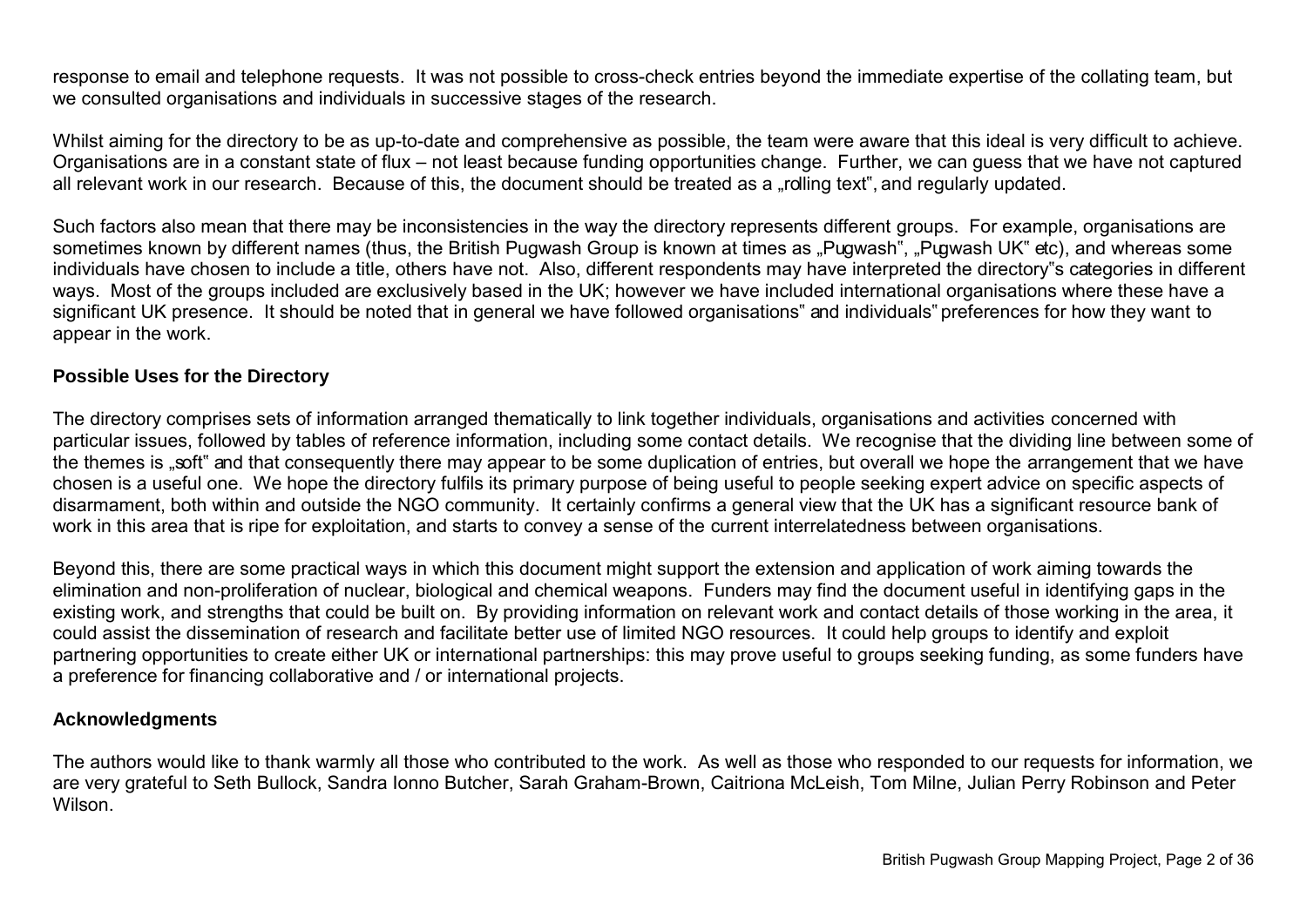### *Table of Contents*

|                                                                                   | <b>Page Number</b> |
|-----------------------------------------------------------------------------------|--------------------|
| Introduction                                                                      |                    |
| Theme 1: Eliminating Nuclear Weapons, Current and Future Arms Control             | 4                  |
| Theme 2: UK and US Nuclear Weapons                                                | 8                  |
| Theme 3: NATO, Nuclear Weapons and Ballistic Missile Defence                      | 13                 |
| Theme 4: Proliferation, Non-Proliferation, Regional Conflicts & Nuclear Terrorism | 16                 |
| Theme 5: Chemical and Biological Warfare                                          | 20                 |
| Sample Journals and Other Resources                                               | 23                 |
| <b>Institutional Affiliations</b>                                                 | 24                 |
| <b>Contact Details of Organisations</b>                                           | 30                 |
| <b>Acronyms and Abbreviations</b>                                                 | 36                 |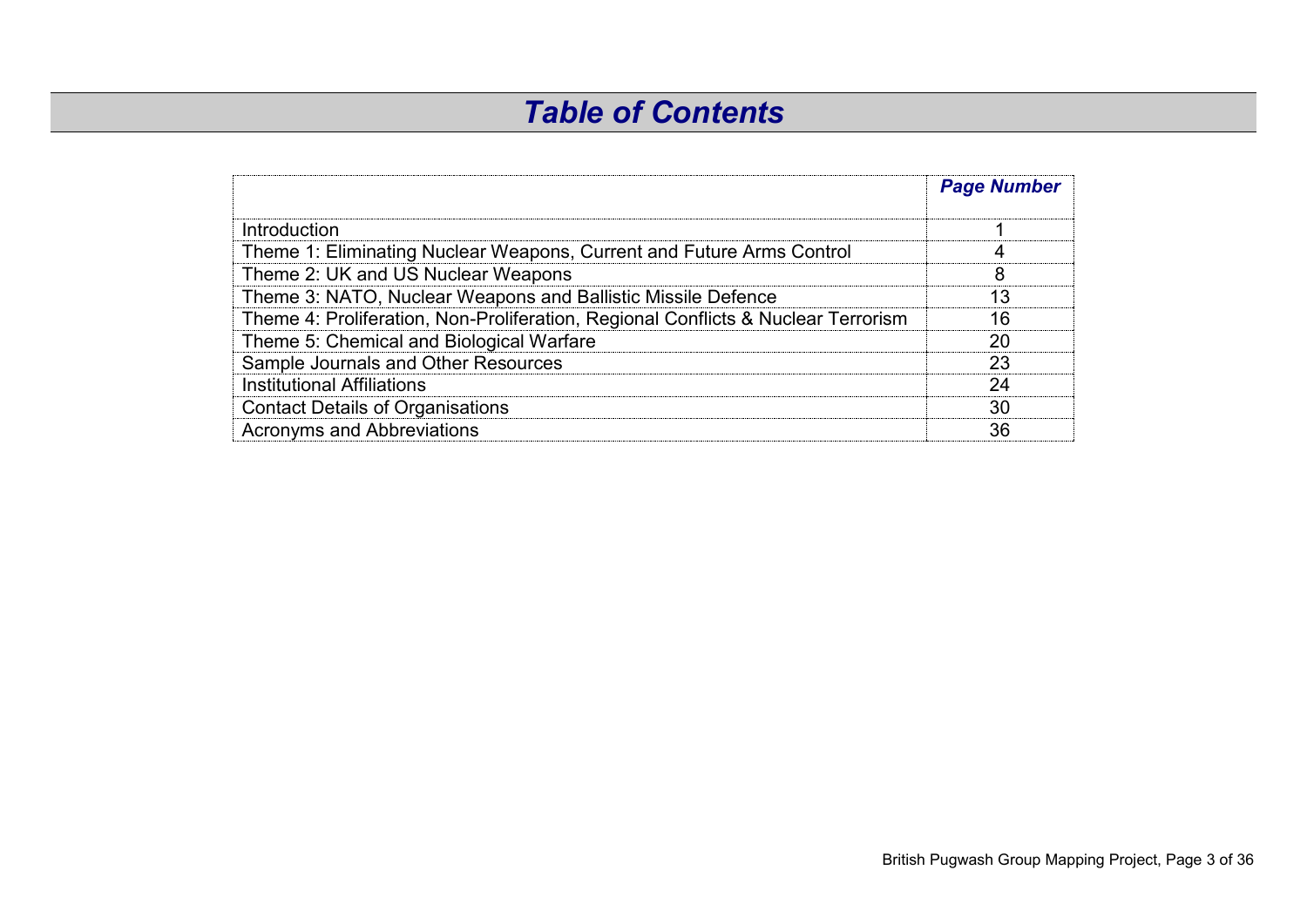#### *Theme 1: Eliminating Nuclear Weapons, Current and Future Arms Control*

| <b>Experts</b>                    | <b>Key Words</b>                                                                                       |
|-----------------------------------|--------------------------------------------------------------------------------------------------------|
| John Ainslie                      | Trident, disarmament                                                                                   |
| Dr Frank Barnaby                  | Nuclear weapons, nuclear energy                                                                        |
| Kat Barton                        | Nuclear weapons, Trident, disarmament, non-violent peace activism                                      |
| General Sir Hugh Beach            | Arms control and disarmament; intervention and just war principles                                     |
| Professor Christoph Bluth         | Nuclear arms control, cooperative threat reduction                                                     |
| Professor Ken Booth               | Nuclear weapons and arms control                                                                       |
| Dr Frank Boulton                  | Nuclear Weapons Convention; medical aspects                                                            |
| Professor Wyn Bowen               | Proliferation, non- and counter proliferation                                                          |
| Peter Burt                        | Nuclear weapons, Getting to Zero, UK Trident                                                           |
| <b>Martin Butcher</b>             | US disarmament politics, NATO and arms control                                                         |
| Sandra Ionno Butcher              | International dimensions of nuclear disarmament                                                        |
| <b>Professor Malcolm Chalmers</b> | Arms control, disarmament                                                                              |
| <b>Professor Paul Cornish</b>     | Arms control and technology export controls                                                            |
| Professor Malcolm Dando           | Arms control                                                                                           |
| Dr Ian Davis                      | Nuclear weapons, regional conflicts, disarmament                                                       |
| George Farebrother                | International law                                                                                      |
| Professor John Finney             | Trident, physics and nuclear weapons, science and policy making                                        |
| Mark Fitzpatrick                  | Non-proliferation, US policy                                                                           |
| Professor Sir Lawrence Freedman   | Deterrence, nuclear weapons                                                                            |
| Dr Owen Greene                    | Arms control, nuclear non-proliferation and disarmament, CTBT, IAEA verification, supplier controls    |
| <b>Richard Guthrie</b>            | Nuclear weapons, treaty and verification regimes                                                       |
| Professor C R (Kit) Hill          | Radiation-related issues                                                                               |
| Professor Robert Hinde            | Nuclear weapons and ethics, nuclear weapons free world                                                 |
| Rosie Houldsworth                 | Expert perspectives on nuclear arms control and disarmament (collected on film)                        |
| Dr Kate Hudson                    | Nuclear Weapons Convention, nuclear weapons free zones                                                 |
| Paul Ingram                       | Getting to Zero, Trident, transatlantic security                                                       |
| Dr Rebecca Johnson                | Disarmament treaties, Middle East, nuclear abolition, nuclear deterrence, security alternatives        |
| James Kearney                     | International advocacy to build support in nuclear weapon states for disarmament and non-proliferation |
| Dr Ian Kearns                     | Non-proliferation and disarmament                                                                      |
| Dr Alexander Kelle                | New and emerging non-proliferation, arms control and disarmament regimes                               |
| <b>Bruce Kent</b>                 | Morality, nuclear weapons and nuclear war                                                              |
| Ben Koppelman                     | Scientific aspects of nuclear arms control and disarmament policy                                      |
| Dr Susan Martin                   | Deterrence, proliferation, security                                                                    |
| Carol Naughton                    | NPT, nuclear weapons disarmament and elimination, disarmament treaties                                 |
| Dr Stuart Parkinson               | Nuclear power/weapons                                                                                  |
| Dr Graham Pearson                 | International treaties                                                                                 |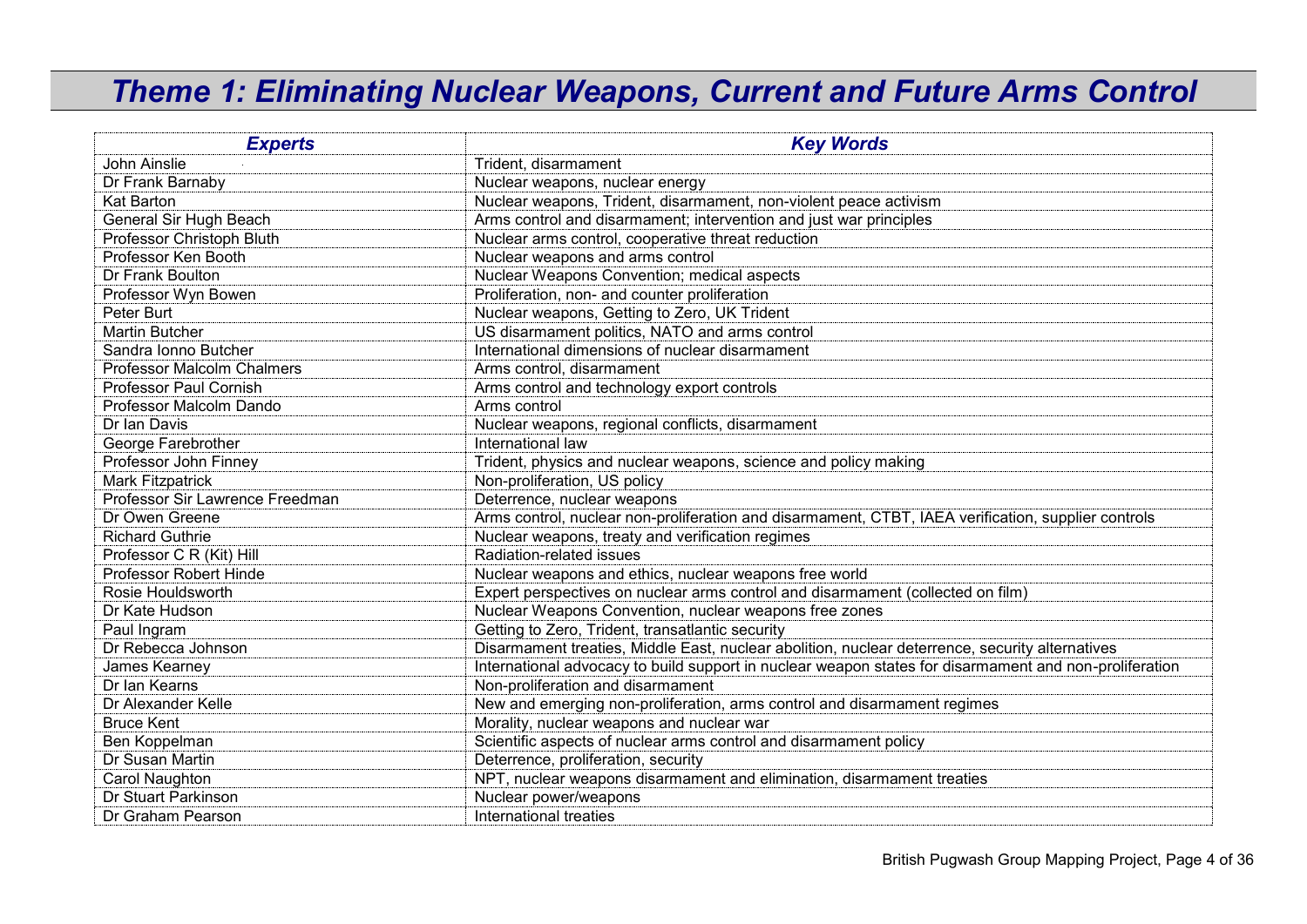| <b>Theme 1 (continued)</b> |                                                                                                   |
|----------------------------|---------------------------------------------------------------------------------------------------|
| <b>Experts</b>             | <b>Key Words</b>                                                                                  |
| Andreas Persbo             | Verification, arms control and nuclear elimination                                                |
| Dr Dan Plesch              | Nuclear weapons, globalization and disarmament                                                    |
| Dr Nick Ritchie            | Trident, Nuclear weapons, arms control, non-proliferation, global security                        |
| Professor Paul Rogers      | Nuclear weapons, global security                                                                  |
| Malcolm Savidge            | Arms control, non-proliferation and Parliament                                                    |
| Professor John Simpson     | NPT, proliferation, UK nuclear weapons                                                            |
| Dr Kristan Stoddart        | Nuclear deterrence theory, nuclear arms control                                                   |
| Dr Judi Sture              | Dual-use related education of scientists, codes of conduct                                        |
| Professor William Walker   | Fissile materials control, UK nuclear weapons and arms control                                    |
| Dr Christopher Watson      | FSU disarmament, fissile material management, Trident, nuclear terrorism                          |
| Professor Dave Webb        | Ethics and science and technology; nuclear disarmament; weaponisation and militarisation of space |
| Professor Nicholas Wheeler | Nuclear weapons and arms control, trust-building in nuclear worlds                                |
| Dr Simon Whitby            | CBRN weapons and arms control                                                                     |
| Henrietta Wilson           | Scientific advice and international negotiations; nuclear weapons disarmament regime              |
| Ban Zala                   | Nuclear weapons and global security                                                               |
| Angie Zelter               | International law and nuclear weapons                                                             |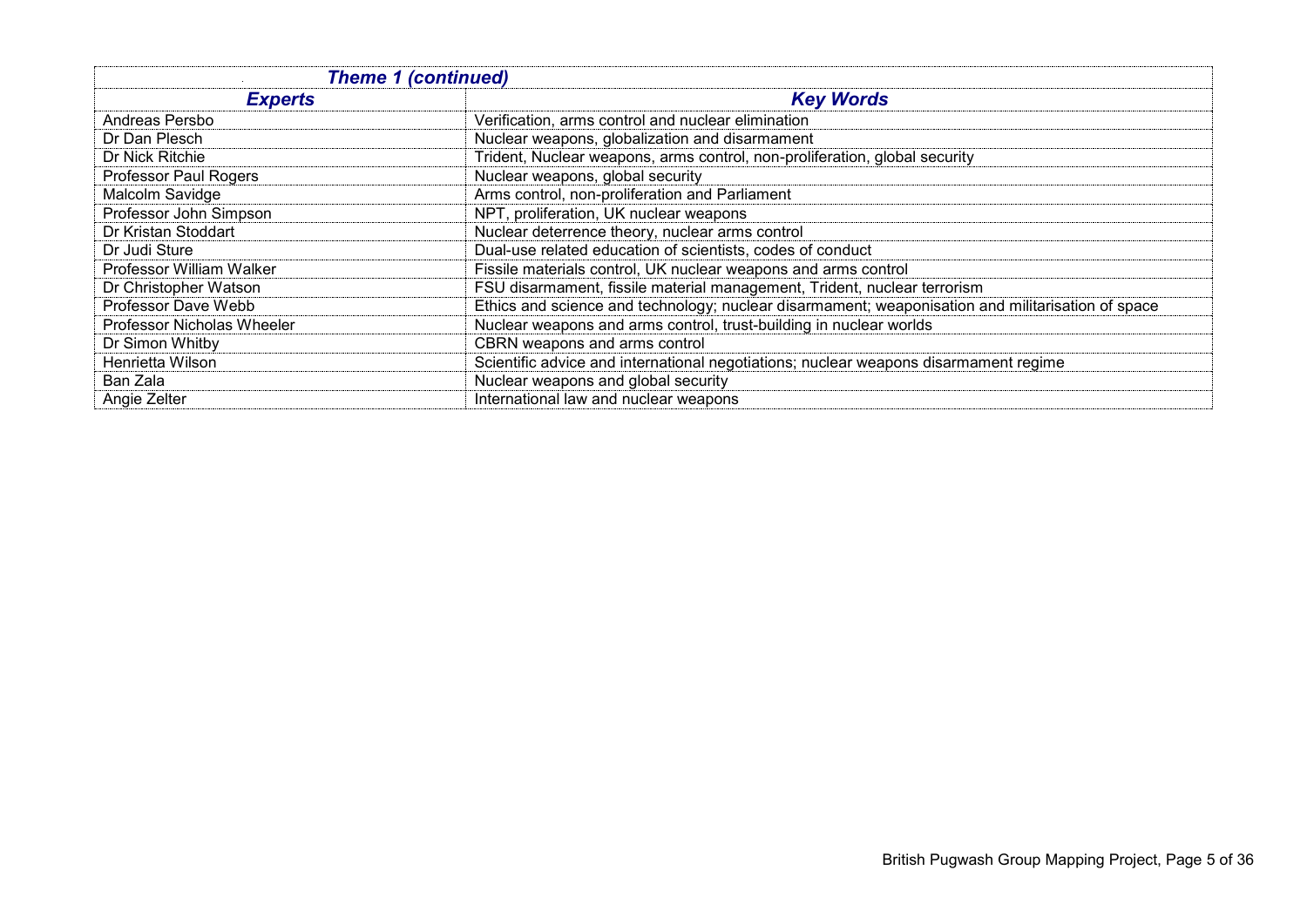| <b>Theme 1 - Organisations and Activities</b>                                                                |                                                                                |
|--------------------------------------------------------------------------------------------------------------|--------------------------------------------------------------------------------|
| <b>Research/Writing</b>                                                                                      | <b>Educating Parliament/Government/Officials</b>                               |
| Acronym Institute for Disarmament Diplomacy                                                                  | Abolition 2000 UK                                                              |
| <b>British American Security Information Council (BASIC)</b>                                                 | Acronym Institute for Disarmament Diplomacy                                    |
| <b>British Pugwash Group</b>                                                                                 | All Party Group on Global Security and Non-Proliferation                       |
| Campaign for the Accountability of American Bases (CAAB)                                                     | <b>British American Security Information Council (BASIC)</b>                   |
| <b>CBW Events</b>                                                                                            | <b>British Pugwash Group</b>                                                   |
| <b>Chatham House</b>                                                                                         | <b>CBW Events</b>                                                              |
| Campaign for Nuclear Disarmament (CND)                                                                       | Chatham House                                                                  |
| International Institute for Strategic Studies (IISS)                                                         | Campaign for Nuclear Disarmament (CND)                                         |
| Medact                                                                                                       | International Institute for Strategic Studies (IISS)                           |
| Mountbatten Centre for International Studies (MCIS), University of                                           | Medact                                                                         |
| Southampton                                                                                                  |                                                                                |
| <b>NATO Watch</b>                                                                                            | <b>NATO Watch</b>                                                              |
| <b>Nuclear Information Service (NIS)</b>                                                                     | Nuclear Information Service (NIS)                                              |
| <b>Praxis Centre</b>                                                                                         | <b>Quaker Peace and Social Witness</b>                                         |
| <b>Quaker Peace and Social Witness</b>                                                                       | Pugwash Conferences on Science and World Affairs (International)               |
| Pugwash Conferences on Science and World Affairs (International)                                             | The Royal Society, Science Policy Centre and SAIS                              |
| The Royal Society, Science Policy Centre                                                                     | Royal United Services Institute for Defence and Security Studies (RUSI)        |
| Royal United Services Institute for Defence and Security Studies (RUSI)                                      | Scottish Campaign for Nuclear Disarmament (Scottish CND)                       |
| University of Bradford, Division of Peace Studies (including Bradford<br>Disarmament Research Centre [BDRC]) | Top Level Group (TLG)                                                          |
| University of London, School of Oriental and African Studies, Centre for                                     | University of Bradford, Division of Peace Studies (including Bradford          |
| International Studies and Diplomacy (SOAS CISD)                                                              | Disarmament Research Centre [BDRC])                                            |
| University of Southampton, Mountbatten Centre for International Studies                                      | University of London, School of Oriental and African Studies, Centre for       |
| (MCIS)                                                                                                       | International Studies and Diplomacy (SOAS CISD)                                |
| Verification Research, Training and Information Centre (VERTIC)                                              | University of Southampton, Mountbatten Centre for International Studies (MCIS) |
| <b>Wilton Park</b>                                                                                           | Verification Research, Training and Information Centre (VERTIC)                |
|                                                                                                              | <b>Wilton Park</b>                                                             |
|                                                                                                              | <b>WMD Awareness Programme</b>                                                 |
|                                                                                                              |                                                                                |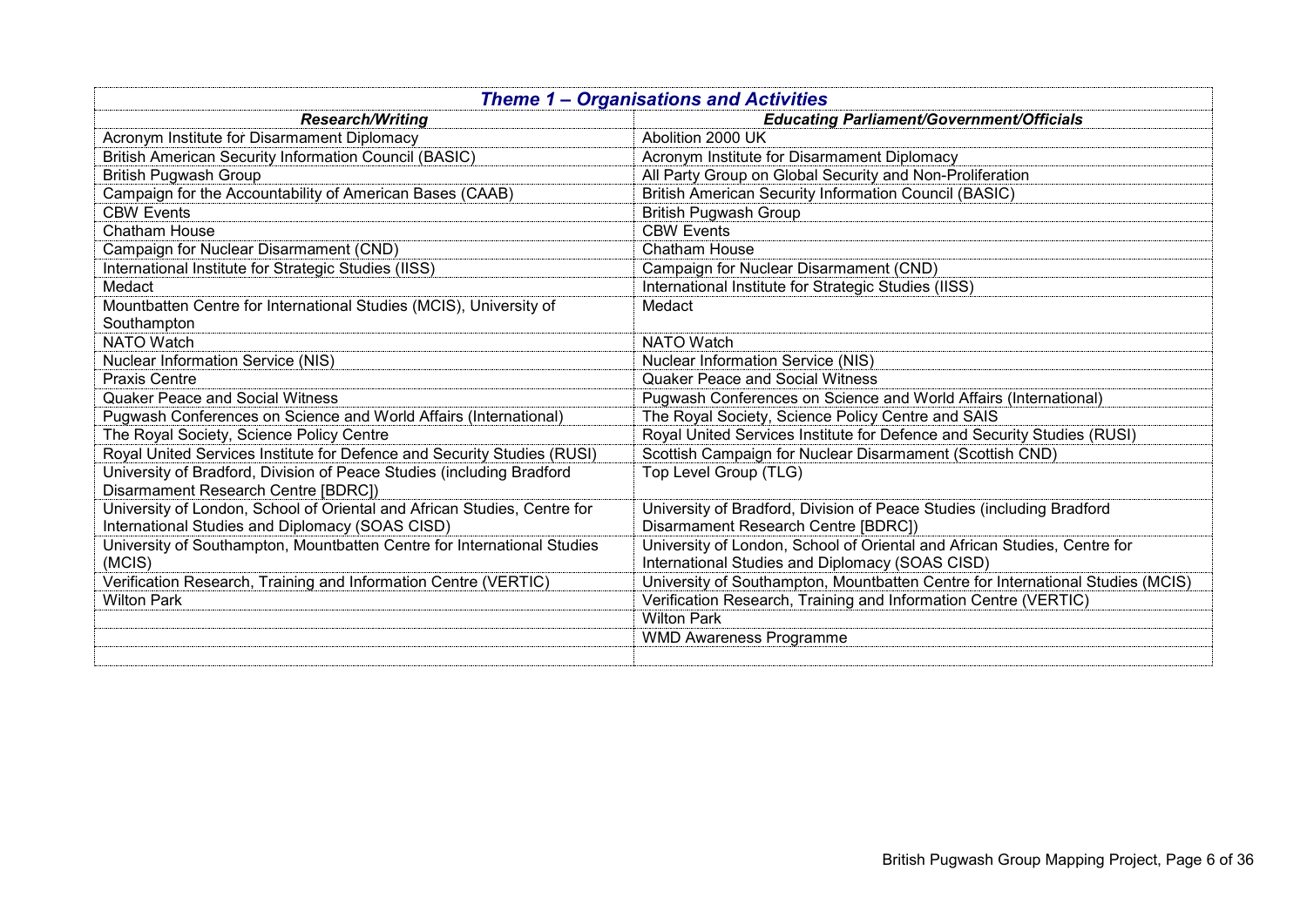| Theme 1 – Sample Reports and Publications <sup>1</sup>                                                                                                    |  |
|-----------------------------------------------------------------------------------------------------------------------------------------------------------|--|
| Sandra Ionno Butcher (ed), "Perspectives for Progress: The 2010 NPT Review Conference and Beyond", Pugwash Conferences on Science and World Affairs       |  |
| (International), May 2010, 127 pp, available at http://www.pugwash.org/reports/nw/NPT-Review-Conference-May-                                              |  |
| 2010/Pugwash NPT Perspectives final.pdf                                                                                                                   |  |
| Sandra Ionno Butcher, "Report of Pugwash Consultations on CTBT Entry Into Force", Pugwash Conferences on Science and World Affairs (International),       |  |
| January 2010, http://www.pugwash.org/reports/nw/CTBT January 2010/Pugwash CTBT Rept Fin.pdf                                                               |  |
| Malcolm Chalmers, "Nuclear disarmament and non-proliferation: strengthening the links", Memorandum of Evidence of Foreign Affairs Committee Inquiry on    |  |
| Global Security: Non-Proliferation, September 2008, available at                                                                                          |  |
| http://www.publications.parliament.uk/pa/cm200809/cmselect/cmfaff/memo/1176/ucm3402.htm                                                                   |  |
| Paul Cornish, "Arms Control Tomorrow: the Challenge of Nuclear Weapons in the Twenty-First Century", in R Niblett (ed), America and a Changed World: A    |  |
| question of Leadership, Wiley-Blackwell-Chatham House, 2010, available at http://www.chathamhouse.org.uk/publications/papers/view/-/id/861/               |  |
| Paul Cornish, "The UK Contribution to the G8 Global Partnership Against the Spread of Weapons of Mass Destruction, 2002-6", Chatham House Report,         |  |
| January 2007, available at http://www.chathamhouse.org.uk/research/security/papers/view/-/id/418/                                                         |  |
| Commander Robert Green, Security without Nuclear Deterrence, Astron Media and Disarmament and Security Centre, 2010                                       |  |
| IISS, "The abolition of nuclear weapons. Time for serious examination?", Autumn 2008                                                                      |  |
| International Association of Lawyers Against Nuclear Arms, International Network of Engineers and Scientists Against Proliferation, and International     |  |
| Physicians for the Prevention of Nuclear War, Securing our Survival (SOS): The Case for a Nuclear Weapons Convention, 2007, available at                  |  |
| http://www.icanw.org/securing-our-survival                                                                                                                |  |
| Rebecca Johnson, Unfinished Business: the Negotiation of the CTBT and the End of Nuclear Testing, UNIDIR, 2009, available at                              |  |
| http://www.unidir.ch/pdf/ouvrages/pdf-1-978-92-9045-194-5-en.pdf                                                                                          |  |
| Rebecca Johnson, "NPT: Challenging the Nuclear Powers" Fiefdom", OpenDemocracy, 15 June 2010, available at                                                |  |
| http://www.acronym.org.uk/npt/npt2010opendemocracy5.htm                                                                                                   |  |
| Rebecca Johnson, "Rethinking the NPT"s role in security: 2010 and beyond", International Affairs, 86:2 (March 2010), available at                         |  |
| http://www.acronym.org.uk/npt/npt2010.htm                                                                                                                 |  |
| Di McDonald and Jamie Woolley, "The Hidden Human Cost of Trident", Abolition 2000 UK, 2007, available in hard copy from Abolition 2000, 162 Holloway      |  |
| Road, N7 8DQ, or from http://www.abolition2000uk.org/The%20Blackaby%20Papers.htm                                                                          |  |
| T Milne, H Beach, J L Finney, R S Pease, J Rotblat, "An End to UK Nuclear Weapons, A Report from the British Pugwash Group", 3 October 2002, available at |  |
| http://www.britishpugwash.org/documents/end-to-uk-nuclear-weapons.pdf                                                                                     |  |
| Pugwash Conferences on Science and World Affairs (International) publish statements in favour of a nuclear weapons free world at                          |  |
| http://www.pugwash.org/reports/nw/nuclear-weapons-free-statements/NWFW statements.htm                                                                     |  |
| University of Southampton Mountbatten Centre for International Studies (MCIS), NPT Delegates Briefing Book, successive editions available at              |  |
| http://www.mcis.soton.ac.uk/publications/resources.php                                                                                                    |  |
| Nicholas J. Wheeler, "Beyond Waltz"s Nuclear World: More Trust May Be Better," International Relations, 23 (September 2009), pp 428-445                   |  |
| Nigel Young (editor in chief), The Oxford International Encyclopedia of Peace, Oxford: Oxford University Press, January 2010                              |  |

<sup>————————————————————&</sup>lt;br><sup>1</sup> Please note that these publications and reports are samples suggested by contributors to this directory. The list is not comprehensive.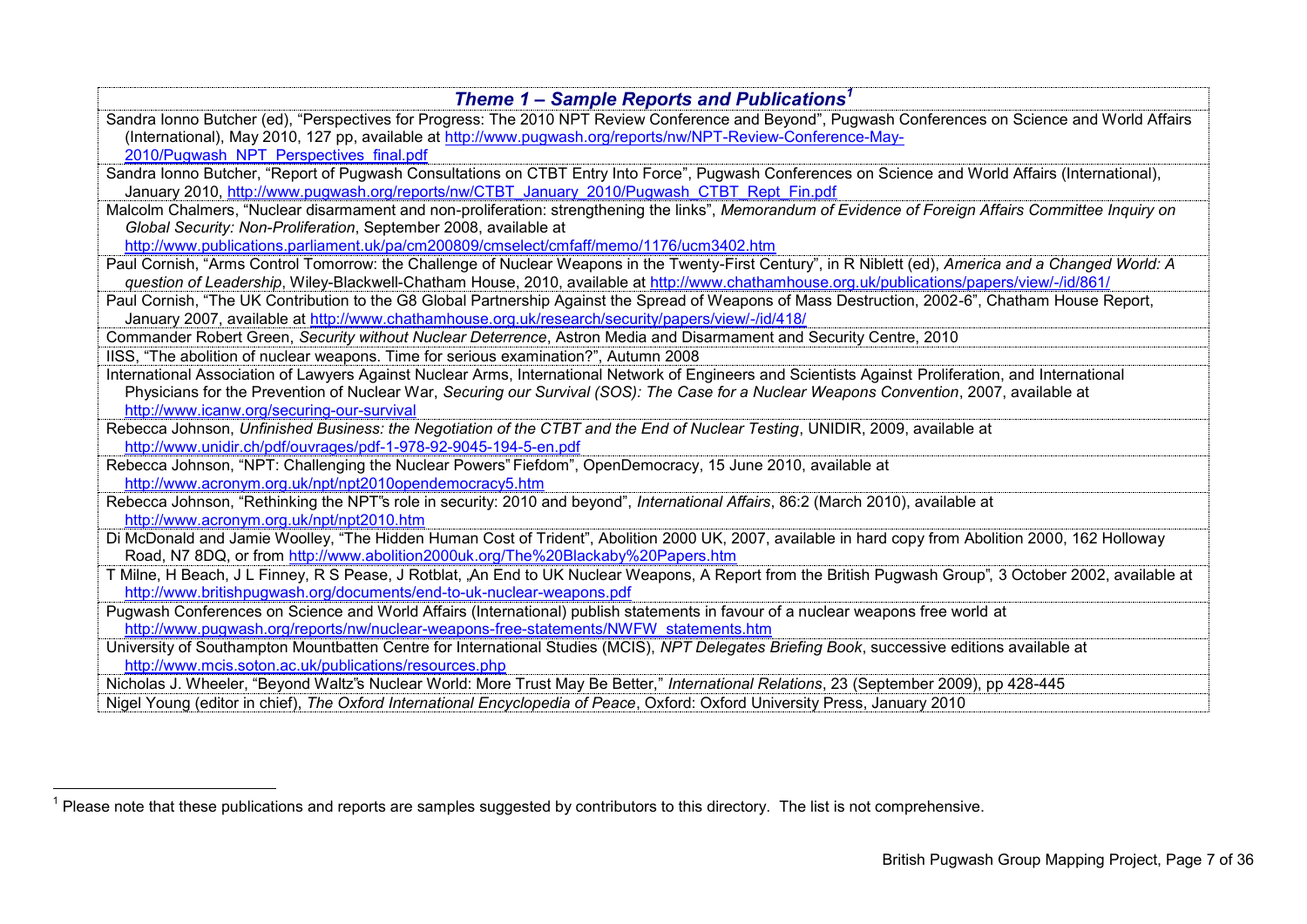### *Theme 2: UK and US Nuclear Weapons*

| <b>Experts</b>                  | <b>Key Words</b>                                                                                    |
|---------------------------------|-----------------------------------------------------------------------------------------------------|
| John Ainslie                    | <b>UK Trident</b>                                                                                   |
| Dr Frank Barnaby                | UK nuclear weapons                                                                                  |
| <b>Kat Barton</b>               | UK Trident, security alternatives, UK parliamentary debates                                         |
| General Sir Hugh Beach          | British nuclear weapons policy                                                                      |
| Professor Christoph Bluth       | UK nuclear policy                                                                                   |
| Professor Ken Booth             | Trident and arms control                                                                            |
| Peter Burt                      | UK nuclear weapons, UK Trident, AWE, nuclear weapons convoys, nuclear weapons emergencies           |
| <b>Martin Butcher</b>           | US nuclear weapons, US-UK Cooperation, US nuclear weapons in Europe, warheads                       |
| Sandra Ionno Butcher            | International dimensions, including leadership for a nuclear weapons free world                     |
| Professor Malcolm Chalmers      | UK Trident, US nuclear weapons in Europe, US-Russia arms control                                    |
| <b>Professor Michael Clarke</b> | <b>UK Trident</b>                                                                                   |
| Jeremy Corbyn MP                | UK nuclear weapons                                                                                  |
| <b>Professor Paul Cornish</b>   | US and UK nuclear cooperation                                                                       |
| Dr Ian Davis                    | US and UK nuclear weapons                                                                           |
| Ippy Dee                        | UK Trident, AWE, non-violent peace activism                                                         |
| Louise Edge                     | <b>UK Trident replacement</b>                                                                       |
| George Farebrother              | International law                                                                                   |
| Professor John Finney           | Trident, physics and nuclear weapons                                                                |
| Mark Fitzpatrick                | US nuclear weapons policy                                                                           |
| Professor Sir Lawrence Freedman | Deterrence, nuclear weapons                                                                         |
| Myra Garrett                    | Non-violent peace activism; AWE                                                                     |
| <b>Richard Guthrie</b>          | UK and EU policy-making, US-UK cooperation                                                          |
| Rosie Houldsworth               | Expert UK perspectives on nuclear arms control and disarmament (collected on film)                  |
| Dr Kate Hudson                  | UK nuclear weapons                                                                                  |
| Paul Ingram                     | Getting to Zero, UK nuclear weapons and disarmament                                                 |
| Dr Rebecca Johnson              | UK Trident, AWE, UK policies, US nuclear policies and ratification debates                          |
| Dr Sian Jones                   | UK Trident, AWE, non-violent peace activism                                                         |
| James Kearney                   | British multilateral disarmament diplomacy                                                          |
| Dr Ian Kearns                   | UK nuclear disarmament options                                                                      |
| Sarah Lasenby                   | Non-violent peace activism; AWE                                                                     |
| Michal Lovejoy                  | Non-violent peace activism, Devenport                                                               |
| Dr Susan Martin                 | Deterrence, proliferation, security                                                                 |
| Carol Naughton                  | Trident, UK nuclear weapons infrastructure and policy, US nuclear weapons infrastructure and policy |
| Dr Stuart Parkinson             | Nuclear power/weapons                                                                               |
| Andreas Persbo                  | AWE verification activities                                                                         |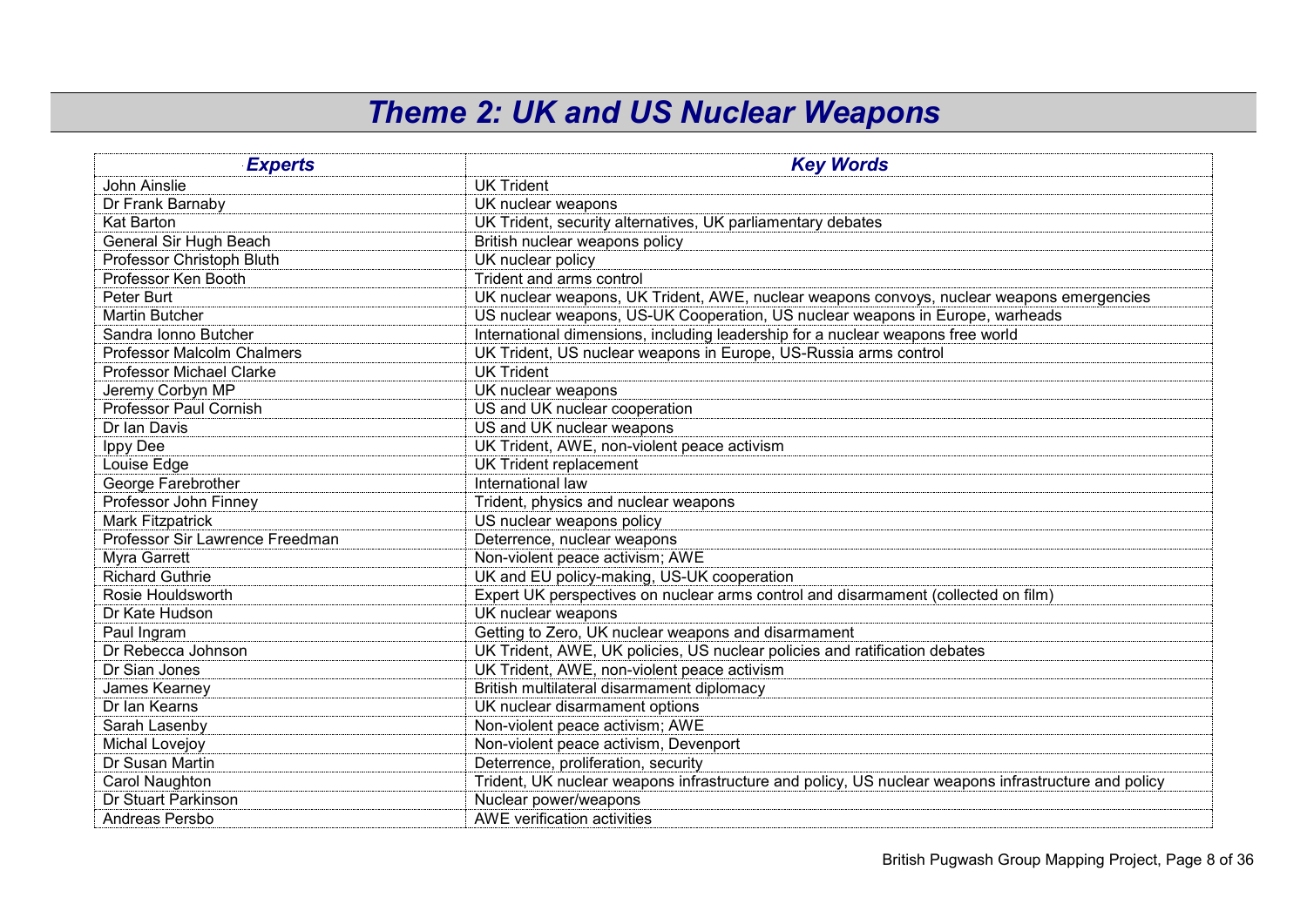| <b>Theme 2 (continued)</b>   |                                                                                                     |
|------------------------------|-----------------------------------------------------------------------------------------------------|
| <b>Experts</b>               | <b>Key Words</b>                                                                                    |
| Dr Dan Plesch                | UK-US cooperation                                                                                   |
| Dr Nick Ritchie              | UK and US nuclear weapons                                                                           |
| <b>Professor Paul Rogers</b> | UK and US nuclear weapons                                                                           |
| Malcolm Savidge              | Trident and arms control, Parliament                                                                |
| Professor John Simpson       | NPT, proliferation, UK nuclear weapons                                                              |
| Dr Mark Smith                | <b>UK Trident</b>                                                                                   |
| Dr Kristan Stoddart          | US and UK nuclear history, the special nuclear relationship, UK nuclear weapons policy 1945-present |
| Jane Tallents                | Non-violent peace activism; Scottish legal system                                                   |
| Professor William Walker     | UK nuclear weapons and arms control                                                                 |
| Dr Christopher Watson        | <b>UK Trident</b>                                                                                   |
| Professor Dave Webb          | UK nuclear weapons and disarmament                                                                  |
| Professor Nicholas Wheeler   | Nuclear weapons and arms control                                                                    |
| Dr Lee Willett               | <b>UK Trident</b>                                                                                   |
| Henrietta Wilson             | <b>AWE Aldermaston</b>                                                                              |
| Angie Zelter                 | Non-violent peace activism; Faslane; legal aspects                                                  |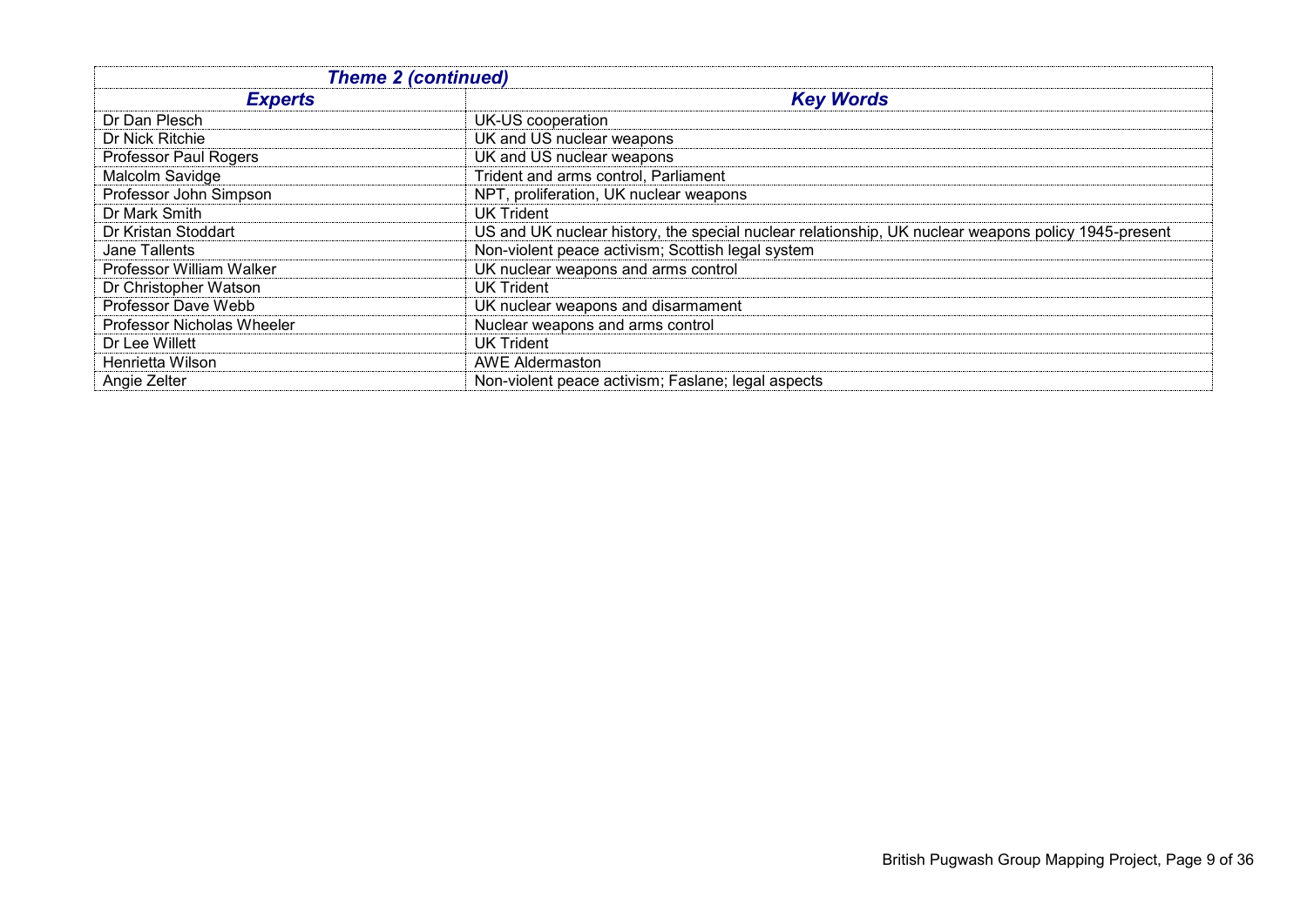| <b>Theme 2 – Organisations and Activities</b>                           |                                                                                |
|-------------------------------------------------------------------------|--------------------------------------------------------------------------------|
| <b>Research</b>                                                         | <b>Educating Parliament/Government/Officials</b>                               |
| Acronym Institute for Disarmament Diplomacy                             | Abolition 2000 UK                                                              |
| <b>British American Security Information Council (BASIC)</b>            | Acronym Institute for Disarmament Diplomacy                                    |
| British Pugwash Group                                                   | All Party Group on Global Security and Non-Proliferation                       |
| <b>CBW Events</b>                                                       | <b>British American Security Information Council (BASIC)</b>                   |
| <b>Chatham House</b>                                                    | <b>British Pugwash Group</b>                                                   |
| Campaign for Nuclear Disarmament (CND)                                  | <b>CBW Events</b>                                                              |
| Greenpeace UK                                                           | Chatham House                                                                  |
| International Institute for Strategic Studies (IISS)                    | Campaign for Nuclear Disarmament (CND)                                         |
| Medact                                                                  | Greenpeace UK                                                                  |
| Nuclear Information Service (NIS)                                       | University of Southampton, Mountbatten Centre for International Studies (MCIS) |
| <b>Praxis Centre</b>                                                    | Medact                                                                         |
| Royal United Services Institute for Defence and Security Studies (RUSI) | <b>Nuclear Information Service (NIS)</b>                                       |
| University of Bradford, Division of Peace Studies (including Bradford   | <b>Quaker Peace and Social Witness</b>                                         |
| Disarmament Research Centre [BDRC])                                     |                                                                                |
| University of Southampton, Mountbatten Centre for International Studies | Royal United Services Institute for Defence and Security Studies (RUSI)        |
| (MCIS)                                                                  |                                                                                |
| Verification Research, Training and Information Centre (VERTIC)         | Top Level Group (TLG)                                                          |
| <b>Wilton Park</b>                                                      | University of Bradford, Division of Peace Studies (including Bradford          |
|                                                                         | Disarmament Research Centre [BDRC])                                            |
|                                                                         | University of Southampton, Mountbatten Centre for International Studies (MCIS) |
|                                                                         | <b>Wilton Park</b>                                                             |
|                                                                         | <b>WMD Awareness Programme</b>                                                 |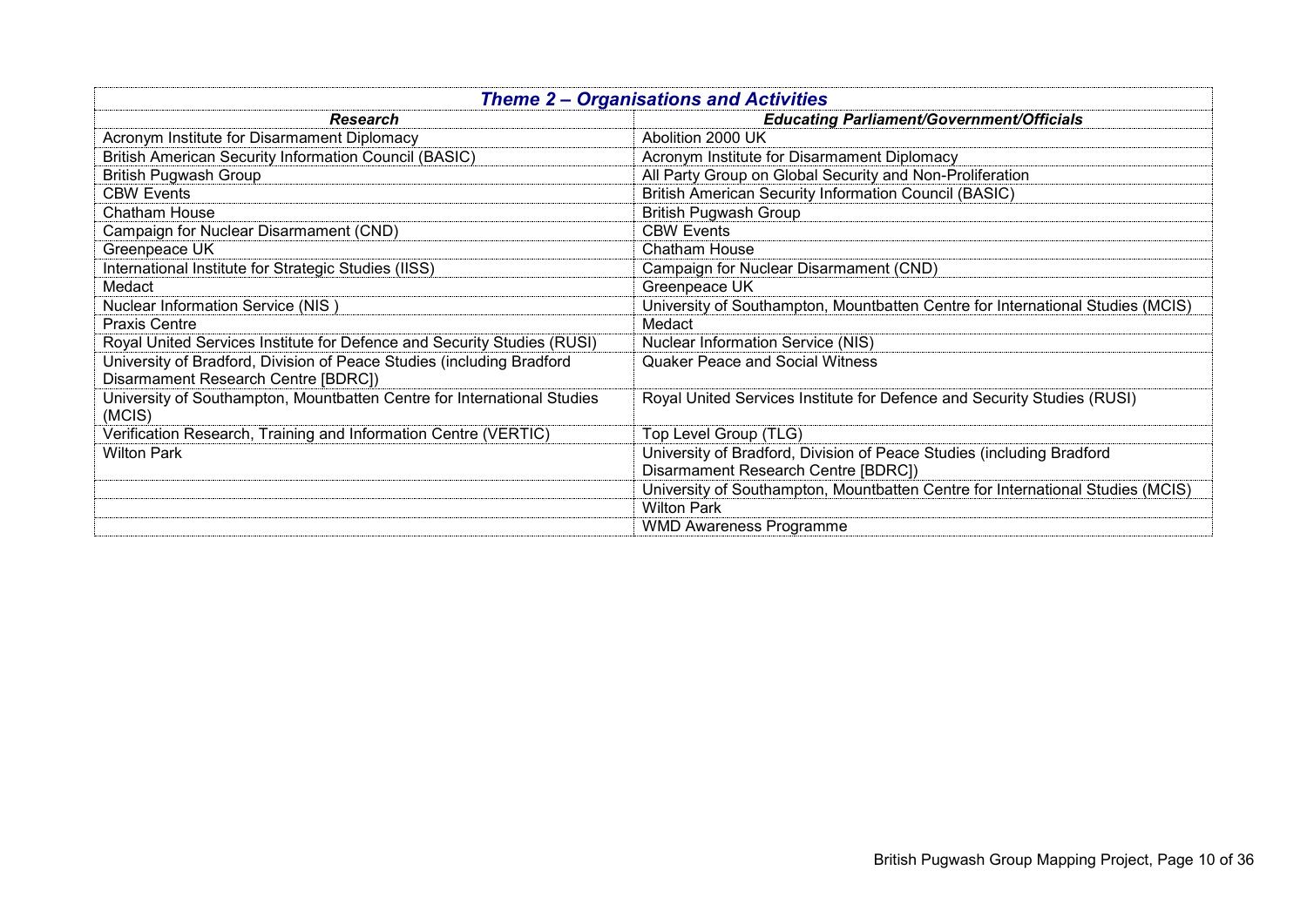| Theme 2 – Sample Reports and Publications <sup>2</sup>                                                                                                                                               |
|------------------------------------------------------------------------------------------------------------------------------------------------------------------------------------------------------|
| Hugh Beach, "Trident: White Elephant or Black Hole", RUSI Journal, Vol 154 No 1 (February 2009), available at                                                                                        |
| http://www.informaworld.com/smpp/content~db=all~content=a909918333~tab=content~order=page                                                                                                            |
| Malcolm Chalmers, "Britain's New Nuclear Debate: A Credible Road Map for Disarmament", RUSI Journal, Vol 154 No 2 (April 2009), available to RUSI                                                    |
| members at http://www.rusi.org/go.php?structureID=articles_journal&ref=A49F8808F852F5                                                                                                                |
| Churches Together in Britain and Ireland Briefing Paper, "Trident: UK nuclear weapons at a crossroads", June 2006, available at                                                                      |
| http://www.churchofscotland.org.uk/speak out/international affairs and peacekeeping                                                                                                                  |
| Ian Clark and Nicholas J. Wheeler, The British Origins of Nuclear Strategy, 1945-55, Oxford: Clarendon Press: 1989                                                                                   |
| CND Briefing Papers, "No Trident Replacement", May 2007 (updated August 2009); "The Cost of British Nuclear Weapons", March 2007; "Trident and                                                       |
| Employment", September 2007; all available from http://www.cnduk.org/index.php/information/info-sheets/briefings.html                                                                                |
| Paul Cornish and Jennifer Mackby (eds), US-UK Nuclear Cooperation: An Assessment and Future Prospects, CSIS, 2008, available at                                                                      |
| http://www.chathamhouse.org.uk/publications/books/view/-/id/962/                                                                                                                                     |
| Michael Codner, Gavin Ireland and Lee Willett, "The United Kingdom"s Independent Strategic Nuclear Deterrent", RUSI Whitehall Report 1-07, 2007, available                                           |
| at http://www.rusi.org/downloads/assets/RUSI Trident Whitehall Report.pdf                                                                                                                            |
| Paul Dunne, Samuel Perlo-Freeman and Paul Ingram, "The real cost behind Trident replacement and the carriers", BASIC, October 2007, available at                                                     |
| http://www.basicint.org/publications/professor-paul-dunne/2007/real-cost-behind-trident-replacement-and-carriers                                                                                     |
| Greenpeace UK, "In the Firing Line: an investigation into the hidden costs of the supercarrier project and replacing Trident", 17 September 2009, available at                                       |
| http://www.greenpeace.org.uk/media/reports/firing-line-hidden-costs-supercarrier-project-and-replacing-trident                                                                                       |
| Greenpeace, "Britain"s new bomb programme exposed - an investigation into developments at AWE Aldermaston", 20 October 2006, available at                                                            |
| http://www.greenpeace.org.uk/media/reports/britains-new-bomb-programme-exposed                                                                                                                       |
| Rebecca Johnson, Nicola Butler and Steve Pullinger, "Worse Than Irrelevant: British Nuclear Weapons in the 21 <sup>st</sup> Century", Acronym Institute for Disarmament                              |
| Diplomacy, 2006, available at http://www.acronym.org.uk/uk/Worse than Irrelevant.pdf                                                                                                                 |
| Rebecca Johnson and Angie Zelter (eds), Trident and International Law: Scotland's Obligations, Edinburgh, Scotland: Luath Press, 2011                                                                |
| Chris Langley, Stuart Parkinson and Philip Webber, Behind Closed Doors: Military influence, commercial pressures and the compromised university, Kent:<br>Scientists for Global Responsibility, 2008 |
| Di McDonald and Jamie Woolley, "The Hidden Human Cost of Trident", Abolition 2000 UK, 2007, available in hard copy from Abolition 2000, 162 Holloway                                                 |
| Road, N7 8DQ, or from http://www.abolition2000uk.org/The%20Blackaby%20Papers.htm                                                                                                                     |
| Medact Briefing, "Britain"s New Nuclear Weapons: Illegal, Indiscriminate, and Catastrophic for Health", available at                                                                                 |
| http://www.medact.org/content/wmd and conflict/medacttridentbrief.pdf                                                                                                                                |
| T Milne, H Beach, J L Finney, R S Pease, J Rotblat, "An End to UK Nuclear Weapons", British Pugwash Group, October 2002, available at                                                                |
| http://www.britishpugwash.org/documents/end-to-uk-nuclear-weapons.pdf                                                                                                                                |
| Tom Milne and Henrietta Wilson, "Verifying Nuclear Disarmament: A Role for AWE Aldermaston", British Pugwash Group, 1999                                                                             |
| Stuart Parkinson, "The costs of replacing Trident", Physics World, 1 March 2007                                                                                                                      |
| Nick Ritchie, "Stepping Down the Nuclear Ladder; Options for Trident on a Path to Zero", BDRC Briefing Paper, May 2009, available at                                                                 |
| http://www.brad.ac.uk/acad/bdrc/nuclear/trident/briefing5.html                                                                                                                                       |
| Nick Ritchie, "A Regime on the Edge? How Replacing Trident Undermines the Nuclear Non-Proliferation Treaty", BDRC Briefing Paper, November 2008,                                                     |
| available at http://www.brad.ac.uk/acad/bdrc/nuclear/trident/briefing4.html                                                                                                                          |

 2 Please note that these publications and reports are samples suggested by contributors to this directory. The list is not comprehensive.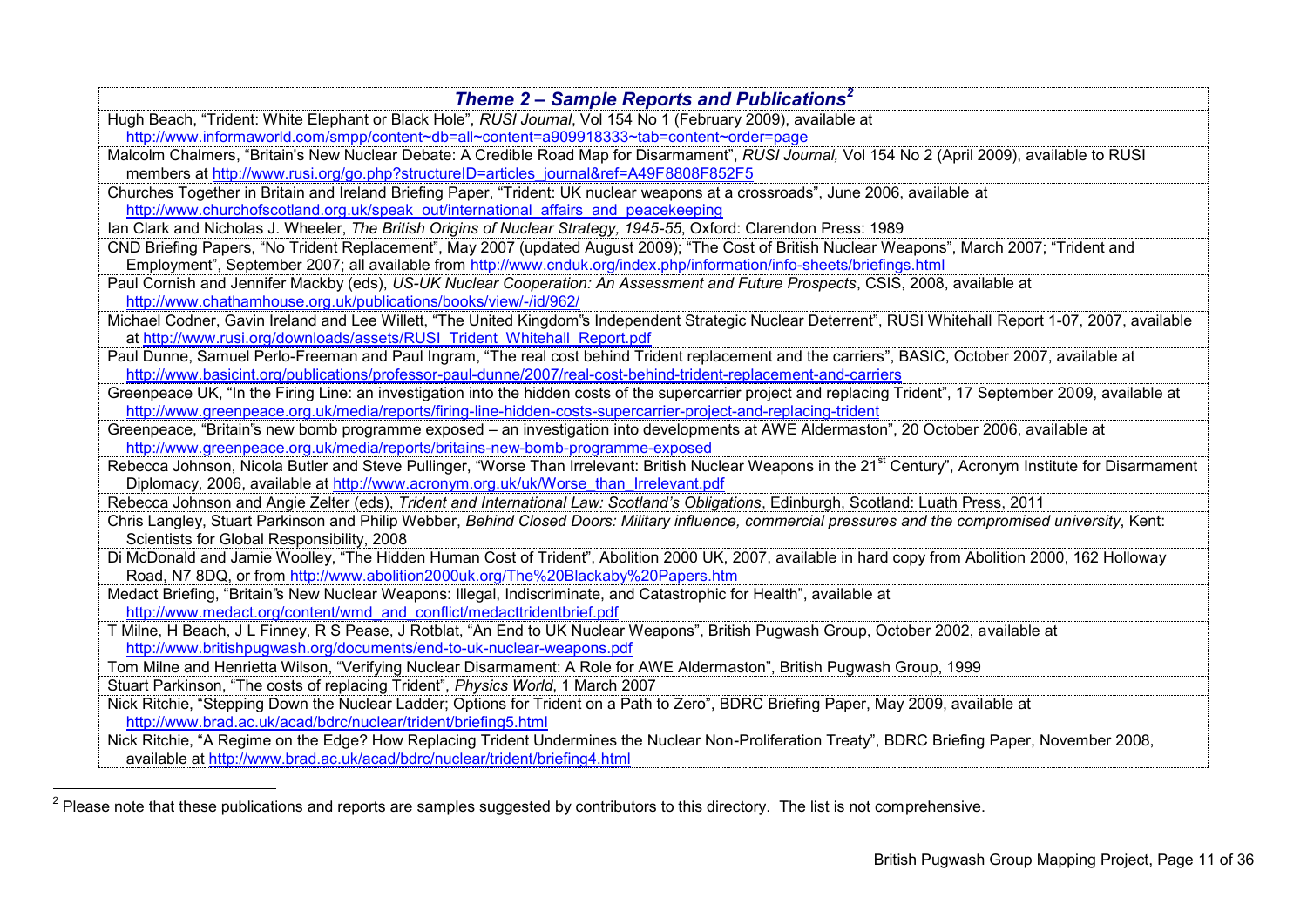| <b>Theme 2 – Sample Reports and Publications (continued)</b>                                                                                 |
|----------------------------------------------------------------------------------------------------------------------------------------------|
| Nick Ritchie, "Trident and British Identity: Letting go of Nuclear Weapons", BDRC Briefing Paper, September 2008, available at               |
| http://www.brad.ac.uk/acad/bdrc/nuclear/trident/briefing3.html                                                                               |
| Nick Ritchie, "Trident: What is it For? - Challenging the Relevance of British Nuclear Weapons", BDRC Briefing Paper, 2008, available at     |
| http://www.brad.ac.uk/acad/bdrc/nuclear/trident/Trident what is it for.pdf                                                                   |
| Nick Ritchie, "Trident: The Deal Isn't Done - Serious Questions Remain Unanswered", BDRC Briefing Paper, 2007, available at                  |
| http://www.brad.ac.uk/acad/bdrc/nuclear/trident/trident_deal_isnt_done.pdf                                                                   |
| Quaker Peace and Social Witness, "Trident Briefing" available at http://www.quaker.org.uk/files/Trident-a-briefing-campaign-pack.pdf         |
| Philippe Sands QC, "The United Kingdom"s Nuclear Deterrent: current and future issues of legality", 5 April 2007, available at               |
| http://www.greenpeace.org.uk/media/reports/the-united-kingdoms-nuclear-deterrent-current-and-future-issues-of-legality                       |
| Henrietta Wilson, "Renewing Trident: Can the UK"s Atomic Weapons Establishment Cope?", Disarmament Diplomacy, 88 (Summer 2008), available at |
| http://www.acronym.org.uk/dd/dd88/88hw.htm                                                                                                   |
| Angie Zelter (ed), "Faslane 365: a year of anti-nuclear blockades", available from http://www.tridentploughshares.org/article1533            |
| Angie Zelter, Trident on Trial - the case for People's Disarmament, Edinburgh, Scotland: Luath, 2001                                         |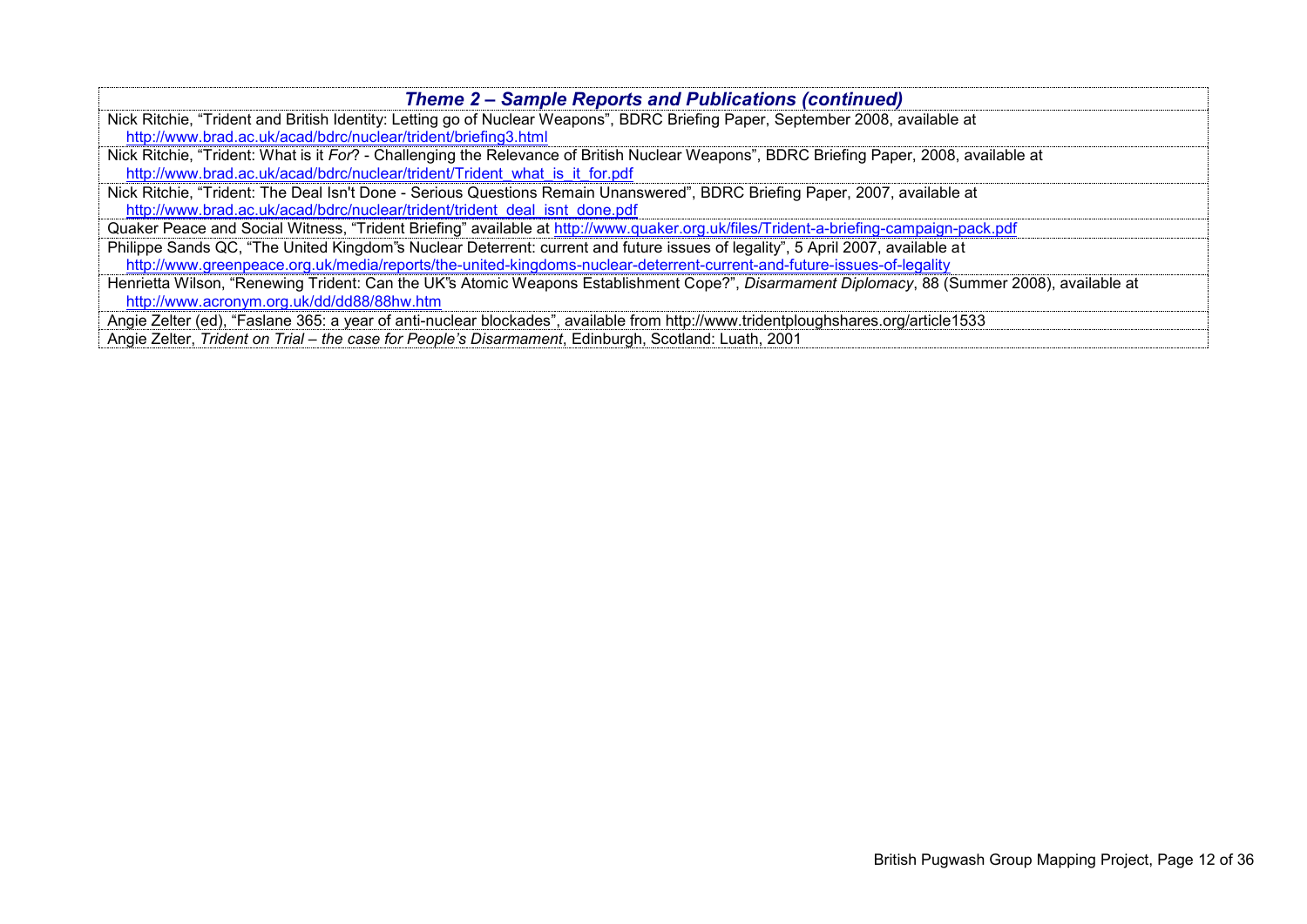#### *Theme 3: NATO, Nuclear Weapons and Ballistic Missile Defence*

| <b>Experts</b>                    | <b>Key Words</b>                                                                           |
|-----------------------------------|--------------------------------------------------------------------------------------------|
| General Sir Hugh Beach            | Nuclear weapons in Europe                                                                  |
| Professor Christoph Bluth         | NATO nuclear policy                                                                        |
| Martin Butcher                    | NATO nuclear policy, NATO and BMD, US nuclear weapons in Europe, NATO nuclear use doctrine |
| <b>Professor Malcolm Chalmers</b> | NATO nuclear weapons                                                                       |
| Professor Paul Cornish            | NATO and EU security institutions                                                          |
| Dr Ian Davis                      | NATO nuclear policy                                                                        |
| George Farebrother                | International law                                                                          |
| Mark Fitzpatrick                  | NATO and US nuclear weapons                                                                |
| <b>Richard Guthrie</b>            | NATO nuclear policy                                                                        |
| Dr Kate Hudson                    | NATO and missile defence                                                                   |
| Paul Ingram                       | NATO nuclear doctrine and US weapons in Europe                                             |
| Dr Rebecca Johnson                | NATO, NATO nuclear weapons and BMD                                                         |
| Simon Lunn                        | NATO nuclear policy and doctrine                                                           |
| Carol Naughton                    | NATO nuclear policy and doctrine                                                           |
| Dr Dan Plesch                     | NATO nuclear policy                                                                        |
| Professor Paul Rogers             | NATO nuclear policy, US nuclear weapons in Europe                                          |
| Professor John Simpson            | NATO and the NPT                                                                           |
| Dr Mark Smith                     | NATO and nuclear weapons                                                                   |
| Dr Kristan Stoddart               | ABM defences                                                                               |
| Professor Dave Webb               | NATO, nuclear weapons and BMD                                                              |
| Angie Zelter                      | NATO policies and nuclear weapons                                                          |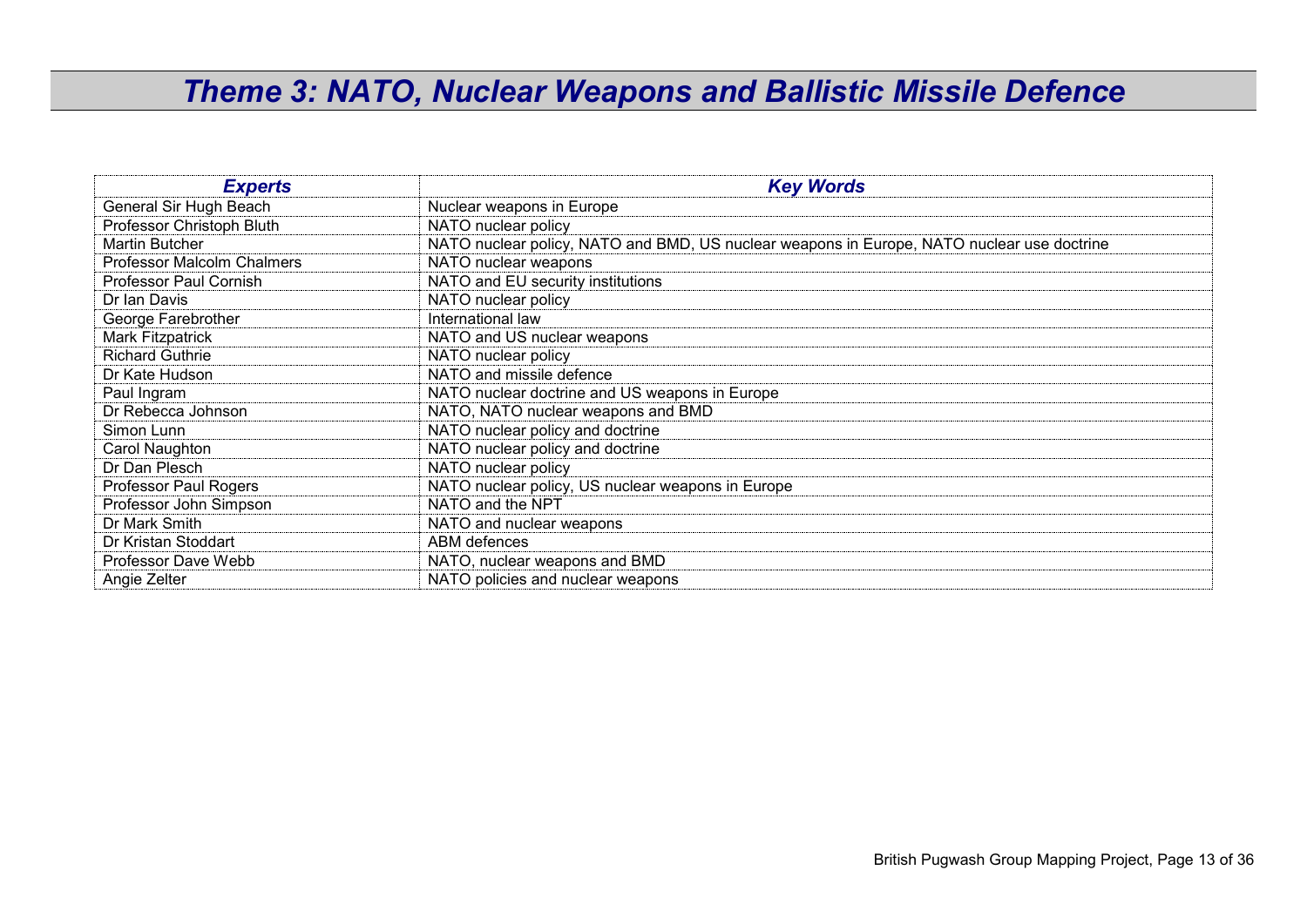| <b>Theme 3 – Organisations and Activities</b>                           |                                                                         |
|-------------------------------------------------------------------------|-------------------------------------------------------------------------|
| Research                                                                | <b>Educating Parliamentarians/Government/Officials</b>                  |
| Acronym Institute for Disarmament Diplomacy                             | Acronym Institute for Disarmament Diplomacy                             |
| <b>British American Security Information Council (BASIC)</b>            | All Party Group on Global Security and Non-Proliferation                |
| <b>British Pugwash Group</b>                                            | <b>British American Security Information Council (BASIC)</b>            |
| <b>CBW Events</b>                                                       | <b>British Pugwash Group</b>                                            |
| <b>Chatham House</b>                                                    | Campaign for the Accountability of American Bases                       |
| Campaign for Nuclear Disarmament (CND)                                  | <b>CBW Events</b>                                                       |
| <b>NATO Watch</b>                                                       | <b>Chatham House</b>                                                    |
| <b>Praxis Centre</b>                                                    | Campaign for Nuclear Disarmament (CND)                                  |
| Royal United Services Institute for Defence and Security Studies (RUSI) | Missile Defence Working Group                                           |
| University of Bradford, Division of Peace Studies (including Bradford   | NATO Watch                                                              |
| Disarmament Research Centre [BDRC])                                     |                                                                         |
| <b>Wilton Park</b>                                                      | Royal United Services Institute for Defence and Security Studies (RUSI) |
|                                                                         | Top Level Group (TLG)                                                   |
|                                                                         | <b>Wilton Park</b>                                                      |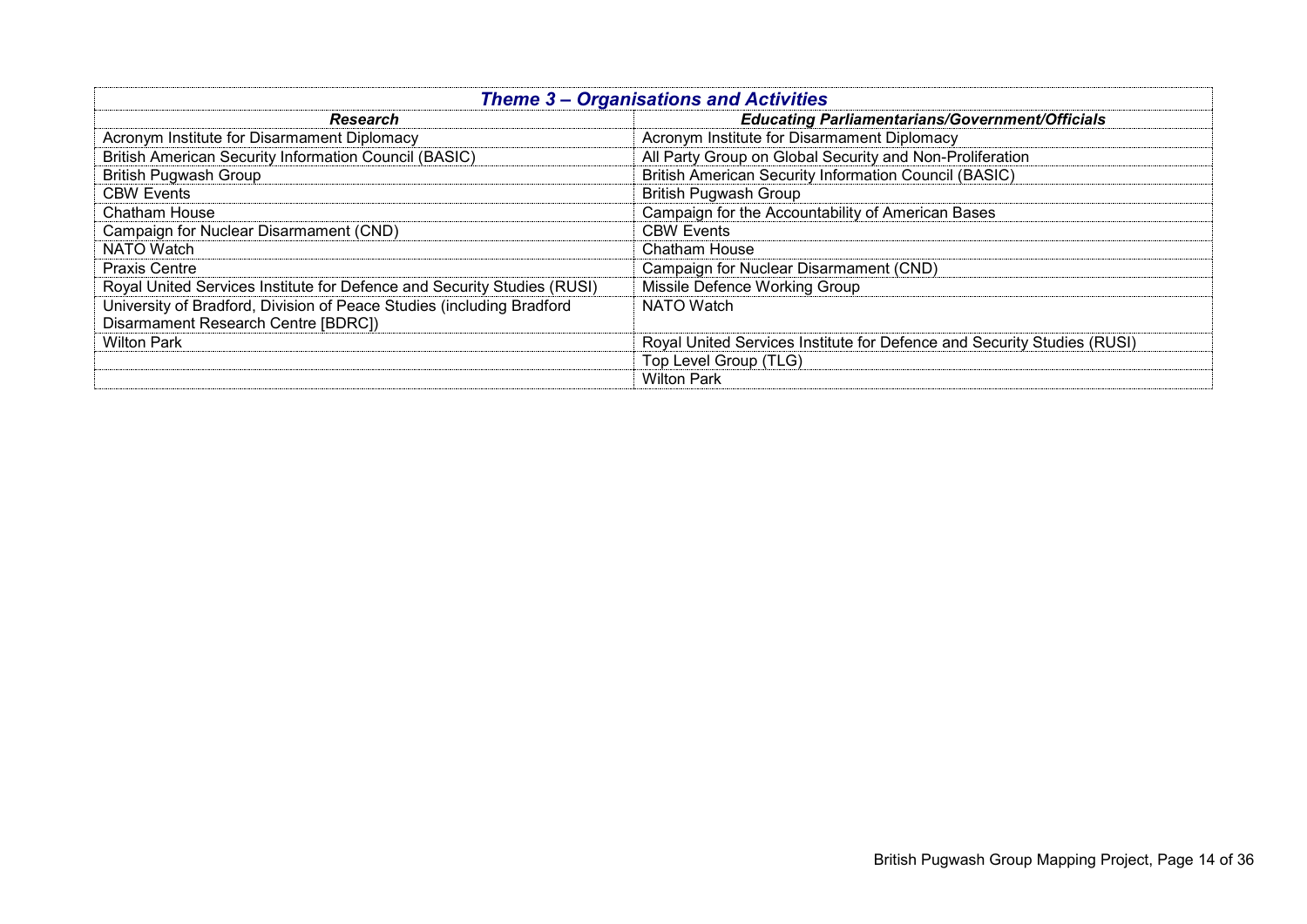| Theme 3 – Sample Reports and Publications <sup>3</sup>                                                                                                                                                                                                                              |
|-------------------------------------------------------------------------------------------------------------------------------------------------------------------------------------------------------------------------------------------------------------------------------------|
| Hugh Beach, "The End of Nuclear Sharing: US Nuclear Weapons in Europe", RUSI Journal, Vol 154 No 6 (December 2009), pp 48-53, available to RUSI<br>members at http://www.rusi.org/publications/journal/ref:A4B28EFD487DB5/                                                          |
| Martin Butcher and Shata Shetty, "Pugwash European Delegation discusses nuclear weapons issues in Washington, DC", 1-5 March 2010, report available at<br>http://www.pugwash.org/reports/nw/Pugwash_Browne_Delegation_DCRept_March2010.pdf                                          |
| Martin Butcher, "Roundtable on Nuclear Weapons Policies and the NATO Strategic Concept Review", London House of Commons, 13 January 2010, report<br>available at http://www.pugwash.org/reports/nw/NWP-NATO-Jan2010/NW_NATO_Roundtable_Report_Final1.pdf                            |
| Sandra Ionno Butcher, "Pugwash European Delegation discusses nuclear weapons issues in Moscow", 24-28 April 2010, report available at                                                                                                                                               |
| http://www.pugwash.org/reports/nw/Moscow Rept final.pdf<br>Malcolm Chalmers and Simon Lunn, "NATO's Tactical Nuclear Dilemma", RUSI Occasional Paper, March 2010<br>http://www.rusi.org/publications/occasionalpapers/ref:O4B991ABDC4148/                                           |
| Paul Cornish, "NATO"s New Strategic Policy: Going Nuclear", The World Today, December 2009, available at<br>http://www.chathamhouse.org.uk/publications/twt/archive/view/-/id/1975/                                                                                                 |
| CND Briefings, "No to NATO", available at http://www.cnduk.org/information/briefings/no-to-nato-briefings; "The US National Missile Defence Programme: a<br>Destabilizing Provocation", May 2009, available at http://www.cnduk.org/information/briefings/missile-defence-briefings |
| William Wallace and Christopher Phillips, "Reassessing the special relationship", International Affairs, 85:2 (2009), pp 264-284, available at<br>http://www.caab.org.uk/wordpress/wp-content/uploads/2009/03/reassessing-the-special-relationship.pdf                              |
| Dave Webb, "Missile Defence - The First Steps Towards War in Space?", in E Halpin et. Al (eds), Cyberwar, Netwar and the Revolution in Military Affairs,<br>Macmillan: London, May 2006;                                                                                            |
| Dave Webb, "Space Weapons - Dream, Nightmare or Reality?" in M Sheehan and N Borman (eds), Securing Outer Space, Routledge, 2009<br>Global Network Against Weapons and Nuclear Power in Space, includes a collection of news and articles on ballistic missile defence.             |

 3 Please note that these publications and reports are samples suggested by contributors to this directory. The list is not comprehensive.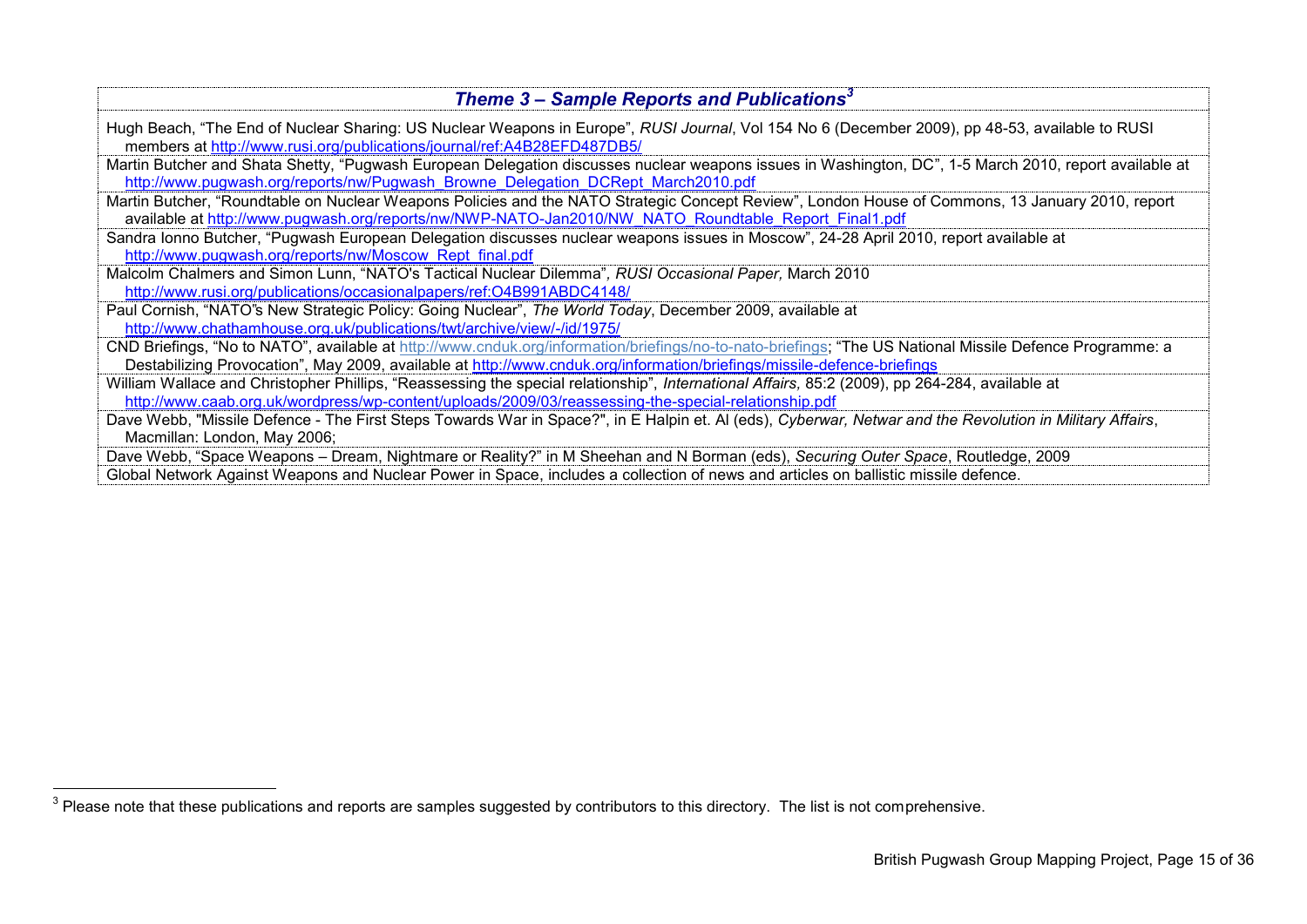### *Theme 4: Proliferation, Non-Proliferation, Regional Conflicts & Nuclear Terrorism*

| <b>Experts</b>                  | <b>Key Words</b>                                                                         |
|---------------------------------|------------------------------------------------------------------------------------------|
| Dr Frank Barnaby                | Nuclear weapons, nuclear energy                                                          |
| Professor Christoph Bluth       | Non-proliferation; Russia; Eurasia; Pakistan; Iraq; Germany; Korea; South Asia           |
| Professor Ken Booth             | Nuclear weapons and arms control                                                         |
| Professor Wyn Bowen             | Proliferation, non- and counter proliferation                                            |
| Martin Butcher                  | Counter proliferation, nuclear terrorism, Iran                                           |
| Sandra Ionno Butcher            | Focus on dialogue in South Asia and Middle East                                          |
| <b>Professor Paul Cornish</b>   | <b>Nuclear Proliferation</b>                                                             |
| Professor Malcolm Dando         | Arms control                                                                             |
| Dr Ian Davis                    | Nuclear weapons, regional conflicts, Iran                                                |
| John Finney                     | Technical aspects of the dividing line between nuclear power and nuclear weapons         |
| Mark Fitzpatrick                | Proliferation and non-proliferation, Iran, North Korea, Middle East, South Asia, Myanmar |
| Professor Sir Lawrence Freedman | Nuclear weapons proliferation                                                            |
| Dr Owen Greene                  | Regional Security (especially Europe, East Asia, South Asia and Africa)                  |
| Professor Shaun Gregory         | India and Pakistan nuclear programmes, French nuclear weapons                            |
| <b>Richard Guthrie</b>          | Biological, chemical and nuclear weapons, civil protection                               |
| Dr Alan Heyes                   | Threat reduction and nuclear security                                                    |
| Paul Ingram                     | Iran's nuclear programme                                                                 |
| Dr Rebecca Johnson              | NPT, Iran, Middle East NWFZ, CTBT, South Asia, China                                     |
| Ben Koppelman                   | Scientific aspects of nuclear proliferation, and nuclear security policy                 |
| Dr Susan Martin                 | Deterrence, proliferation, security                                                      |
| Carol Naughton                  | Non-proliferation, Middle East WMD-free zone, NPT                                        |
| Dr Stuart Parkinson             | Nuclear power/weapons, proliferation                                                     |
| Andreas Persbo                  | Verification, arms control and nuclear elimination                                       |
| Dr Dan Plesch                   | Iran, nuclear weapons and globalization                                                  |
| <b>Gabrielle Rifkind</b>        | Middle East, Iran                                                                        |
| Dr Nick Ritchie                 | Nuclear weapons, nuclear terrorism, global security, proliferation                       |
| <b>Professor Paul Rogers</b>    | Nuclear weapons, global security, proliferation                                          |
| Malcolm Savidge                 | Arms control, non-proliferation and Parliament                                           |
| Professor John Simpson          | NPT, proliferation, UK nuclear weapons                                                   |
| Dr Mark Smith                   | Nuclear proliferation and non-proliferation                                              |
| Dr Judi Sture                   | Dual-use related education of scientists, codes of conduct                               |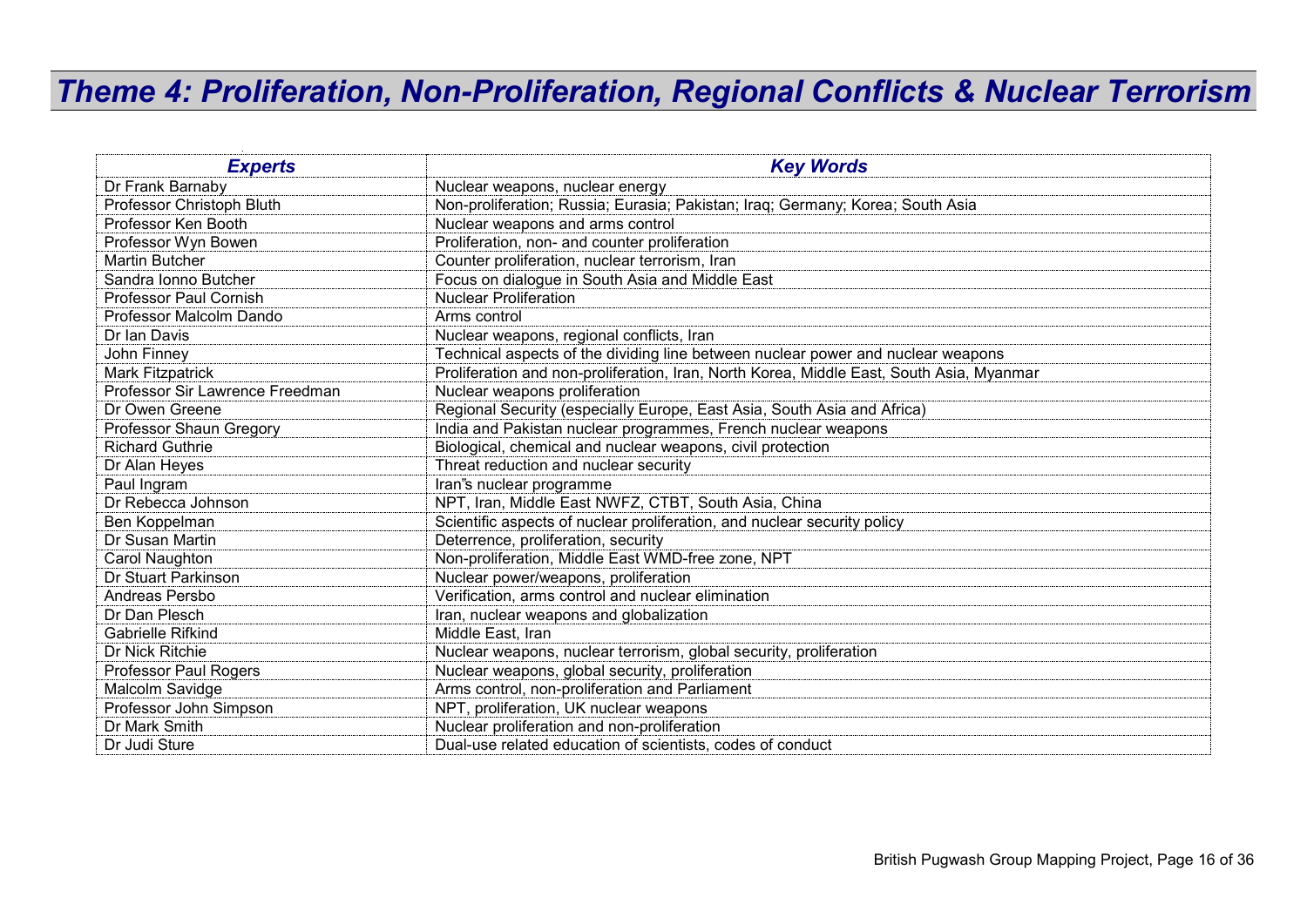| <b>Theme 4 (continued)</b> |                                                                                  |  |
|----------------------------|----------------------------------------------------------------------------------|--|
| <b>Experts</b>             | <b>Key Words</b>                                                                 |  |
| Professor William Walker   | Fissile materials control                                                        |  |
| Dr Christopher Watson      | FSU disarmament, fissile materials disposal, nuclear terrorism                   |  |
| Professor Dave Webb        | Nuclear weapons proliferation, nuclear weapons free zones, disarmament movements |  |
| Professor Nicholas Wheeler | Nuclear weapons proliferation, non-proliferation / NPT                           |  |
| Dr Simon Whitby            | CBRN weapons and proliferation                                                   |  |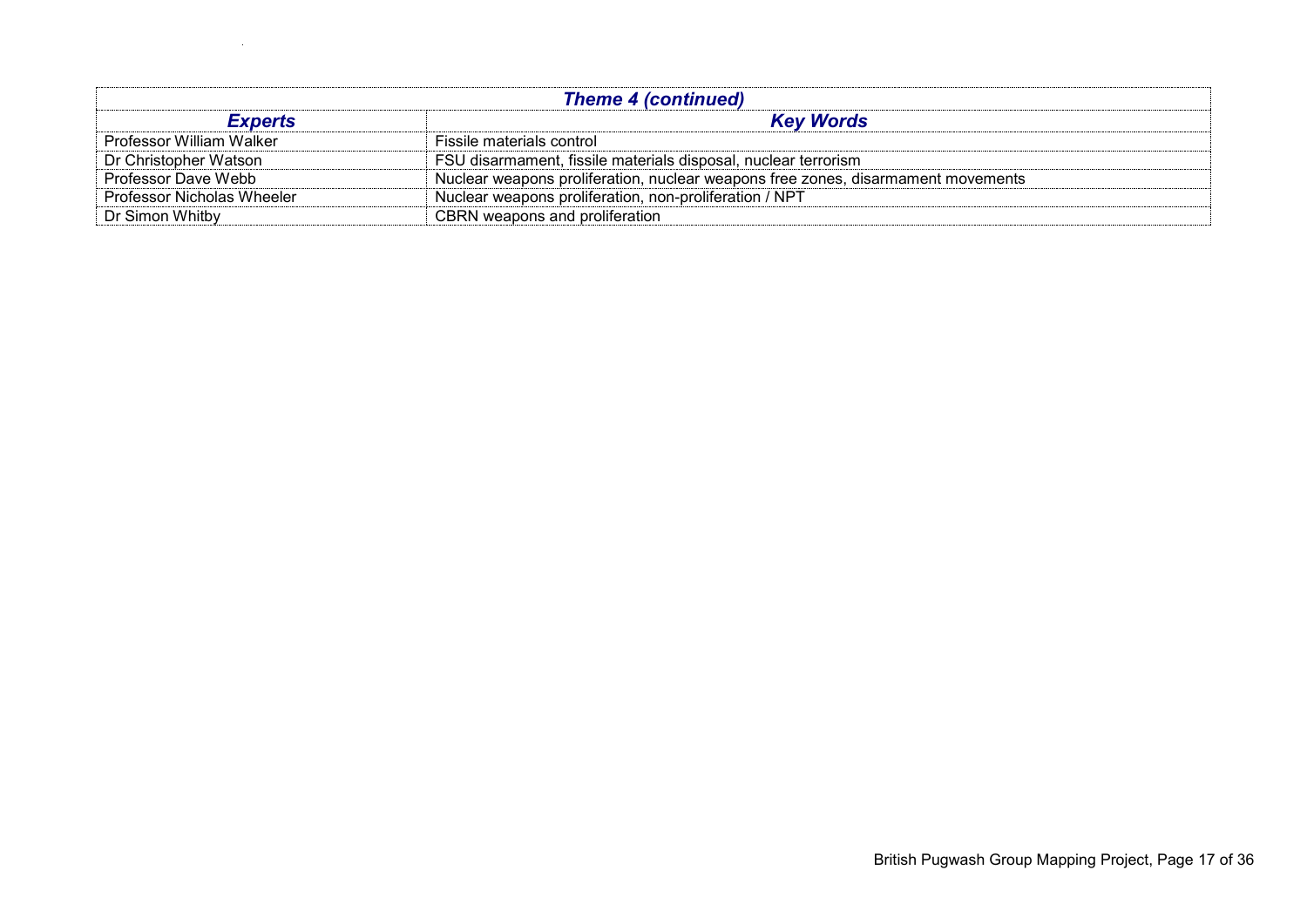| <b>Theme 4 - Organisations and Activities</b>                                                                               |                                                                          |  |
|-----------------------------------------------------------------------------------------------------------------------------|--------------------------------------------------------------------------|--|
| <b>Research</b>                                                                                                             | <b>Educating Parliament/Government/Officials</b>                         |  |
| Aberystwyth University, David Davies Memorial Institute of International Studies<br>(DDMI)                                  | Abolition 2000 UK                                                        |  |
| Acronym Institute for Disarmament Diplomacy                                                                                 | Acronym Institute for Disarmament Diplomacy                              |  |
| <b>British American Security Information Council (BASIC)</b>                                                                | All Party Group on Global Security and Non-Proliferation                 |  |
| <b>British Pugwash Group</b>                                                                                                | <b>British American Security Information Council (BASIC)</b>             |  |
| <b>CBW Events</b>                                                                                                           | <b>British Pugwash Group</b>                                             |  |
| Chatham House                                                                                                               | <b>CBW Events</b>                                                        |  |
| King's College London, Centre for Science and Security Studies (CSSS)                                                       | Chatham House                                                            |  |
| International Institute for Strategic Studies (IISS)                                                                        | Campaign for Nuclear Disarmament (CND)                                   |  |
| <b>NATO Watch</b>                                                                                                           | Greenpeace UK                                                            |  |
| Oxford Research Group (ORG)                                                                                                 | International Institute for Strategic Studies (IISS)                     |  |
| Pugwash Conferences on Science and World Affairs (International)                                                            | Medact                                                                   |  |
| The Royal Society, Science Policy Centre                                                                                    | <b>NATO</b> Watch                                                        |  |
| Royal United Services Institute for Defence and Security Studies (RUSI)                                                     | <b>Nuclear Information Service (NIS)</b>                                 |  |
| University of Bradford, Division of Peace Studies (including Bradford<br>Disarmament Research Centre [BDRC])                | Pugwash Conferences on Science and World Affairs (International)         |  |
| University of London, School of Oriental and African Studies, Centre for<br>International Studies and Diplomacy (SOAS CISD) | <b>Quaker Peace and Social Witness</b>                                   |  |
| University of Southampton, Mountbatten Centre for International Studies (MCIS)                                              | The Royal Society, Science Policy Centre and SAIS                        |  |
| Verification Research, Training and Information Centre (VERTIC)                                                             | Royal United Services Institute for Defence and Security Studies (RUSI)  |  |
| <b>Wilton Park</b>                                                                                                          | Scientists for Global Responsibility                                     |  |
|                                                                                                                             | University of London, School of Oriental and African Studies, Centre for |  |
|                                                                                                                             | International Studies and Diplomacy (SOAS CISD)                          |  |
|                                                                                                                             | Top Level Group (TLG)                                                    |  |
|                                                                                                                             | Verification Research, Training and Information Centre (VERTIC)          |  |
|                                                                                                                             | <b>Wilton Park</b>                                                       |  |
|                                                                                                                             | <b>WMD Awareness Programme</b>                                           |  |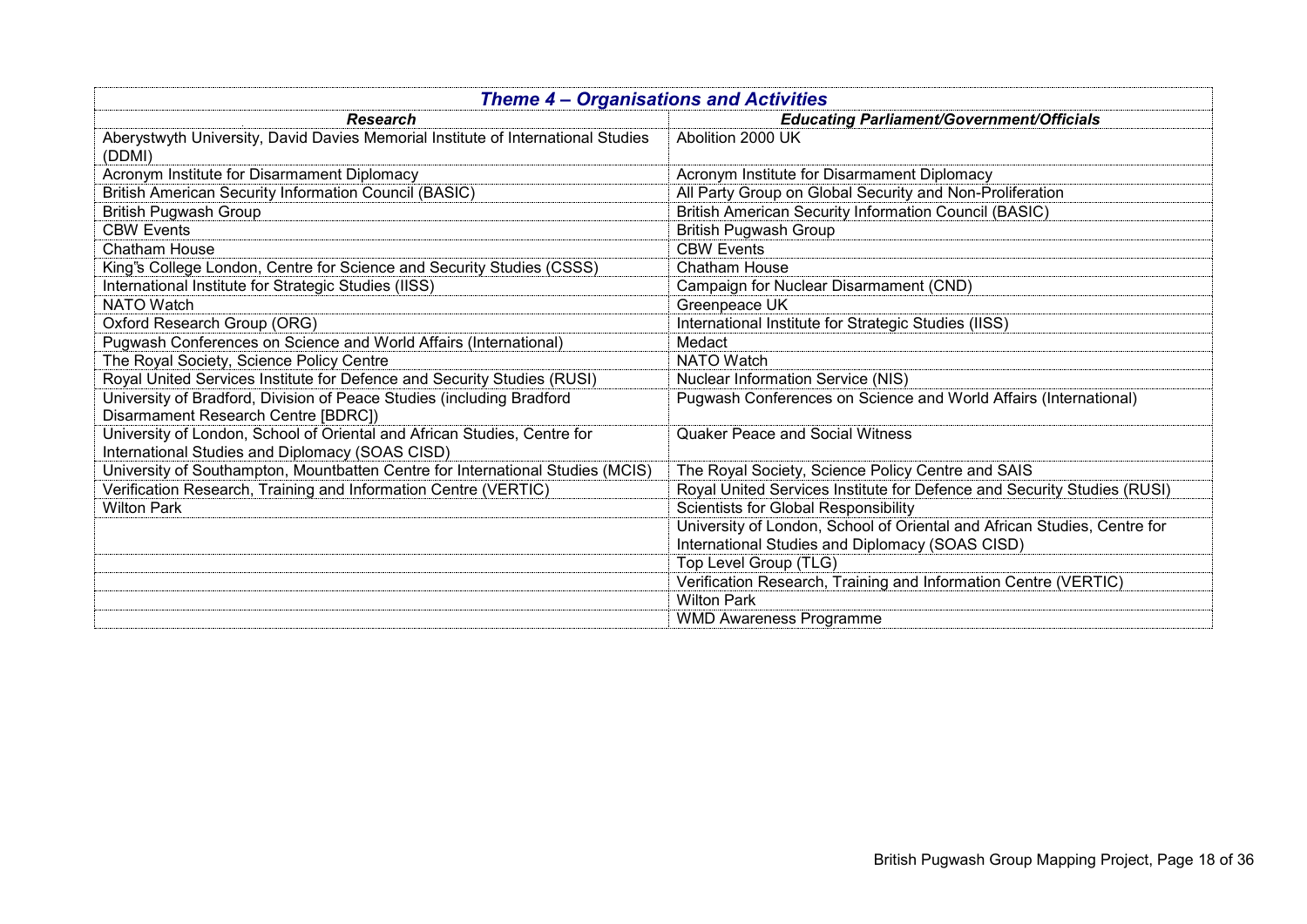| Theme 4 – Sample Reports and Publications <sup>4</sup>                                                                                                       |
|--------------------------------------------------------------------------------------------------------------------------------------------------------------|
| The Acronym Institute for Disarmament Diplomacy provides extensive information and analysis on global and regional non-proliferation at                      |
| http://www.acronym.org.uk. Briefings on the NPT and Beyond are at http://www.acronym.org.uk/npt/npt2010.htm                                                  |
|                                                                                                                                                              |
| Ken Booth, "The Choice: Radical Nuclear Multipolarity or Global Institution-Building?", paper delivered to SAREM seminar in Istanbul, 31 May - 1 June 2007,  |
| available at http://www.aber.ac.uk/en/interpol/research/research-centres-and-institutes/ddmi/research/nuclear-worlds/publicationsontrust/                    |
| Sandra Ionno Butcher, "Weapons of Mass Destruction in the Middle East and Regional Security: The Task Ahead", Pugwash consultation, Farnham Castle,          |
| England, 23-24 October 2010, report available at http://www.pugwash.org/reports/nw/Task Ahead/Farnham Report.htm                                             |
| Sandra Ionno Butcher, "Composite Report of the Pugwash Indi-Pakistan Independent Commission Dubai Meeting and Delhi Consultations, Dubai 26-27               |
| February 2011 and Delhi 1-2 March 2011", available at http://www.pugwash.org/Pugwash PIPIC Report Mar2011 FINALrev.pdf                                       |
| British Pugwash Group, "The management of separated plutonium in the UK", 26 November 2009, available at                                                     |
| http://www.britishpugwash.org/documents/Manage Sep Plutonium 2009 fin Color 2.pdf                                                                            |
| Paul Cornish, "The CBRN System: Assessing the threat of terrorist use of chemical, biological, radiological and nuclear weapons in the UK", February 2007,   |
| available at http://www.chathamhouse.org.uk/publications/papers/view/-/id/434/                                                                               |
| Mark Fitzpatrick, Adelphi Paper 398: The Iranian Nuclear Crisis: Avoiding worst-case outcomes, Executive Summary and publication order details available at  |
| http://www.iiss.org/publications/adelphi-papers/adelphi-papers-2008/the-iranian-nuclear-crisis/                                                              |
| Paul Rogers, "Israel, Iran and the Nuclear Issue", Oxford Research Group, April 2009, available at                                                           |
| http://www.oxfordresearchgroup.org.uk/publications/briefing papers/israel iran and nuclear issue                                                             |
| Oxford Research Group, "Nuclear Futures: An examination of the implications of current trends in civil nuclear power expansion and nuclear weapons           |
| proliferation, and the interaction between them", February 2008, available at http://www.oxfordresearchgroup.org.uk/sites/default/files/nuclearfutures 0.pdf |
| Quaker Peace and Social Witness, "Iran"s nuclear programme: A briefing", available at http://www.quaker.org.uk/files/file 112666.pdf                         |
| Ian R Kenyon and John Simpson (eds), Deterrence and the New Global Security Environment, Frank Cass, 2004                                                    |

<sup>————————————————————&</sup>lt;br><sup>4</sup> Please note that these publications and reports are samples suggested by contributors to this directory. The list is not comprehensive.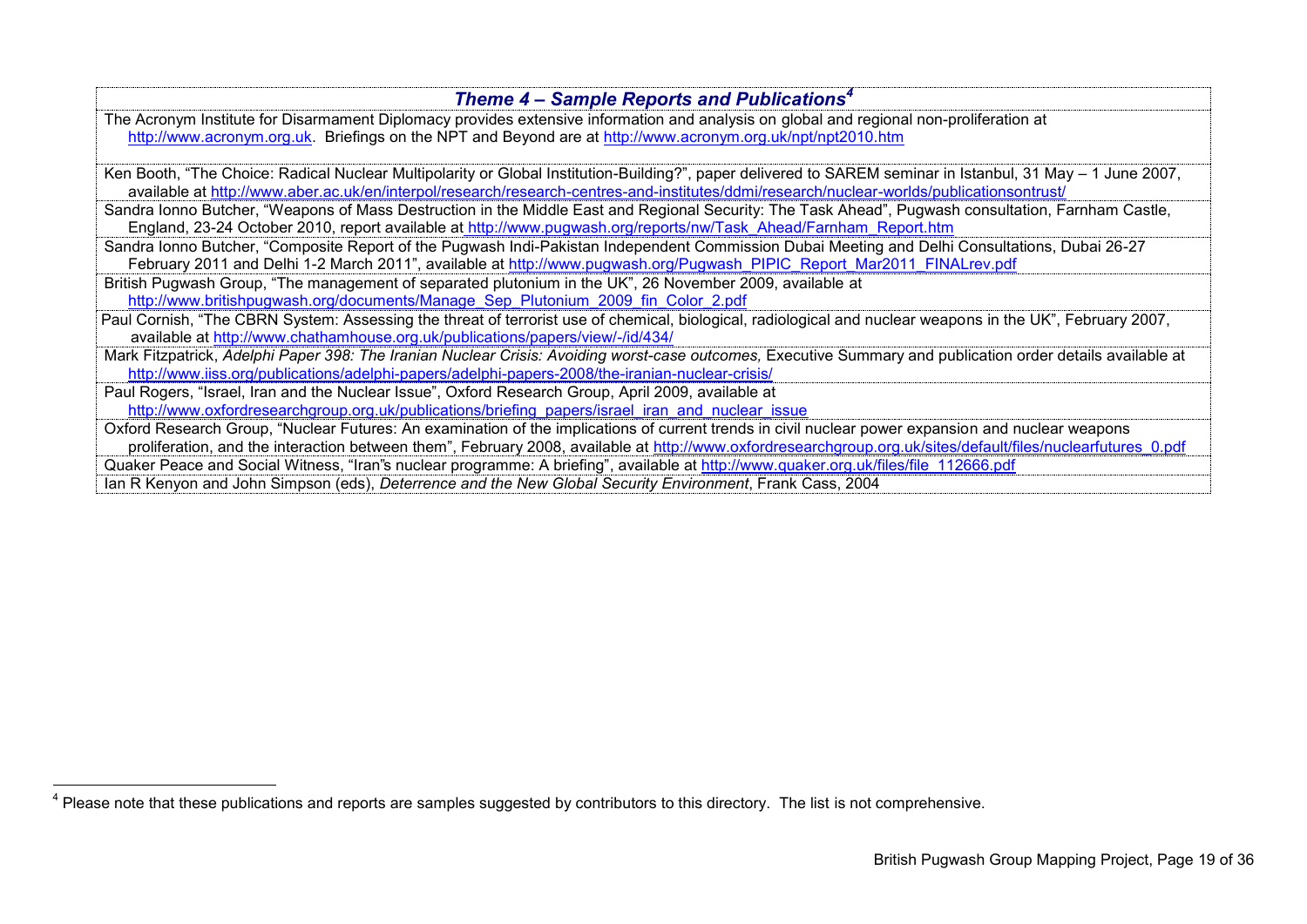### *Theme 5: Chemical and Biological Warfare*

| <b>Experts</b>                  | <b>Key Words</b>                                                                                           |
|---------------------------------|------------------------------------------------------------------------------------------------------------|
| Dr Brian Balmer                 | History of CBW                                                                                             |
| <b>Michael Crowley</b>          | Chemical weapons arms control; so called "non-lethal" weapons                                              |
|                                 | Biological weapons; Biological Weapons Convention; technical aspects; history of offensive BW programmes,  |
| Professor Malcolm Dando         | bio-ethics in life sciences for dual-use BW technologies                                                   |
| Dr Neil Davison                 | Chemical and biological weapons arms control; biosecurity; dual-use issues; so called "non-lethal" weapons |
| <b>Richard Guthrie</b>          | Biological and chemical weapons; arms control and verification; EU policy on dual-use goods                |
| Professor Alastair Hay          | Toxicology                                                                                                 |
| Kai ilchmann                    | Biological terrorism, risk and threat assessment, dual-use BW technologies                                 |
| Dr Catherine Jefferson          | CBW taboo                                                                                                  |
|                                 | Evolution of CBW prohibition regimes, implications of life science revolution for CBW prohibition regimes, |
| Dr Alexander Kelle              | governance of synthetic biology, securitization of international public health                             |
| Dr Filippa Lentzos              | Biological disarmament; biosafety; biosecurity; biotech industry; governance and regulation                |
| Dr Susan Martin                 | <b>CBW</b>                                                                                                 |
| Dr Caitriona McLeish            | Governance of dual use technologies; chemical and biological weapons, arms control and disarmament         |
| Dr Graham Pearson               | <b>Biological Weapons Convention regime</b>                                                                |
| Dr Tony Phillips                | Biological weapons; biological arms control and disarmament                                                |
| Dr Brian Rappert                | Social, political, moral and technical aspects of bioweapons; education of scientists; codes of conduct    |
| James Revill                    | Development of the Biological Weapons Convention, biosecurity and dual use education                       |
| Professor Julian Perry Robinson | CBW armament and arms limitation                                                                           |
| Nicholas Sims                   | Biological and chemical weapons; treaty regimes; legal and political aspects                               |
| <b>Professor Edward Spiers</b>  | Chemical and biological warfare since 1915                                                                 |
| Dr Judi Sture                   | Biosecurity education for scientists, codes of conduct, culture and ethics in science                      |
|                                 | State offensive anti-crop biological warfare programmes, bio-ethics in life sciences for dual-use BW       |
| Dr Simon Whitby                 | technologies                                                                                               |
| Henrietta Wilson                | Scientific advice within international negotiations                                                        |
| Angela Woodward                 | Legal, policy and technology aspects of arms control and disarmament verification.                         |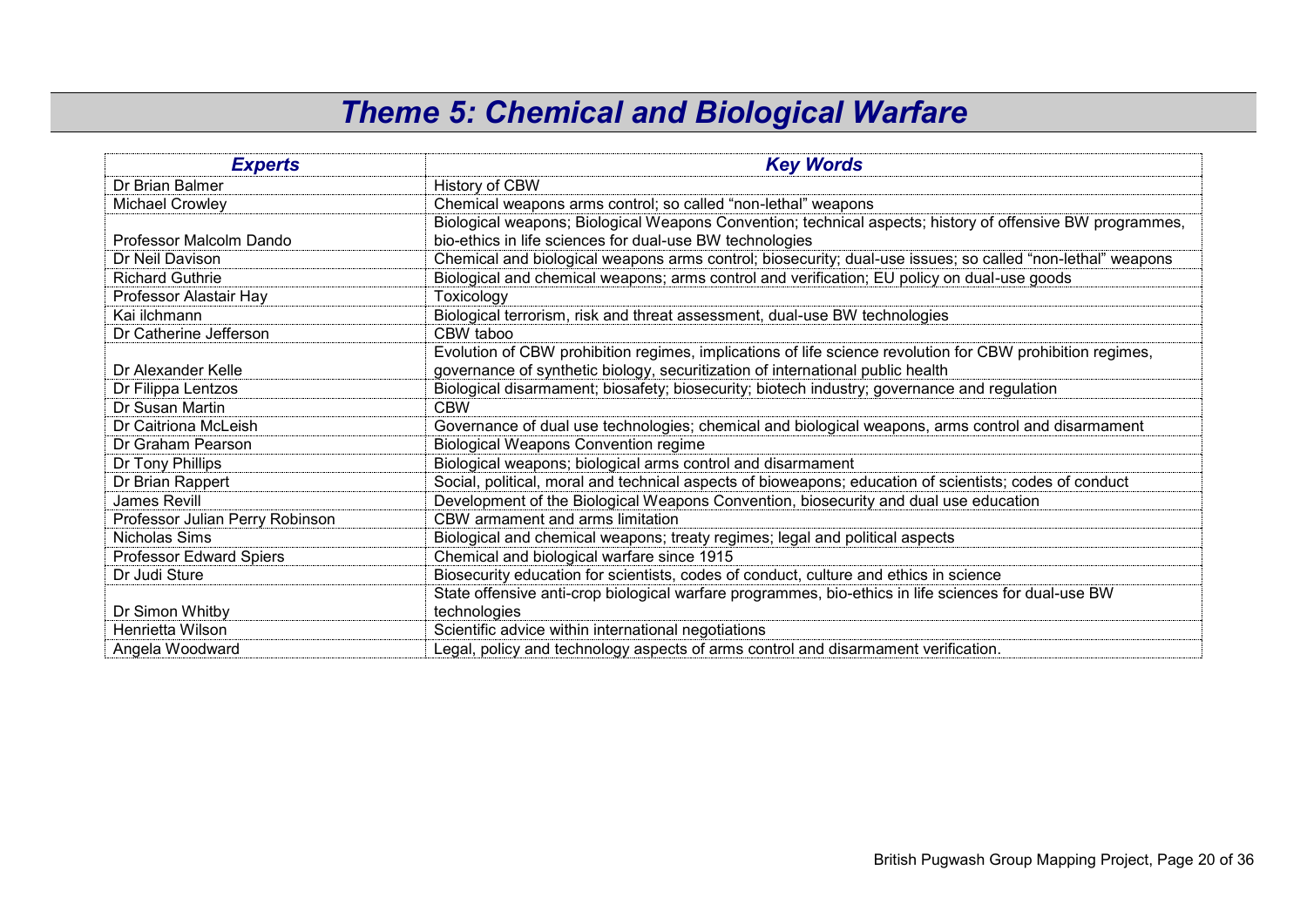| <b>Theme 5 - Organisations and Activities</b>                           |                                                                      |  |
|-------------------------------------------------------------------------|----------------------------------------------------------------------|--|
| <b>Research</b>                                                         | <b>Educating Parliament/Government/Officials</b>                     |  |
| BIOS, London School of Economics and Political Science (LSE)            | Harvard Sussex Program (HSP), University of Sussex                   |  |
| <b>CBW Events</b>                                                       | <b>CBW Events</b>                                                    |  |
| Department of Science and Technology Studies, University College London | Chatham House                                                        |  |
| London School of Economics and Political Science (LSE), Department of   | The Royal Society, Science Policy Centre & advisory committee on the |  |
| <b>International Relations</b>                                          | Scientific Aspects of International Security (SAIS)                  |  |
| Harvard Sussex Program (HSP), University of Sussex                      | University of Bradford, Bradford Disarmament Research Centre (BDRC)  |  |
| Molecular Epidemiology Unit, University of Leeds                        | University of Exeter, Department of Sociology and Philosophy         |  |
| The Royal Society, Science Policy Centre                                | Verification Research, Training and Information Centre (VERTIC)      |  |
| University of Bradford, Bradford Disarmament Research Centre (BDRC)     | <b>Wilton Park</b>                                                   |  |
| University of Exeter, Department of Sociology and Philosophy            |                                                                      |  |
| University of Leeds, School of History                                  |                                                                      |  |
| Verification Research, Training and Information Centre (VERTIC)         |                                                                      |  |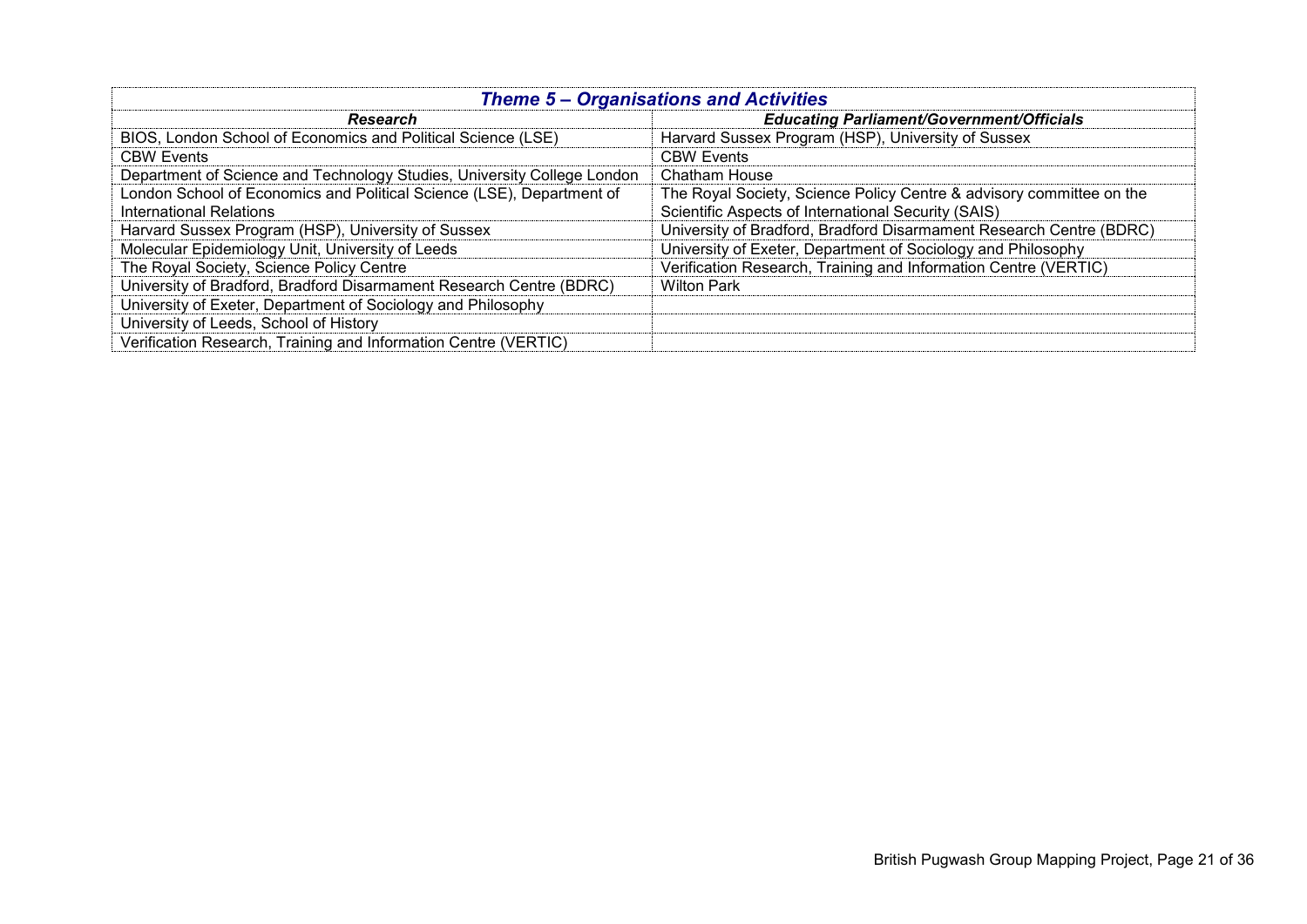| Theme 5 – Sample Reports and Publications <sup>5</sup>                                                                                                                                                                                                                                                                                                                                    |
|-------------------------------------------------------------------------------------------------------------------------------------------------------------------------------------------------------------------------------------------------------------------------------------------------------------------------------------------------------------------------------------------|
| Bradford University's Briefing Papers (part of the project on Strengthening the Biological and Toxin Weapons Convention), available at<br>http://www.brad.ac.uk/acad/sbtwc/briefing/bw-briefing.htm                                                                                                                                                                                       |
| Bradford University's Evaluation Papers (part of the project on Strengthening the Biological and Toxin Weapons Convention), available at                                                                                                                                                                                                                                                  |
| http://www.brad.ac.uk/acad/sbtwc/evaluation/evaluation.htm                                                                                                                                                                                                                                                                                                                                |
| Bradford University's Review Conference Papers (part of the project on Strengthening the Biological and Toxin Weapons Convention), available at<br>http://www.brad.ac.uk/acad/sbtwc/briefing/RCPapers.htm                                                                                                                                                                                 |
| Michael Crowley, "Dangerous Ambiguities: Regulation of Riot Control Agents and Incapacitants under the Chemical Weapons Convention", Bradford Non-                                                                                                                                                                                                                                        |
| Lethal Weapons Research Project, October 2009, available at http://www.brad.ac.uk/acad/nlw/publications/BNLWRPDangerous1.pdf                                                                                                                                                                                                                                                              |
| Neil Davison, 'Non-Lethal' Weapons, Palgrave Macmillan, 2007, details at http://nonlethalweaponsbook.com/?page id=2                                                                                                                                                                                                                                                                       |
| ISIS Briefing Papers on "Preventing Deliberate Disease"                                                                                                                                                                                                                                                                                                                                   |
| Filippa Lentzos, "The American biodefence industry: From emergency to nonemergence", Politics and the Life Sciences, Vol 26(1) (2007), pp 15-23                                                                                                                                                                                                                                           |
| Filippa Lentzos and Nikolas Rose, "Governing insecurity: Contingency planning, protection, resilience", Economy & Society, Vol 38(2) (2009), pp 230-54                                                                                                                                                                                                                                    |
| Filippa Lentzos and Angela Woodward, "National data collection processes for CBM submissions: Revisiting the Confidence Building Measures (CBM) for                                                                                                                                                                                                                                       |
| the Biological and Toxin Weapons Convention after twenty years of CBM submissions", final project report of a six-month study funded by the                                                                                                                                                                                                                                               |
| Directorate for Security Policy of the Swiss Federal Department of Defence, 2007                                                                                                                                                                                                                                                                                                          |
| Caitríona McLeish, "Opening up the secret city of Stepnogorsk: biological weapons in the Former Soviet Union", AREA, Vol 42 No 1 (2010), pp 60-69                                                                                                                                                                                                                                         |
| Caitríona McLeish and Daniel Feakes, "Biosecurity, Stakeholders and Networks", Science and Public Policy, Vol 35 No 1 (February 2008), pp 5-12                                                                                                                                                                                                                                            |
| Caitríona McLeish and Paul Nightingale, "Biosecurity, Bioterrorism and the Governance of Science: the increasing convergence of science and security                                                                                                                                                                                                                                      |
| policy", Research Policy, Vol 36 No 10 (December 2007), pp 1635-1654                                                                                                                                                                                                                                                                                                                      |
| Brian Rappert (ed), Education and Ethics in the Life Sciences: Strengthening the Prohibition of Biological Weapons, ANU E Press, June 2010, available at<br>http://epress.anu.edu.au/education ethics.html                                                                                                                                                                                |
| Brian Rappert, Experimental Secrets: International Security, Codes, and the Future of Research, New York: University Press of America, July 2009                                                                                                                                                                                                                                          |
| James Revill and Malcolm Dando, "The Rise of Biosecurity in International Arms Control", in Brian Rappert and C Gould (eds), Biosecurity: Origins,<br>Transformations and Practices, Palgrave Macmillan, 2009                                                                                                                                                                             |
| Julian Perry Robinson, "Difficulties facing the Chemical Weapons Convention", International Affairs, Vol 84 No 2 (March 2008), pp 223-39                                                                                                                                                                                                                                                  |
| Julian Perry Robinson with Matthew Meselson, "The Yellow Rain affair: lessons from a discredited allegation", in Anne L Clunan, Peter R Lavoy and Susan<br>B Martin (eds), Terrorism, War, or Disease? Unraveling the Use of Biological Weapons, Stanford University Press, 2008, pp 72-96, available at<br>http://belfercenter.ksg.harvard.edu/publication/18277/yellow rain affair.html |
| Julian Perry Robinson, "Scientists and chemical weapons policies", in J L Finney and I Slaus (eds), Assessing the Threat of Weapons of Mass Destruction:<br>The Role of Independent Scientists, Amsterdam: IOS Press, 2010, pp 79-91                                                                                                                                                      |
| Nicholas Sims, The Future of Biological Disarmament: Strengthening the Treaty Ban on Weapons, Routledge, 2009                                                                                                                                                                                                                                                                             |
| Nicholas Sims, "The Evolution of Biological Disarmament", SIPRI Chemical & Biological Warfare Studies 19, Oxford: Oxford University Press, 2001                                                                                                                                                                                                                                           |
| Judi Sture, "Educating Scientists about Biosecurity: Lessons from Medicine and Business", in Brian Rappert (ed), Education and Ethics in the Life                                                                                                                                                                                                                                         |
| Sciences: Strengthening the Prohibition of Biological Weapons, ANU E Press, June 2010, available at http://epress.anu.edu.au/education ethics.html                                                                                                                                                                                                                                        |
| Henrietta Wilson, "The BTWC Protocol: The Debate about Visits", Disarmament Diplomacy 40 (September-October 1999), available at                                                                                                                                                                                                                                                           |
| http://www.acronym.org.uk/dd/dd40/40btwc.htm                                                                                                                                                                                                                                                                                                                                              |

<sup>————————————————————&</sup>lt;br><sup>5</sup> Please note that these publications and reports are samples suggested by contributors to this directory. The list is not comprehensive.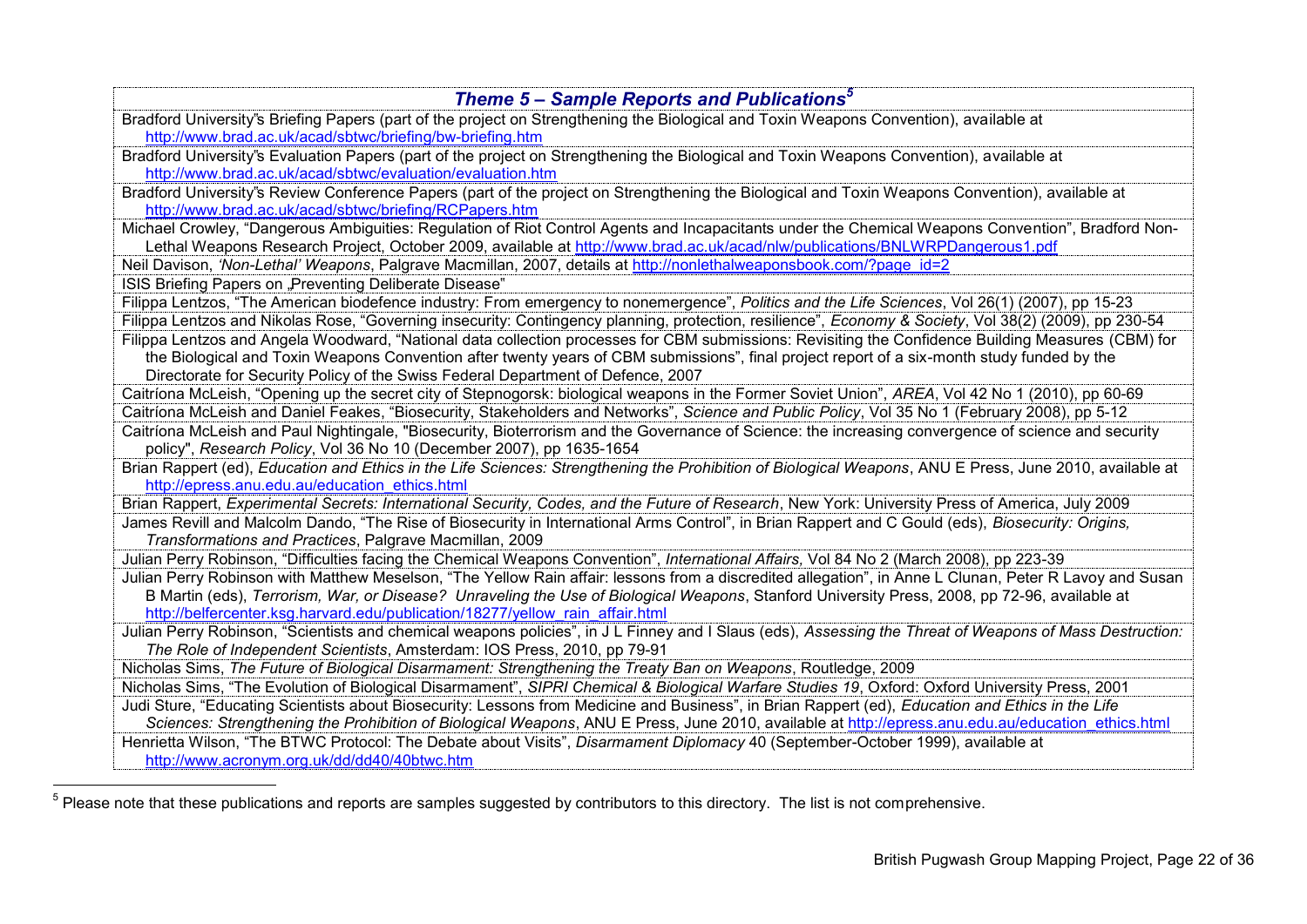# *Sample Journals and Other Resources<sup>6</sup>*

| Journals                                                           | <b>Other Resources</b>                                                             |
|--------------------------------------------------------------------|------------------------------------------------------------------------------------|
| Adelphi Papers and Survival, IISS                                  | Anthropology 101 (film), WMD Awareness Programme                                   |
| <b>CAAB Quarterly Newsletter</b>                                   | Schools Pack on Disarmament, WMD Awareness Programme                               |
|                                                                    | Tridentreplacement.net – "an accessible collection of more than 1,700 entries and  |
|                                                                    | 1,500 attached documents about the replacement of the UK's current Trident         |
|                                                                    | nuclear weapons system. The database, regularly updated with the latest            |
|                                                                    | information, aims to bring this rich source of material to researchers, academics, |
| The CBW Conventions Bulletin, Harvard Sussex Program, available at | NGOs, educationalists, journalist and campaigners." Available at                   |
| http://www.sussex.ac.uk/Units/spru/hsp/pdfbulletin.html            | http://tridentreplacement.net/                                                     |
| Disarmament Diplomacy, Acronym Institute for Disarmament           |                                                                                    |
| Diplomacy, available at http://www.acronym.org.uk/dd/index.htm     |                                                                                    |
| [published between 1997 and 2009]                                  |                                                                                    |
| Medicine Conflict and Survival, (Quarterly), Medact                |                                                                                    |
| NATO Watch Observatory, available at:                              |                                                                                    |
| http://www.natowatch.org/observatory                               |                                                                                    |
| RUSI Journal                                                       |                                                                                    |

 $\overline{a}$ 

 $^6$  Please note that these resources are samples suggested by contributors to this directory. The list is not comprehensive.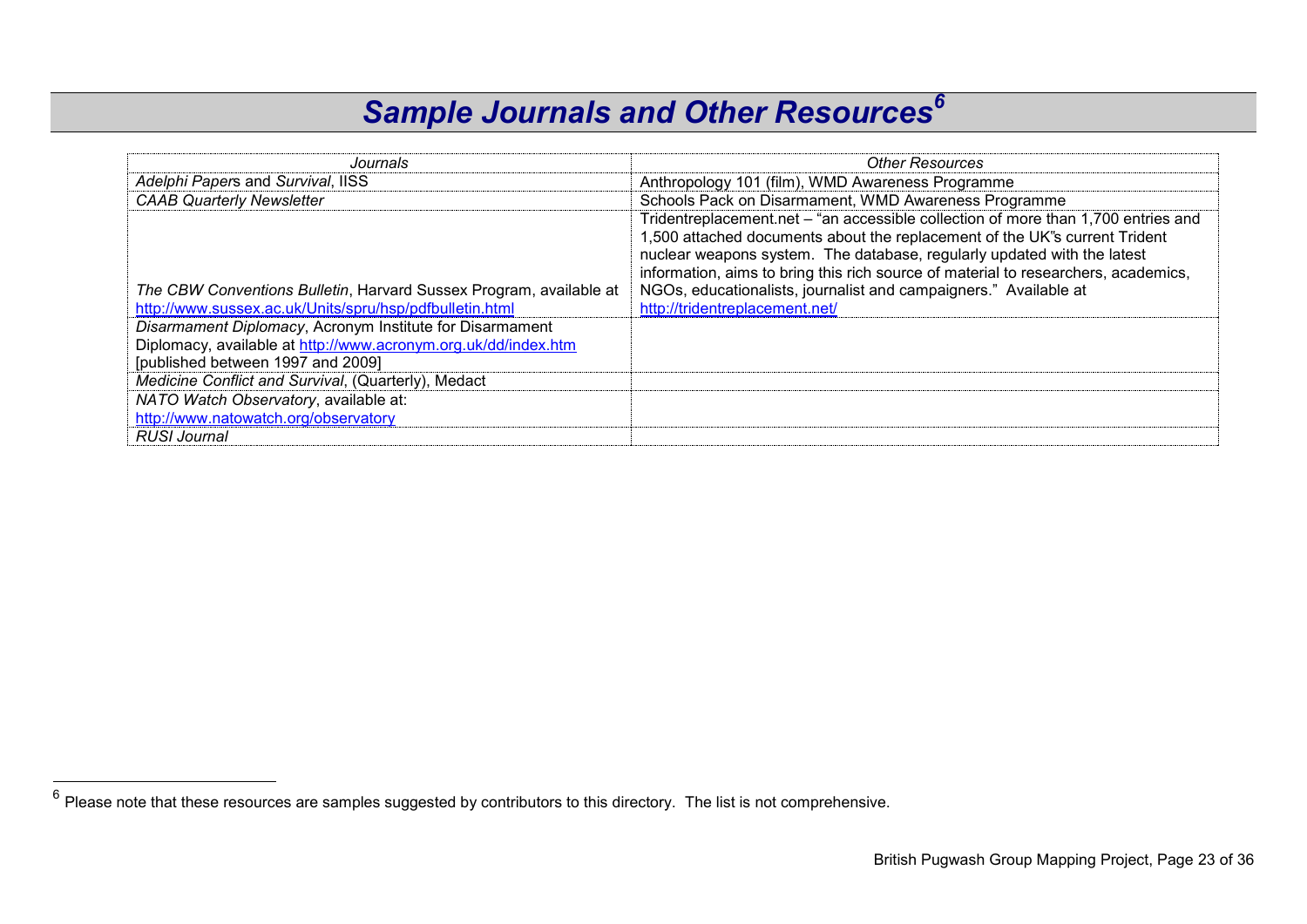#### *Institutional Affiliations*

| <b>Name</b>                     | <b>Affiliation</b>                                                                                                         |
|---------------------------------|----------------------------------------------------------------------------------------------------------------------------|
| John Ainslie                    | Scottish Campaign for Nuclear Disarmament (Scottish CND)                                                                   |
| Ewan Aitken                     | Church of Scotland, Church and Society Council                                                                             |
| Professor Alan Allport          | <b>British Pugwash Group Executive Committee</b>                                                                           |
| James Arbuthnot MP              | Verification Research, Training and Information Centre (VERTIC)                                                            |
| David Atwood                    | Acronym Institute for Disarmament Diplomacy                                                                                |
| Dr Brian Balmer                 | Department of Science and Technology Studies, University College London (UCL)                                              |
| Dr Frank Barnaby                | Oxford Research Group (ORG)                                                                                                |
| Ambassador Bob Barry            | <b>British American Security Information Council (BASIC)</b>                                                               |
| <b>Kat Barton</b>               | Acronym Institute for Disarmament Diplomacy                                                                                |
| Nomi Bar-Yaacov                 | Acronym Institute for Disarmament Diplomacy                                                                                |
| General Sir Hugh Beach          | Acronym Institute for Disarmament Diplomacy; British Pugwash Group Executive Committee; Council on Christian Approaches    |
|                                 | to Defence and Disarmament (CCADD); Verification Research, Training and Information Centre (VERTIC)                        |
| <b>Revd Robert S Beresford</b>  | Council on Christian Approaches to Defence and Disarmament (CCADD)                                                         |
| <b>Marion Birch</b>             | Medact                                                                                                                     |
| Professor Christoph Bluth       | University of Leeds, Politics and International Studies                                                                    |
| Professor Ken Booth             | Aberystwyth University, David Davies Memorial Institute of International Studies (DDMI)                                    |
| Dr Frank Boulton                | International Campaign to Abolish Nuclear Weapons - UK (ICAN-UK), Medact, Oxford Research Group (ORG), WMD                 |
|                                 | Awareness Programme                                                                                                        |
| Professor Wyn Bowen             | King's College London, Centre for Science and Security Studies (CSSS); Royal Society, advisory committee on the Scientific |
|                                 | Aspects of International Security (SAIS); Verification Research, Training and Information Centre (VERTIC)                  |
| <b>Steven Bowns</b>             | Chatham House International Security Programme                                                                             |
| David Bradwell                  | Church of Scotland, Church and Society Council                                                                             |
| Lord Browne of Ladyton          | Verification Research, Training and Information Centre (VERTIC)                                                            |
| Peter Burt                      | <b>Nuclear Information Service (NIS)</b>                                                                                   |
| Camilla Bustani                 | <b>British American Security Information Council (BASIC)</b>                                                               |
| <b>Martin Butcher</b>           | Independent consultant                                                                                                     |
| Sandra Ionno Butcher            | Pugwash Conferences on Science and World Affairs; University College London (UCL) Honorary Research Fellow                 |
| Professor Roger Cashmore        | Royal Society, advisory committee on the Scientific Aspects of International Security (SAIS)                               |
| Ambassador Tim Caughley         | Acronym Institute for Disarmament Diplomacy                                                                                |
| <b>Malcolm Chalmers</b>         | Royal United Services Institute (RUSI), Oxford Research Group (ORG) (Advisor)                                              |
| Professor Christine Chinkin     | Acronym Institute for Disarmament Diplomacy                                                                                |
| <b>Professor Michael Clarke</b> | Royal United Services Institute (RUSI)                                                                                     |
| Dave Clemente                   | Chatham House International Security Programme                                                                             |
| Jeremy Corbyn MP                | Campaign for Nuclear Disarmament (CND)                                                                                     |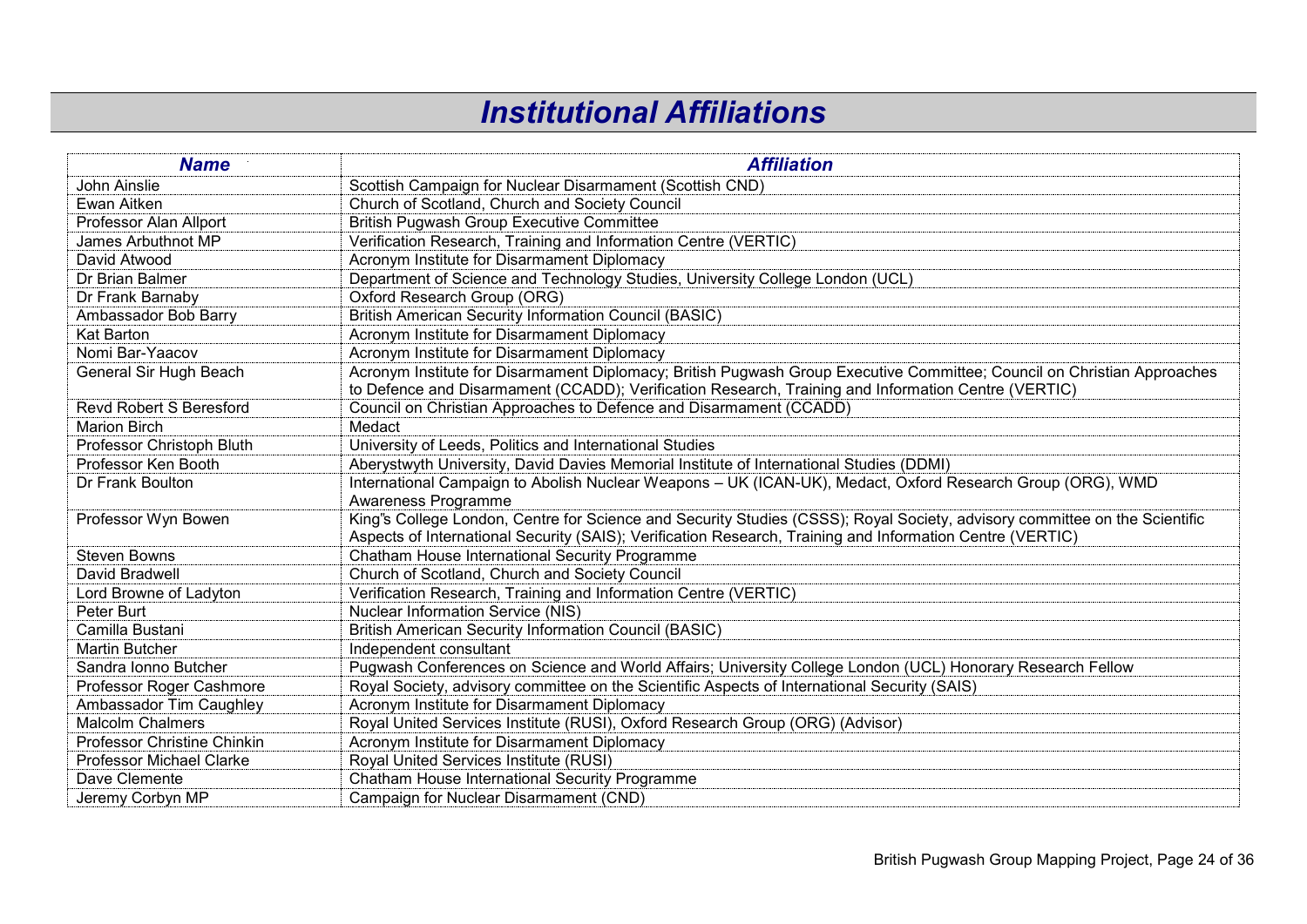| <b>Name</b>                            | <b>Affiliation</b>                                                                                                                                                                                                     |
|----------------------------------------|------------------------------------------------------------------------------------------------------------------------------------------------------------------------------------------------------------------------|
| Professor Paul Cornish                 | Chatham House International Security Programme                                                                                                                                                                         |
| <b>Andrew Cottey</b>                   | <b>British American Security Information Council (BASIC)</b>                                                                                                                                                           |
| Dr Ian Crossland                       | <b>British Pugwash Group Executive Committee</b>                                                                                                                                                                       |
| <b>Michael Crowley</b>                 | University of Bradford, Division of Peace Studies, Bradford Non-Lethal Weapons Research Projects (BNLWRP)                                                                                                              |
| Alexis Crown                           | Chatham House International Security Programme                                                                                                                                                                         |
| Professor Malcolm Dando                | University of Bradford, Division of Peace Studies, Bradford Disarmament Research Centre (BDRC); Dual-UseBioethics.net;<br>Royal Society, advisory committee on the Scientific Aspects of International Security (SAIS) |
| Dr Ian Davis                           | <b>NATO Watch</b>                                                                                                                                                                                                      |
| <b>Christine Dean</b>                  | Campaign for the Accountability of American Bases (CAAB)                                                                                                                                                               |
| Ambassador Jonathan Dean               | <b>British American Security Information Council (BASIC)</b>                                                                                                                                                           |
| <b>Ippy Dee</b>                        | Aldermaston Women's Peace Campaign                                                                                                                                                                                     |
| Andrew Dorman                          | Chatham House International Security Programme                                                                                                                                                                         |
| <b>Bill Durodie</b>                    | Chatham House International Security Programme                                                                                                                                                                         |
| Louise Edge                            | Greenpeace UK                                                                                                                                                                                                          |
| Hassan Elbahtimy                       | Verification Research, Training and Information Centre (VERTIC)                                                                                                                                                        |
| Brian Eno                              | <b>British American Security Information Council (BASIC)</b>                                                                                                                                                           |
| Dina Esfandiary                        | International Institute for Strategic Studies (IISS)                                                                                                                                                                   |
| George Farebrother                     | World Court Project UK                                                                                                                                                                                                 |
| Professor John Finney                  | British Pugwash Group Executive Committee, Pugwash Conferences on Science and World Affairs; WMD Awareness<br>Programme                                                                                                |
| <b>David Fisher</b>                    | Council on Christian Approaches to Defence and Disarmament (CCADD)                                                                                                                                                     |
| <b>Mark Fitzpatrick</b>                | International Institute for Strategic Studies (IISS)                                                                                                                                                                   |
| The Revd Professor Duncan<br>Forrester | Council on Christian Approaches to Defence and Disarmament (CCADD)                                                                                                                                                     |
| Professor Sir Lawrence Freedman        | King's College London, Centre for Science and Security Studies (CSSS)                                                                                                                                                  |
| lan Galloway                           | Church of Scotland, Church and Society Council                                                                                                                                                                         |
| Myra Garrett                           | <b>Trident Ploughshares</b>                                                                                                                                                                                            |
| Chris Gidden                           | Christian Campaign for Nuclear Disarmament (CCND)                                                                                                                                                                      |
| Ambassador James Goodby                | <b>British American Security Information Council (BASIC)</b>                                                                                                                                                           |
| Sarah Graham-Brown                     | <b>British Pugwash Group</b>                                                                                                                                                                                           |
| Dr Owen Greene                         | University of Bradford, Division of Peace Studies and Centre for International Cooperation and Security (CICS); Verification                                                                                           |
|                                        | Research, Training and Information Centre (VERTIC); Saferworld                                                                                                                                                         |
| Professor Shaun Gregory                | University of Bradford, Division of Peace Studies, Pakistan Security Research Unit                                                                                                                                     |
| Professor Nicholas Grief               | <b>British American Security Information Council (BASIC)</b>                                                                                                                                                           |
| <b>Richard Guthrie</b>                 | <b>CBW Events</b>                                                                                                                                                                                                      |
| Liza Hamilton                          | Council on Christian Approaches to Defence and Disarmament (CCADD)                                                                                                                                                     |
| Rt Revd Lord Richard Harries of        | Council on Christian Approaches to Defence and Disarmament (CCADD)                                                                                                                                                     |
| Pendregarth                            |                                                                                                                                                                                                                        |
| William Hartung                        | <b>British American Security Information Council (BASIC)</b>                                                                                                                                                           |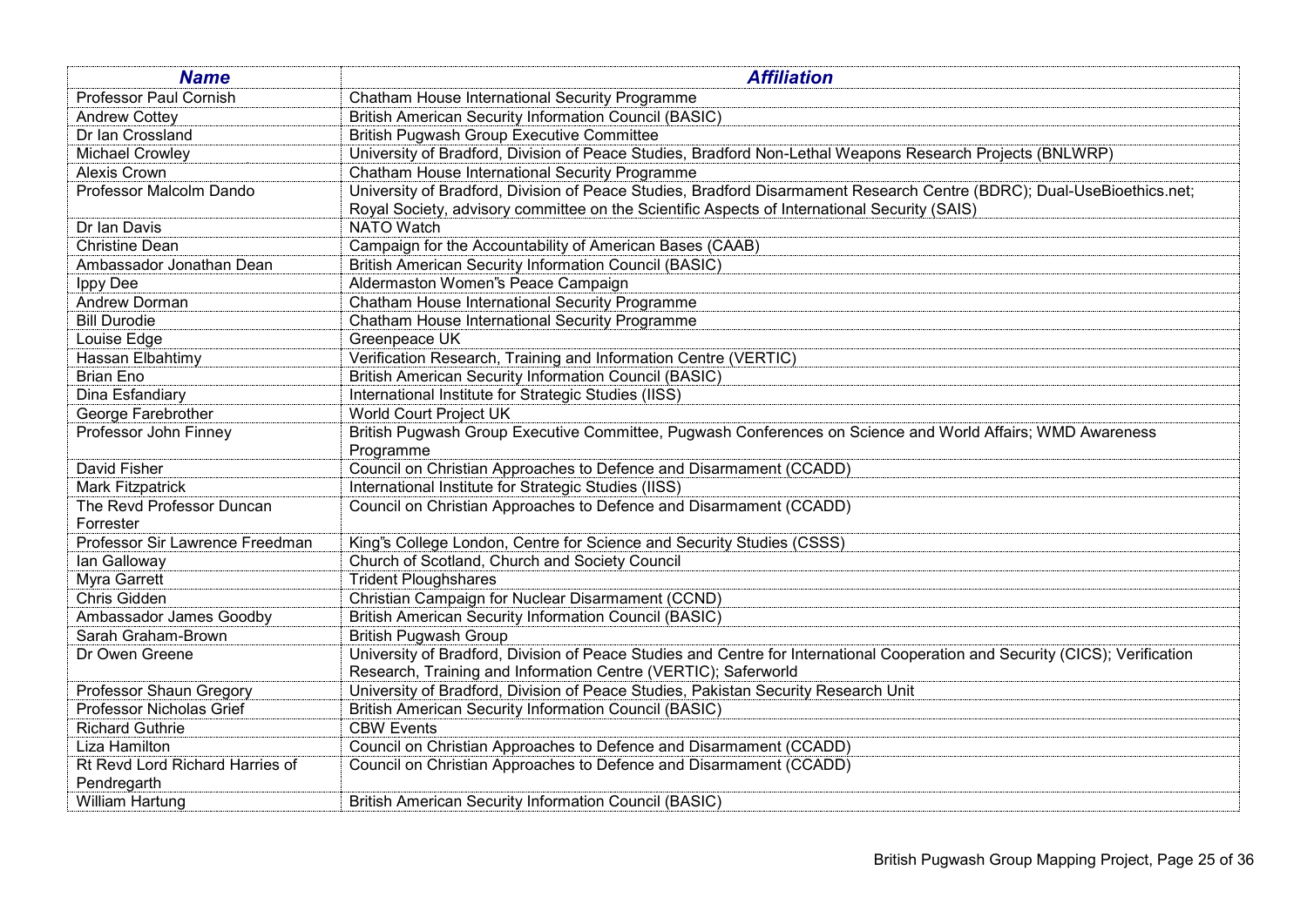| <b>Name</b>                  | <b>Affiliation</b>                                                                                                                  |
|------------------------------|-------------------------------------------------------------------------------------------------------------------------------------|
| Professor Alastair Hay       | Molecular Epidemiology Unit, University of Leeds                                                                                    |
| Dr Alan Heyes                | King's College London, Centre for Science and Security Studies (CSSS)                                                               |
| Professor C R (Kit) Hill     | <b>British Pugwash Group Executive Committee</b>                                                                                    |
| Professor Robert Hinde       | <b>British Pugwash Group Executive Committee</b>                                                                                    |
| Rosie Houldsworth            | <b>TalkWorks Films</b>                                                                                                              |
| Professor Sir Michael Howard | Council on Christian Approaches to Defence and Disarmament (CCADD)                                                                  |
| Dr Kate Hudson               | Campaign for Nuclear Disarmament (CND)                                                                                              |
| Dr Rex Hughes                | Chatham House International Security Programme                                                                                      |
| Kai ilchmann                 | Harvard Sussex Program on chemical and biological weapons (HSP), University of Sussex                                               |
| Paul Ingram                  | <b>British American Security Information Council (BASIC)</b>                                                                        |
| Dr Robert Jackson            | Chatham House International Security Programme                                                                                      |
| Dr Catherine Jefferson       | Royal Society, Science Policy Centre                                                                                                |
| Professor Alec Jeffreys      | Royal Society, advisory committee on the Scientific Aspects of International Security (SAIS)                                        |
| Dr Rebecca Johnson           | Acronym Institute for Disarmament Diplomacy (Director), International Campaign to Abolish Nuclear Weapons (ICAN) Vice-              |
|                              | Chair, International Panel on Fissile Materials (IPFM)                                                                              |
| Dr Sian Jones                | Aldermaston Women's Peace Campaign                                                                                                  |
| James Kearney                | United Nations Association of the UK "Towards Zero" Programme                                                                       |
| Dr Ian Kearns                | European Leadership Network for Multilateral Nuclear Disarmament; British American Security Information Council (BASIC)             |
| Dr Alexander Kelle           | University of Bath, Department of European Studies and Modern Languages; Dual-UseBioethics.net                                      |
| <b>Bruce Kent</b>            | Campaign for Nuclear Disarmament (CND)                                                                                              |
| Michael Ketchum              | Our World Our Say                                                                                                                   |
| Susan Kincaid                | <b>British American Security Information Council (BASIC)</b>                                                                        |
| Ben Koppelman                | Royal Society, Science Policy Centre                                                                                                |
| Simone La Corbiniere         | Our World Our Say                                                                                                                   |
| Sarah Lasenby                | <b>Trident Ploughshares</b>                                                                                                         |
| Dr Filippa Lentzos           | BIOS, London School of Economics and Political Science (LSE)                                                                        |
| Ambassador James Leonard     | <b>British American Security Information Council (BASIC)</b>                                                                        |
| Chris Lindborg               | <b>British American Security Information Council (BASIC)</b>                                                                        |
| Julian Lindley-French        | Chatham House International Security Programme                                                                                      |
| David Livingstone            | Chatham House International Security Programme                                                                                      |
| Michal Lovejoy               | <b>Trident Ploughshares</b>                                                                                                         |
| Simon Lunn                   | Royal United Services Institute (RUSI)                                                                                              |
| Dr Paul Marchant             | Praxis Centre, Leeds Metropolitan University                                                                                        |
| Dr Susan Martin              | King's College London, Centre for Science and Security Studies (CSSS)                                                               |
| lain Mathewson               | Chatham House International Security Programme                                                                                      |
| Dr Trevor McCrisken          | <b>British American Security Information Council (BASIC)</b>                                                                        |
| Dr Caitriona McLeish         | British Pugwash Group Executive Committee, Harvard Sussex Program on chemical and biological weapons (HSP), University<br>of Sussex |
| Ray Middleton                | Campaign for the Accountability of American Bases (CAAB)                                                                            |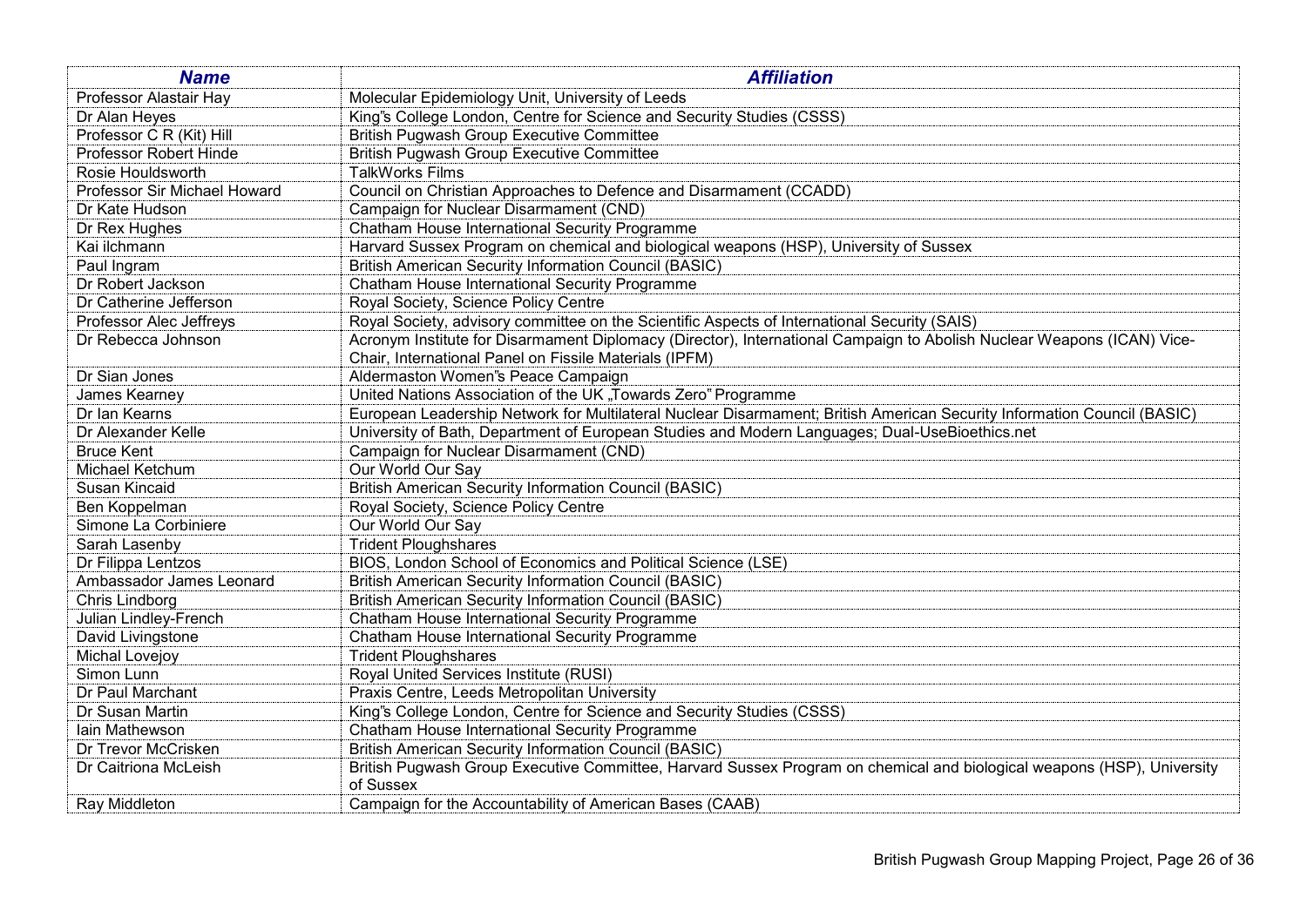| <b>Name</b>                     | <b>Affiliation</b>                                                                                                             |
|---------------------------------|--------------------------------------------------------------------------------------------------------------------------------|
| Sally Milne                     | <b>British Pugwash Group Executive Committee</b>                                                                               |
| Dr Tom Milne                    | <b>British Pugwash Group Executive Committee</b>                                                                               |
| Michael Moodie                  | Chatham House International Security Programme                                                                                 |
| Ben Moody                       | <b>British Pugwash Group Executive Committee</b>                                                                               |
| Dr Edwina Moreton               | Verification Research, Training and Information Centre (VERTIC)                                                                |
| Carol Naughton                  | British Pugwash Group Executive Committee, WMD Awareness Programme                                                             |
| Dr Daniel Nelson                | <b>British American Security Information Council (BASIC)</b>                                                                   |
| Peter Nicholls                  | Abolition 2000 UK                                                                                                              |
| Professor James O'Connell       | <b>British American Security Information Council (BASIC)</b>                                                                   |
| Sir David Omand                 | Royal Society, advisory committee on the Scientific Aspects of International Security (SAIS)                                   |
| Sima Osdoby                     | <b>British American Security Information Council (BASIC)</b>                                                                   |
| Laila Packer                    | Campaign for the Accountability of American Bases (CAAB)                                                                       |
| Dr Harsh V Pant                 | King's College London, Centre for Science and Security Studies (CSSS)                                                          |
| Dr Stuart Parkinson             | <b>Scientists for Global Responsibility</b>                                                                                    |
| Dr Graham Pearson               | University of Bradford, Bradford Disarmament Research Centre (BDRC)                                                            |
| Anne Penketh                    | <b>British American Security Information Council (BASIC)</b>                                                                   |
| <b>Lindis Percy</b>             | Campaign for the Accountability of American Bases                                                                              |
| Andreas Persbo                  | Verification Research, Training and Information Centre (VERTIC)                                                                |
| Dr Tony Phillips                | Harvard Sussex Program on chemical and biological weapons (HSP), University of Sussex                                          |
| Anne Piper                      | <b>TalkWorks Films</b>                                                                                                         |
| <b>Dr Andrew Pitt</b>           | Royal Society, advisory committee on the Scientific Aspects of International Security (SAIS)                                   |
| Dr Dan Plesch                   | University of London, School of Oriental and African Studies, Centre for International Studies and Diplomacy (SOAS CISD)       |
| Claire Poyner                   | Abolition 2000 UK, Christian Campaign for Nuclear Disarmament (CCND), Network for Peace                                        |
| Michael Pulham                  | Christian Campaign for Nuclear Disarmament (CCND)                                                                              |
| Patricia Pulham                 | Christian Campaign for Nuclear Disarmament (CCND)                                                                              |
| Rt Revd Timothy Radcliffe       | Council on Christian Approaches to Defence and Disarmament (CCADD)                                                             |
| Dr Brian Rappert                | University of Exeter, Department of Sociology and Philosophy; Dual-UseBioethics.net                                            |
| Dr James Revill                 | Harvard Sussex Program on chemical and biological weapons (HSP), University of Sussex                                          |
| Lorna Richardson                | All Party Group on Global Security and Non Proliferation                                                                       |
| Gabrielle Rifkind               | Oxford Research Group (ORG)                                                                                                    |
| Dr Nick Ritchie                 | British Pugwash Group Executive Committee, University of Bradford, Division of Peace Studies, BDRC                             |
| Professor Julian Perry Robinson | Harvard Sussex Program on chemical and biological weapons (HSP), University of Sussex                                          |
| <b>Professor Paul Rogers</b>    | Oxford Research Group (ORG); University of Bradford, Division of Peace Studies, Bradford Disarmament Research Centre<br>(BDRC) |
| Professor Steven Rose           | Royal Society, advisory committee on the Scientific Aspects of International Security (SAIS)                                   |
| <b>Bob Russell</b>              | Christian Campaign for Nuclear Disarmament (CCND)                                                                              |
| Malcolm Savidge                 | <b>British American Security Information Council (BASIC)</b>                                                                   |
| Paul Schulte                    | Council on Christian Approaches to Defence and Disarmament (CCADD)                                                             |
| Michael Selgelid                | Dual-UseBioethics.net                                                                                                          |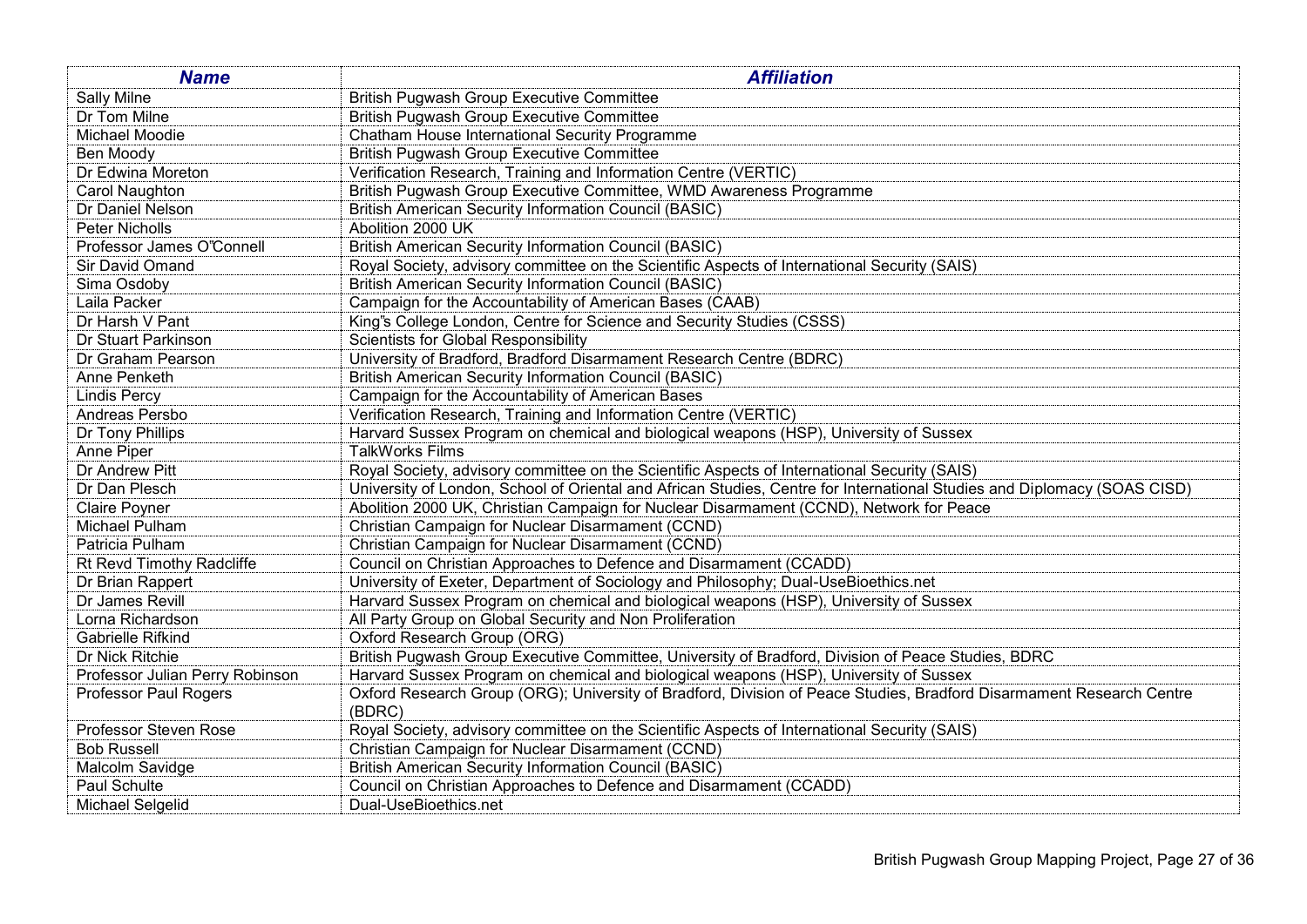| <b>Name</b>                      | <b>Affiliation</b>                                                                                                        |
|----------------------------------|---------------------------------------------------------------------------------------------------------------------------|
| <b>Martin Sheiger</b>            | Campaign for the Accountability of American Bases (CAAB)                                                                  |
| Ms Shata Shetty                  | European Leadership Network for Multilateral Nuclear Disarmament; Top Level Group of UK Parliamentarians for Multilateral |
|                                  | Nuclear Disarmament and Non Proliferation                                                                                 |
| Professor John Simpson           | British Pugwash Group Executive Committee; Royal Society, advisory committee on the Scientific Aspects of International   |
|                                  | Security (SAIS); University of Southampton, Mountbatten Centre for International Studies                                  |
| Nicholas Sims                    | Emeritus Reader, London School of Economics and Political Science (LSE), Department of International Relations; Trustee,  |
|                                  | Verification Research, Training and Information Centre (VERTIC)                                                           |
| Dr Chris Smith                   | Chatham House International Security Programme                                                                            |
| Professor Geoffrey Smith         | Royal Society, advisory committee on the Scientific Aspects of International Security (SAIS)                              |
| Dr Mark Smith                    | <b>Wilton Park</b>                                                                                                        |
| Laura Spagnuolo                  | <b>British American Security Information Council (BASIC)</b>                                                              |
| Dr Joanna Spear                  | <b>British American Security Information Council (BASIC)</b>                                                              |
| <b>Professor Edward Spiers</b>   | University of Leeds, School of History                                                                                    |
| Dr Kristan Stoddart              | Aberystwyth University, David Davies Memorial Institute of International Studies (DDMI)                                   |
| Rachel Stohl                     | Chatham House International Security Programme                                                                            |
| <b>Tim Street</b>                | International Campaign to Abolish Nuclear Weapons - UK (ICAN-UK), Medact                                                  |
| Dr Judi Sture                    | University of Bradford, Division of Peace Studies, Bradford Disarmament Research Centre (BDRC), Wellcome Trust Dual-Use   |
|                                  | Bioethics Group; Dual-UseBioethics.net                                                                                    |
| Jane Tallents                    | <b>Trident Ploughshares</b>                                                                                               |
| Luke Tredget                     | <b>WMD Awareness Programme</b>                                                                                            |
| Tim Walker                       | Our World Our Say                                                                                                         |
| Professor William Walker         | University of St Andrews School of International Relations                                                                |
| Kim Waller                       | <b>British American Security Information Council (BASIC)</b>                                                              |
| Sam Walton                       | <b>Quaker Peace and Social Witness</b>                                                                                    |
| Dr Liz Waterston                 | Medact                                                                                                                    |
| Dr Christopher Watson            | <b>British Pugwash Group Executive Committee</b>                                                                          |
| Professor Dave Webb              | Praxis Centre, School of Applied Global Ethics, Leeds Metropolitan University; Campaign for Nuclear Disarmament (CND)     |
| Dr Philip Webber                 | <b>Scientists for Global Responsibility</b>                                                                               |
| Professor Robin Weiss            | Royal Society, advisory committee on the Scientific Aspects of International Security (SAIS)                              |
| Professor Nicholas Wheeler       | Aberystwyth University, David Davies Memorial Institute of International Studies (DDMI)                                   |
| Dr Simon Whitby                  | University of Bradford, Division of Peace Studies, Bradford Disarmament Research Centre (BDRC); ; Dual-UseBioethics.net   |
| Dr Jim Whitman                   | University of Bradford, Division of Peace Studies, Bradford Disarmament Research Centre [BDRC]; Dual-UseBioethics.net     |
| Col (retd) Philip Wilkinson      | Chatham House International Security Programme                                                                            |
| Dr Lee Willett                   | Royal United Services Institute (RUSI)                                                                                    |
| <b>Baroness Shirley Williams</b> | Oxford Research Group (ORG) (Advisor)                                                                                     |
| Henrietta Wilson                 | Independent consultant                                                                                                    |
| Angela Woodward                  | Verification Research, Training and Information Centre (VERTIC)                                                           |
| Dr Steve Wright                  | Praxis Centre, Leeds Metropolitan University                                                                              |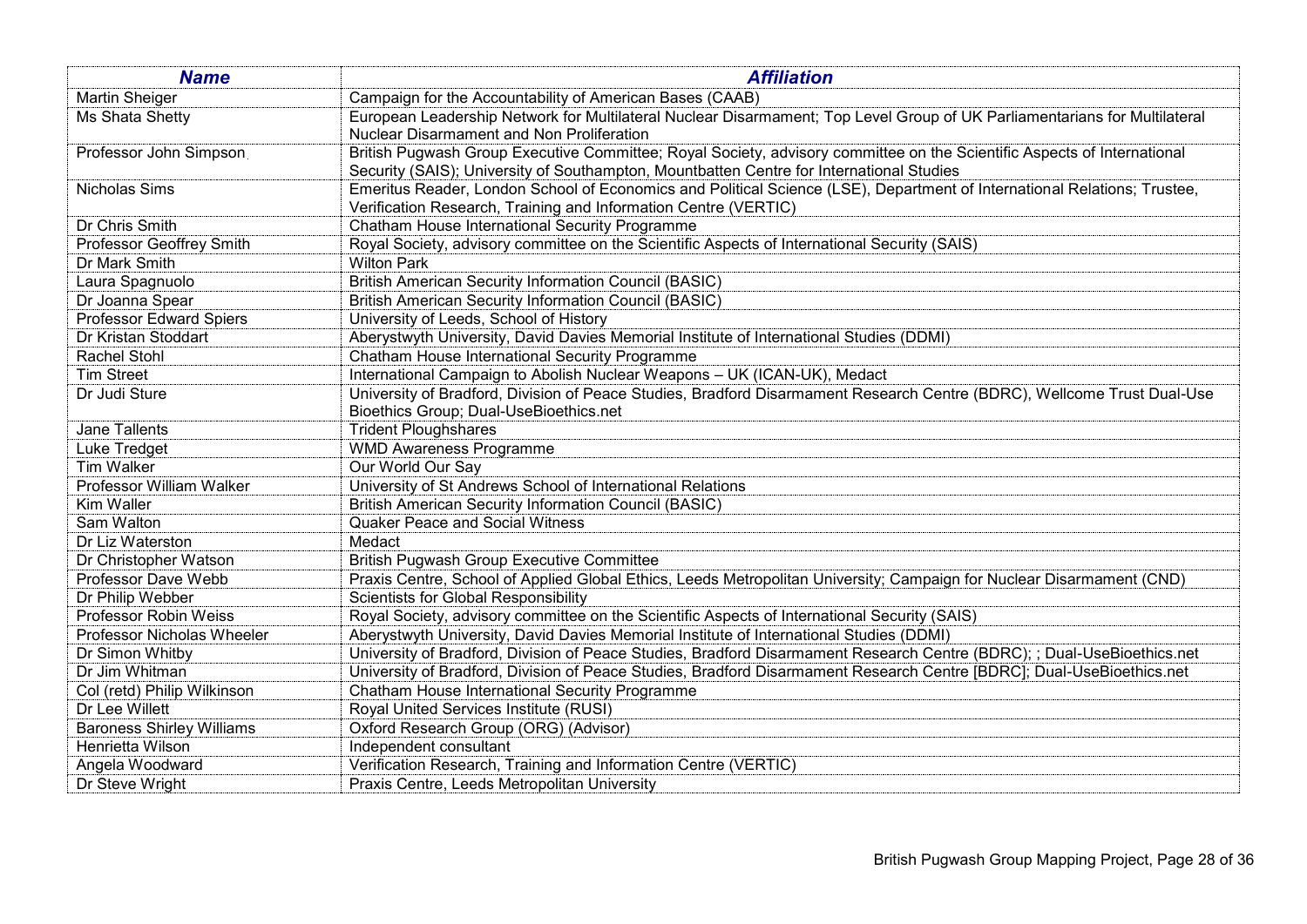| <b>Claire Yorke</b> | Chatham House International Security Programme |
|---------------------|------------------------------------------------|
| Ben Zala            | Oxford Research Group (ORG)                    |
| Angie Zelter        | <b>Frident Ploughshares</b>                    |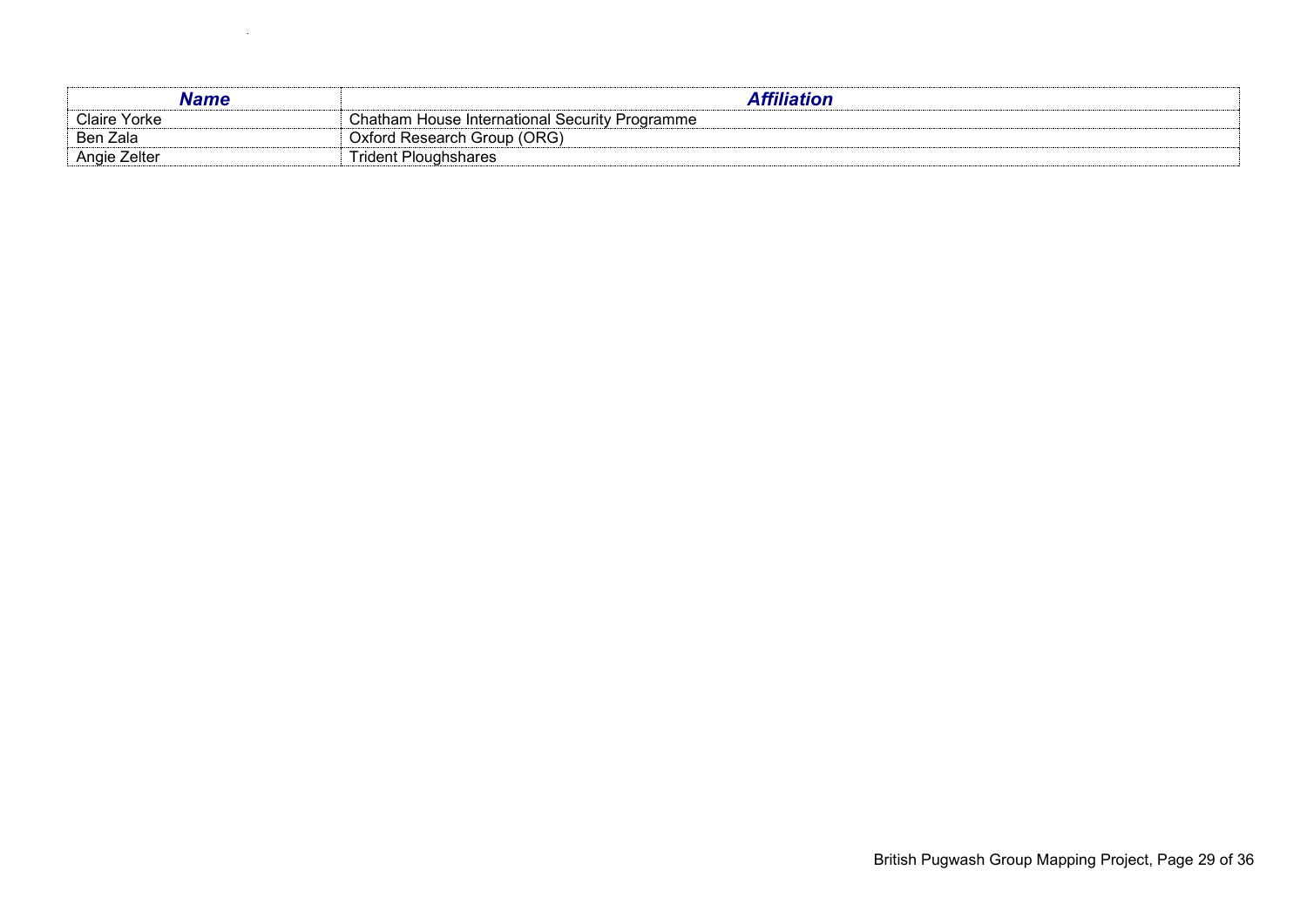#### *Contact Details of Organisations*

| Organisation <sup>7</sup>                                                                  | <b>Telephone</b>                          | <b>Website</b>                                                             | Staff <sup>8,9</sup>                                                                                                                                                                                                                                                                                                                                                                                                         |
|--------------------------------------------------------------------------------------------|-------------------------------------------|----------------------------------------------------------------------------|------------------------------------------------------------------------------------------------------------------------------------------------------------------------------------------------------------------------------------------------------------------------------------------------------------------------------------------------------------------------------------------------------------------------------|
| Aberystwyth University, David Davies Memorial<br>Institute of International Studies (DDMI) | 01970 622 387                             | http://www.aber.ac.uk/interpol/en/research/<br><b>DDMI/DavidDavies.htm</b> | Professor Ken Booth, Dr Kristan Stoddart,<br>Professor Nicholas Wheeler                                                                                                                                                                                                                                                                                                                                                      |
| Abolition 2000 UK                                                                          | 01206 867 801                             | http://www.abolition2000uk.org/                                            | Peter Nicholls (Chair), Claire Poyner (Staff)                                                                                                                                                                                                                                                                                                                                                                                |
| Acronym Institute for Disarmament Diplomacy                                                | 020 7503 8857                             | http://www.acronym.org.uk                                                  | Kat Barton, Dr Rebecca Johnson. Board of<br>Directors: David Atwood, Nomi Bar-Yaacov,<br>General Sir Hugh Beach, Amb. Tim<br>Caughley, Professor Christine Chinkin                                                                                                                                                                                                                                                           |
| All Party Group on Global Security and Non<br>Proliferation                                | 07950 414 165                             | N/A                                                                        | Lorna Richardson                                                                                                                                                                                                                                                                                                                                                                                                             |
| Aldermaston Women's Peace Campaign                                                         | 07969 739 812<br>info@aldermas<br>ton.net | http://www.aldermaston.net/                                                | Ippy Dee, Dr Sian Jones                                                                                                                                                                                                                                                                                                                                                                                                      |
| BIOS, London School of Economics and<br>Political Science (LSE)                            | 020 7955 6998                             | http://www.lse.ac.uk/collections/BIOS/                                     | Dr Filippa Lentzos                                                                                                                                                                                                                                                                                                                                                                                                           |
| <b>British American Security Information Council</b><br>(BASIC)                            | 020 7324 4680                             | http://www.basicint.org                                                    | Paul Ingram, Ian Kearns, Chris Lindborg,<br>Anne Penketh, Laura Spagnuolo, Kim<br>Waller. Board of Directors: Amb. Bob Barry,<br>Camilla Bustani, Andrew Cottey, Amb.<br>Jonathan Dean, Brian Eno, Amb. James<br>Goodby, Prof Nicholas Grief, William<br>Hartung, Susan Kincaid, Amb. James<br>Leonard, Dr Trevor McCrisken, Dr Daniel<br>Nelson, Prof James O'Connell, Sima<br>Osdoby, Malcolm Savidge, Dr. Joanna<br>Spear |

 7 Please note that the "Organisations" operate and can be categorised in very different ways. For example, some of the organisations have paying members, while others do

not. Several – such as ICAN-UK and Dual-UseBioethics.net – are umbrella groups for collective NGO work, while some are UK branches of international groups.<br>° Please note that the "Staff" column includes staff that are pai

 $^9$  Please note that there are inconsistencies in the titles assigned to people (for example, not all "Drs" are represented as such). We have chosen to use the titles suggested by the organisations" submissions to the Mapping Project.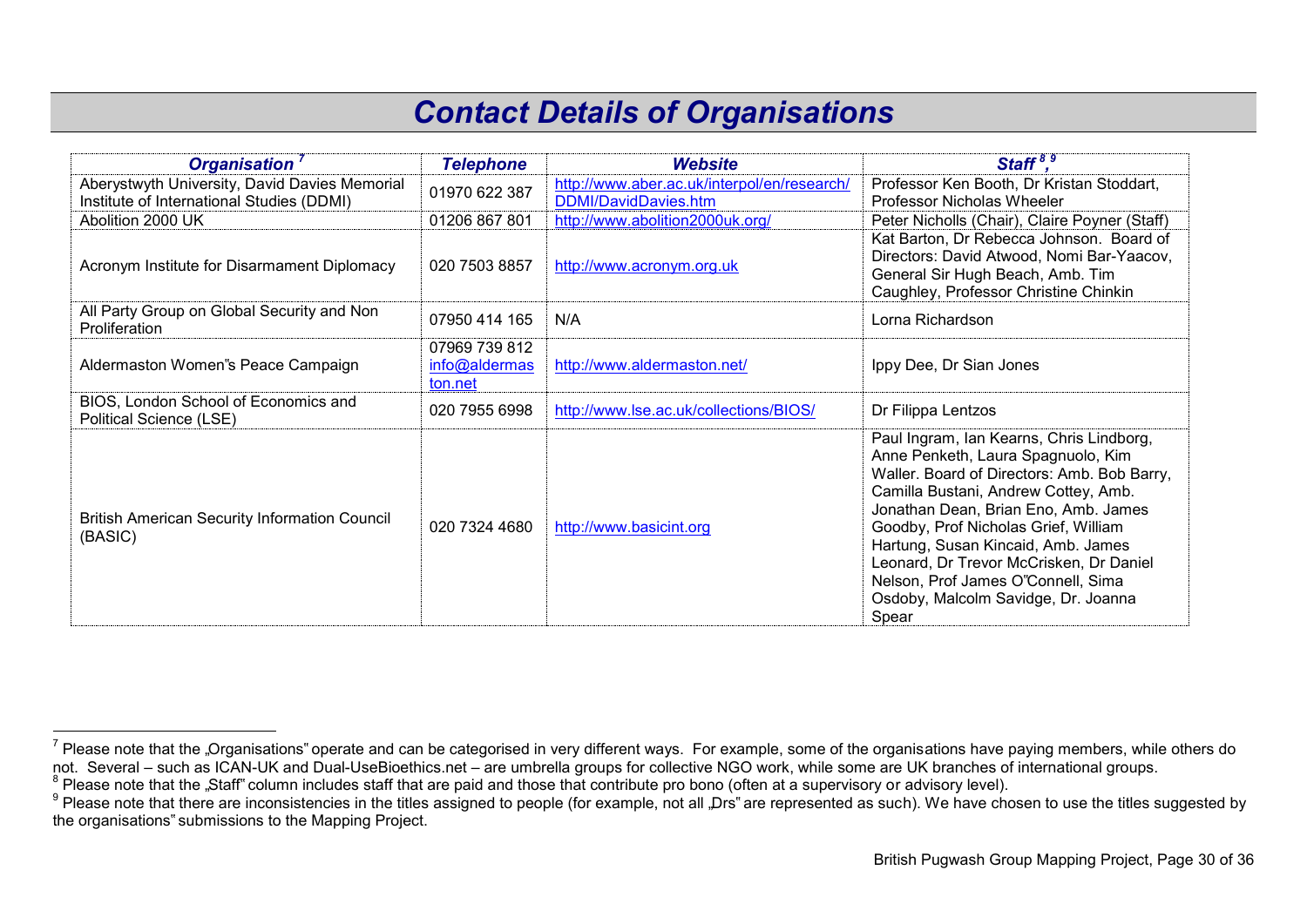| <b>Contact Details of Organisations (continued)</b>         |                                            |                                                                                                                   |                                                                                                                                                                                                                                                                                                                                                                                                                                                                                                                                                                                                         |
|-------------------------------------------------------------|--------------------------------------------|-------------------------------------------------------------------------------------------------------------------|---------------------------------------------------------------------------------------------------------------------------------------------------------------------------------------------------------------------------------------------------------------------------------------------------------------------------------------------------------------------------------------------------------------------------------------------------------------------------------------------------------------------------------------------------------------------------------------------------------|
| <b>Organisation</b>                                         | <b>Telephone</b>                           | <b>Website</b>                                                                                                    | <b>Staff</b>                                                                                                                                                                                                                                                                                                                                                                                                                                                                                                                                                                                            |
| <b>British Pugwash Group</b>                                | 020 7405 6661                              | http://www.britishpugwash.org                                                                                     | <b>Executive Committee: Professor Robert</b><br>Hinde (President), Dr Christopher Watson<br>(Chair), Carol Naughton (Deputy Chair), Dr<br>Nick Ritchie (Secretary), Professor C R (Kit)<br>Hill (Treasurer), Professor Alan Allport,<br>General Sir Hugh Beach, Dr Ian Crossland,<br>Professor John Finney, Dr Caitriona<br>McLeish, Sally Milne, Dr Tom Milne, Ben<br>Moody, Professor John Simpson.<br>Group Secretary: Sarah Graham-Brown                                                                                                                                                            |
| Campaign for the Accountability<br>of American Bases (CAAB) | 01423 884 076<br>mail@caabcorn<br>er.co.uk | http://www.caab.org.uk/                                                                                           | Lindis Percy, Laila Packer, Christine Dean,<br>Martin Scheiger, Ray Middleton (webmaster)                                                                                                                                                                                                                                                                                                                                                                                                                                                                                                               |
| Campaign for Nuclear Disarmament (CND)                      | 0207 700 2393                              | http://www.cnduk.org                                                                                              | Dr Kate Hudson (General Secretary),<br>Professor Dave Webb (Chair), Daniel<br>Blaney, Sarah Cartin, Jeremy Corbyn MP<br>(Vice-Chairs), Bruce Kent (Vice-President)                                                                                                                                                                                                                                                                                                                                                                                                                                      |
| <b>CBW Events</b>                                           | 07973 539 147                              | http://www.cbw-events.org.uk/                                                                                     | <b>Richard Guthrie</b>                                                                                                                                                                                                                                                                                                                                                                                                                                                                                                                                                                                  |
| Chatham House International Security<br>Programme           | 020 7957 5700                              | http://www.chathamhouse.org.uk/research/<br>security/                                                             | Professor Paul Cornish (Head of<br>Programme), Claire Yorke (Programme<br>Manager), Alexis Crown (Research Fellow),<br>Dave Clemente (Research Analyst), Benoit<br>Gomis (Research Analyst), Zoe Pelter<br>(Programme Coordinator). Associate<br>Fellows: Robert Baxter, Steven Bowns,<br>Andrew Dorman, Bill Durodie, Charles<br>Garraway, Stuart Gordon, Dr Robert<br>Jackson, Professor Julian Lindley-French,<br>David Livingstone MBE DSC, lain<br>Mathewson CMG, Michael Moodie, Andrew<br>Simpson, Dr Chris Smith, Professor Joanna<br>Spear, Rachel Stohl, Col (retd) Philip<br>Wilkinson (OBE) |
| Christian Campaign for Nuclear Disarmament                  | christians@cnd<br>uk.org                   | http://ccnd.gn.apc.org/index.php                                                                                  | Executive Council: Michael Pulham, Bob<br>Russell and Chris Gidden (Co-chairs);<br>Patricia Pulham (Executive / office<br>coordinator). Staff: Claire Poyner                                                                                                                                                                                                                                                                                                                                                                                                                                            |
| Church of Scotland, Church and Society<br>Council           | 0131 225 2722                              | http://www.churchofscotland.org.uk/about<br>us/councils committees and departments/<br>church and society council | Ewan Aitken (Secretary), David Bradwell<br>(Associate Secretary), Ian Galloway<br>(Convenor)                                                                                                                                                                                                                                                                                                                                                                                                                                                                                                            |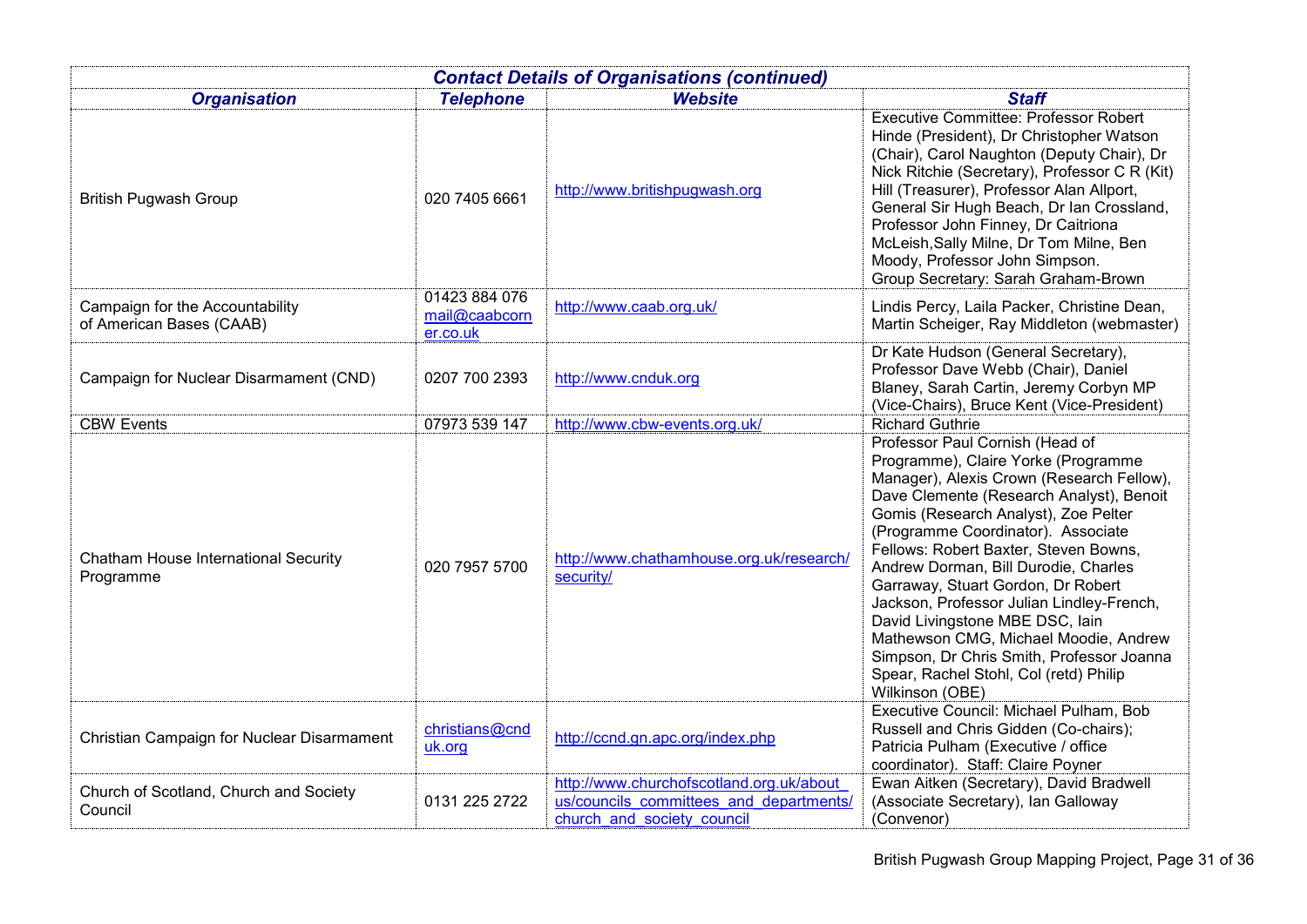| <b>Contact Details of Organisations (continued)</b>                                                                                           |                                        |                                                      |                                                                                                                                                                                                                                                                                                                                                                           |
|-----------------------------------------------------------------------------------------------------------------------------------------------|----------------------------------------|------------------------------------------------------|---------------------------------------------------------------------------------------------------------------------------------------------------------------------------------------------------------------------------------------------------------------------------------------------------------------------------------------------------------------------------|
| <b>Organisation</b>                                                                                                                           | <b>Telephone</b>                       | <b>Website</b>                                       | <b>Staff</b>                                                                                                                                                                                                                                                                                                                                                              |
| Council on Christian Approaches to Defence<br>and Disarmament (CCADD)                                                                         | 01603 279 939<br>ccadd@lineone.<br>net | http://www.ccadd.org.uk                              | David Fisher and Paul Schulte (Co-chairs of<br>the Council), General Sir Hugh Beach (Vice<br>Chairman), Revd Robert S Beresford<br>(Honorary Treasurer), The Revd Professor<br>Duncan Forrester, Rt Revd Lord Richard<br>Harries of Pendregarth, Professor Sir<br>Michael Howard, Rt Revd Timothy Radcliffe,<br>Mrs Liza Hamilton (Secretary)                             |
| Department of Science and Technology<br>Studies, University College London (UCL)                                                              | 020 7679 3924                          | http://www.ucl.ac.uk/sts/                            | Dr Brian Balmer                                                                                                                                                                                                                                                                                                                                                           |
| Dual-UseBioethics.net                                                                                                                         | s.whitby@bradf<br>ord.ac.uk            | http://www.brad.ac.uk/acad/sbtwc/dube/ind<br>ex.html | Professor Malcolm Dando, Dr Judi Sture, Dr<br>Jim Whitman, Dr Simon Whitby (University<br>of Bradford''s Division of Peace Studies); Dr<br>Brian Rappert (Department of Sociology and<br>Philosophy, University of Exeter); Dr<br>Alexander Kelle (Department of European<br>Studies, University of Bath); Michael Selgelid<br>(Australian National University, Canberra) |
| European Leadership Network for Multilateral<br><b>Nuclear Disarmament</b>                                                                    | 020 3176 2554                          | http://www.europeanleadershipnetwork.org/            | Dr Ian Kearns (Chief Executive), Shata<br>Shetty (Senior Programme Officer)                                                                                                                                                                                                                                                                                               |
| Greenpeace UK                                                                                                                                 | 020 7865 8100                          | http://www.greenpeace.org.uk/                        | Louise Edge                                                                                                                                                                                                                                                                                                                                                               |
| Harvard Sussex Program on chemical and<br>biological weapons (HSP), Science and<br>Technology Policy Research (SPRU),<br>University of Sussex | 01273 678 172                          | http://www.sussex.ac.uk/Units/spru/hsp/              | Kai ilchmann, Dr Caitriona McLeish, Tony<br>Phillips (Visiting Fellow), Dr James Revill,<br>Professor Julian Perry Robinson (Director);<br>plus an international Advisory Board and<br>about 50 HSP Associates, as well as US<br>colleagues at Harvard University.                                                                                                        |
| International Campaign to Abolish Nuclear<br>Weapons (ICAN)-UK                                                                                | 020 7324 4739                          | http://www.icanw.org.uk/                             | Rebecca Johnson (Vice-Chair), Tim Street                                                                                                                                                                                                                                                                                                                                  |
| International Institute for Strategic Studies<br>(IISS)                                                                                       | 020 7379 7676                          | http://www.iiss.org                                  | Mark Fitzpatrick, Dina Esfandiary                                                                                                                                                                                                                                                                                                                                         |
| King's College London, Centre for Science and<br>Security Studies (CSSS)                                                                      | 020 7836 5454                          | http://www.kcl.ac.uk/csss/                           | Professor Wyn Bowen, Professor Sir<br>Lawrence Freedman, Dr Alan Heyes, Dr<br>Susan Martin, Dr Harsh V Pant                                                                                                                                                                                                                                                               |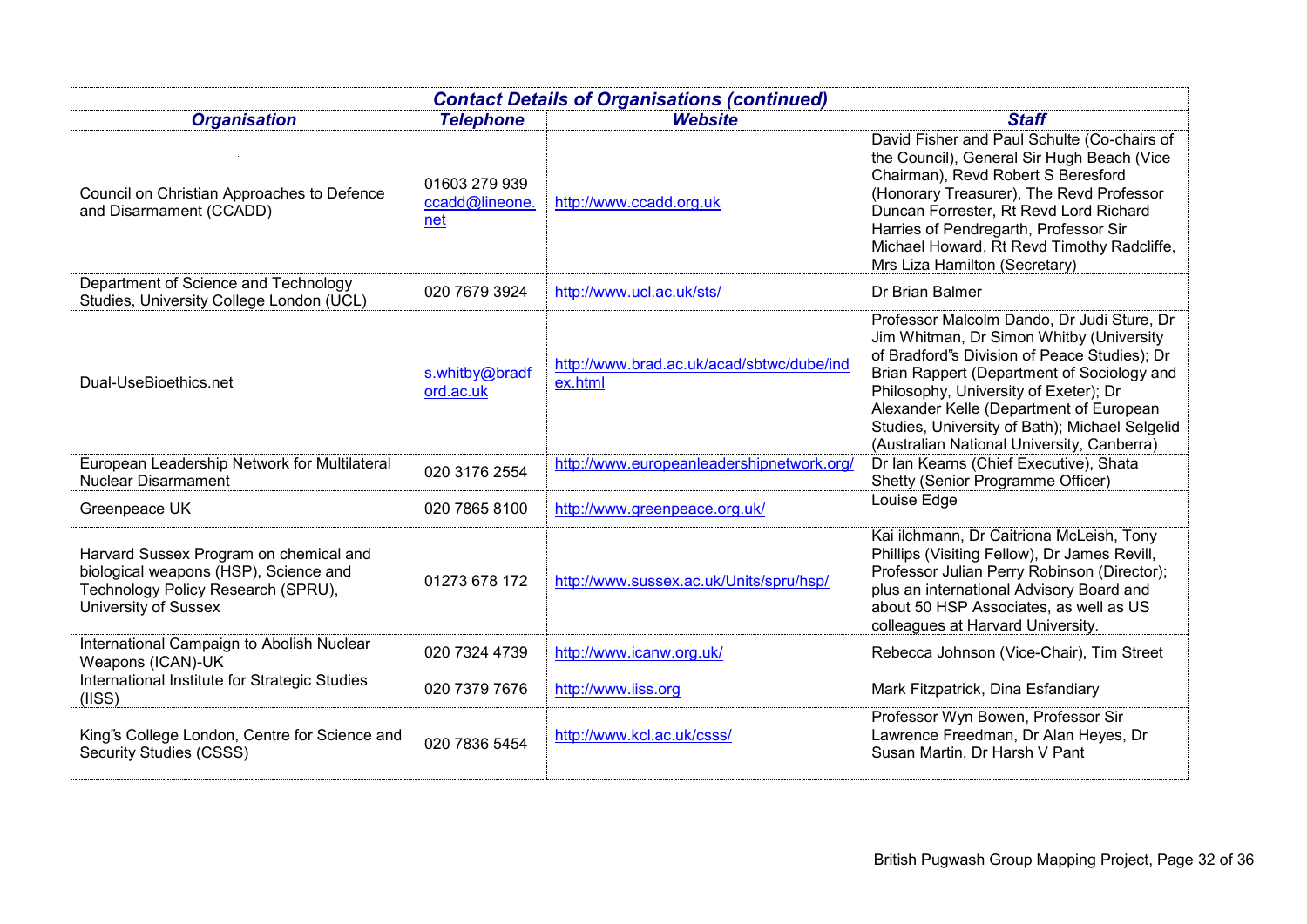| <b>Contact Details of Organisations (continued)</b>                                                        |                  |                                                             |                                                                                                                                                                                                                                                                                                                             |
|------------------------------------------------------------------------------------------------------------|------------------|-------------------------------------------------------------|-----------------------------------------------------------------------------------------------------------------------------------------------------------------------------------------------------------------------------------------------------------------------------------------------------------------------------|
| <b>Organisation</b>                                                                                        | <b>Telephone</b> | <b>Website</b>                                              | <b>Staff</b>                                                                                                                                                                                                                                                                                                                |
| London School of Economics and Political<br>Science (LSE), Department of International<br><b>Relations</b> |                  |                                                             | Nicholas Sims (Emeritus Reader). Contact<br>via N.Sims@lse.ac.uk                                                                                                                                                                                                                                                            |
| Martin Butcher (independent consultant)                                                                    | 01920 438 212    | http://natomonitor.blogspot.com                             | <b>Martin Butcher</b>                                                                                                                                                                                                                                                                                                       |
| Medact                                                                                                     | 020 7324 4739    | http://www.medact.org                                       | Marion Birch, Tim Street.                                                                                                                                                                                                                                                                                                   |
| Molecular Epidemiology Unit, University of<br>Leeds                                                        | 0113 343 7721    | http://www.leeds.ac.uk/light/staff/hay_a.html               | Professor Alastair Hay                                                                                                                                                                                                                                                                                                      |
| <b>NATO Watch</b>                                                                                          | 07887 782 389    | http://www.natowatch.org                                    | Dr Ian Davis                                                                                                                                                                                                                                                                                                                |
| Network for Peace                                                                                          | 07794 036 602    | http://www.networkforpeace.org.uk/index.ht<br>ml            | <b>Claire Poyner</b>                                                                                                                                                                                                                                                                                                        |
| <b>Nuclear Information Service (NIS)</b>                                                                   | 0118 327 7489    | http://www.nuclearinfo.org                                  | Peter Burt                                                                                                                                                                                                                                                                                                                  |
| Our World Our Say                                                                                          | 01273 693 305    | http://www.ourworldoursay.co.uk/trident_re<br>placement.php | Directors: Tim Walker (Chairman), Simone<br>La Corbiniere, Michael Ketchum                                                                                                                                                                                                                                                  |
| Oxford Research Group (ORG)                                                                                | 020 7549 0298    | http://www.oxfordresearchgroup.org.uk                       | Frank Barnaby, Gabrielle Rifkind, Professor<br>Paul Rogers, Ben Zala. Patrons and<br>Advisors with specific interest in nuclear<br>matters: Baroness Shirley Williams, Malcolm<br>Chalmers                                                                                                                                  |
| Praxis Centre, Leeds Metropolitan University                                                               | 0113 812 5265    | http://praxis.leedsmet.ac.uk/praxis/                        | Professor Dave Webb, Dr Steve Wright, Dr<br>Paul Marchant                                                                                                                                                                                                                                                                   |
| Pugwash Conferences on Science and World<br>Affairs (London Office)                                        | 07920 747 560    | http://www.pugwash.org/                                     | Sandra Ionno Butcher, Professor John<br>Finney                                                                                                                                                                                                                                                                              |
| <b>Quaker Peace and Social Witness</b>                                                                     | 020 7663 1067    | http://www.quaker.org.uk                                    | Sam Walton                                                                                                                                                                                                                                                                                                                  |
| Royal Society, Science Policy Centre                                                                       | 020 7451 2500    | http://royalsociety.org/policy/                             | Dr Catherine Jefferson, Ben Koppelman                                                                                                                                                                                                                                                                                       |
| Royal Society, advisory committee on the<br>Scientific Aspects of International Security<br>(SAIS)         | 020 7451 2548    | http://royalsociety.org/policy/                             | <b>Current membership: Professor Geoffrey</b><br>Smith FRS (CHAIR), Professor Wyn Bowen,<br>Professor Roger Cashmore CMG FRS,<br>Professor Malcolm Dando, Professor Alec<br>Jeffreys FRS, Sir David Omand GCB, Dr<br>Andrew Pitt, Professor Steven Rose,<br>Professor John Simpson OBE, Professor<br><b>Robin Weiss FRS</b> |
| Royal United Services Institute (RUSI)                                                                     | 020 7930 5854    | http://www.rusi.org                                         | Michael Chalmers, Professor Michael<br>Clarke, Simon Lunn, Dr Lee Willett                                                                                                                                                                                                                                                   |
| Scientists for Global Responsibility                                                                       | 01303 851 965    | http://www.sgr.org.uk/                                      | Dr Stuart Parkinson, Dr Philip Webber                                                                                                                                                                                                                                                                                       |
| <b>Scottish CND</b>                                                                                        | 0141 423 1222    | http://www.banthebomb.org/                                  | John Ainslie                                                                                                                                                                                                                                                                                                                |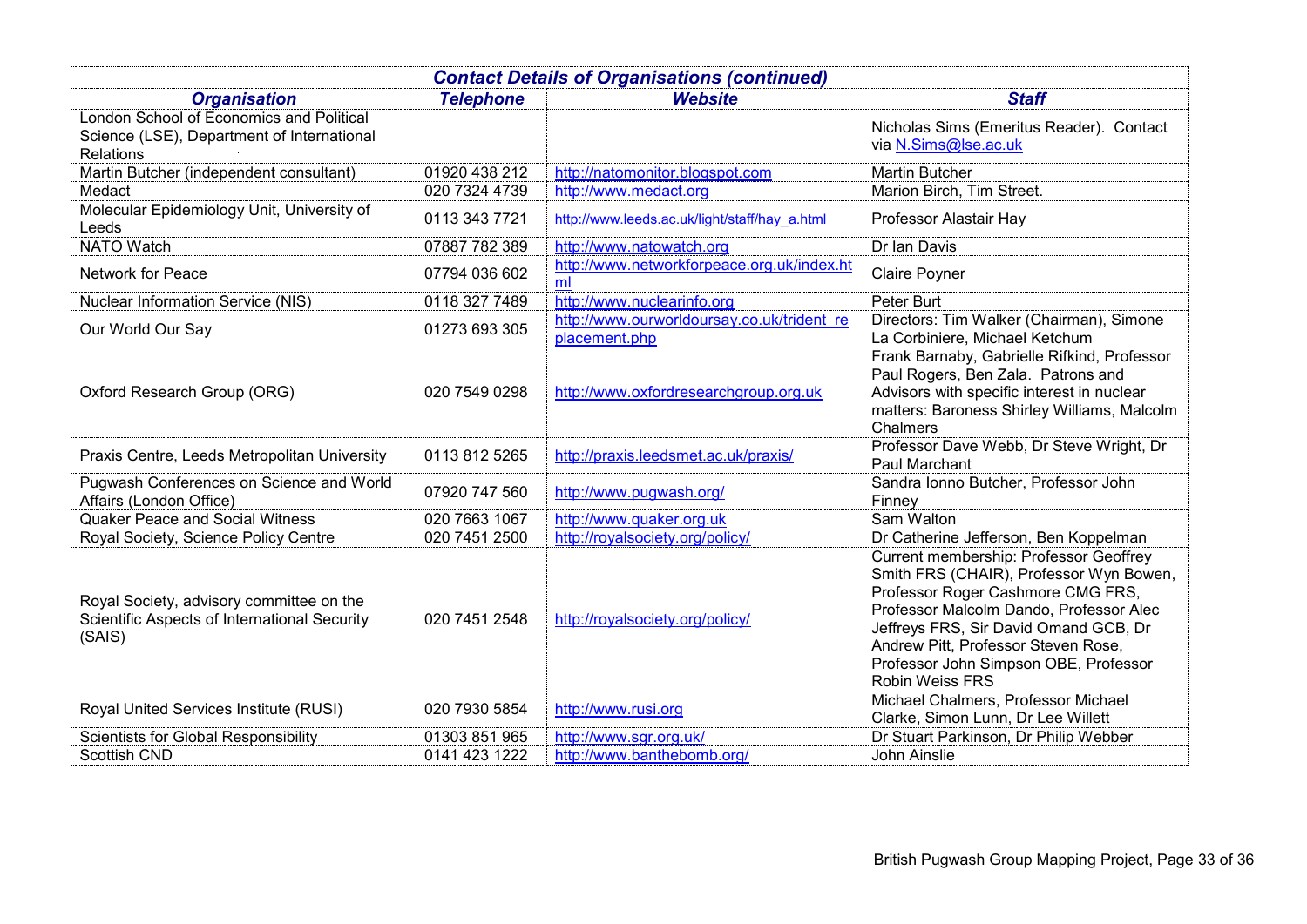| <b>Contact Details of Organisations (continued)</b>                                                                                                             |                                                       |                                                                     |                                                                                                                                                                                                                      |
|-----------------------------------------------------------------------------------------------------------------------------------------------------------------|-------------------------------------------------------|---------------------------------------------------------------------|----------------------------------------------------------------------------------------------------------------------------------------------------------------------------------------------------------------------|
| <b>Organisation</b>                                                                                                                                             | <b>Telephone</b>                                      | <b>Website</b>                                                      | <b>Staff</b>                                                                                                                                                                                                         |
| <b>TalkWorks Films</b>                                                                                                                                          | 01608 643 967<br>rosie.houldsworth<br>@talkworks.info | www.talkworks.info                                                  | Rosie Houldsworth, Anne Piper, Andy<br><b>Russell</b>                                                                                                                                                                |
| Top Level Group of UK Parliamentarians for<br>Multilateral Nuclear Disarmament and Non<br>Proliferation                                                         | 020 3176 2554                                         | http://toplevelgroup.org/                                           | Contact c/o Ms Shata Shetty                                                                                                                                                                                          |
| <b>Trident Ploughshares</b>                                                                                                                                     | 0845 458 8366                                         | http://www.tridentploughshares.org/index.p<br>hp3                   | Myra Garrett, Sarah Lasenby, Michal<br>Lovejoy, Jane Tallents, Angie Zelter                                                                                                                                          |
| United Nations Association of the UK "Towards<br>Zero" Programme                                                                                                | 020 7766 3446                                         | http://www.una.org.uk/towardszero/index.ht<br>ml                    | James Kearney                                                                                                                                                                                                        |
| University of Bath, Department of European<br>Studies and Modern Languages                                                                                      | 01225 386 099                                         | http://people.bath.ac.uk/ak280/                                     | Dr Alexander Kelle                                                                                                                                                                                                   |
| University of Bradford, Division of Peace<br>Studies, Centre for International Cooperation<br>and Security (CICS)                                               | 01274 235 173                                         | http://www.brad.ac.uk/acad/cics/                                    | Dr Owen Greene                                                                                                                                                                                                       |
| University of Bradford, Division of Peace<br>Studies, Bradford Disarmament Research<br>Centre (BDRC) (including the Wellcome Trust<br>Dual-Use Bioethics Group) | 01274 235 235                                         | http://www.brad.ac.uk/acad/bdrc<br>http://www.brad.ac.uk/acad/peace | Dr Simon Whitby (Director), Professor<br>Malcolm Dando, Dr Owen Greene, Professor<br>Shaun Gregory, Dr Graham Pearson<br>(Visiting Fellow), Dr Nick Ritchie, Professor<br>Paul Rogers, Dr Judi Sture, Dr Jim Whitman |
| University of Exeter, Department of Sociology<br>and Philosophy                                                                                                 | 01392 263 353                                         | http://people.exeter.ac.uk/br201/Research/<br>Bioweapons/index.htm  | Dr Brian Rappert                                                                                                                                                                                                     |
| University of Leeds, Politics and International<br><b>Studies</b>                                                                                               | 0113 343 4389                                         | http://www.polis.leeds.ac.uk/about/staff/blut<br>h/                 | Professor Christoph Bluth                                                                                                                                                                                            |
| University of Leeds, School of History                                                                                                                          | 0113 343 3581                                         | http://www.leeds.ac.uk/history/staff/edward<br>spiers.htm           | Professor Edward Spiers                                                                                                                                                                                              |
| University of London, School of Oriental and<br>African Studies, Centre for International<br>Studies and Diplomacy (SOAS CISD)                                  | 020 7898 4840                                         | http://www.cisd.soas.ac.uk/                                         | Dr Dan Plesch                                                                                                                                                                                                        |
| University of St Andrews School of<br><b>International Relations</b>                                                                                            | 01334 462 934                                         | http://www.st-andrews.ac.uk/intrel                                  | Professor William Walker                                                                                                                                                                                             |
| University of Southampton, Mountbatten<br>Centre for International Studies (MCIS)                                                                               | 023 8059 2522                                         | http://www.mcis.soton.ac.uk/                                        | Professor John Simpson                                                                                                                                                                                               |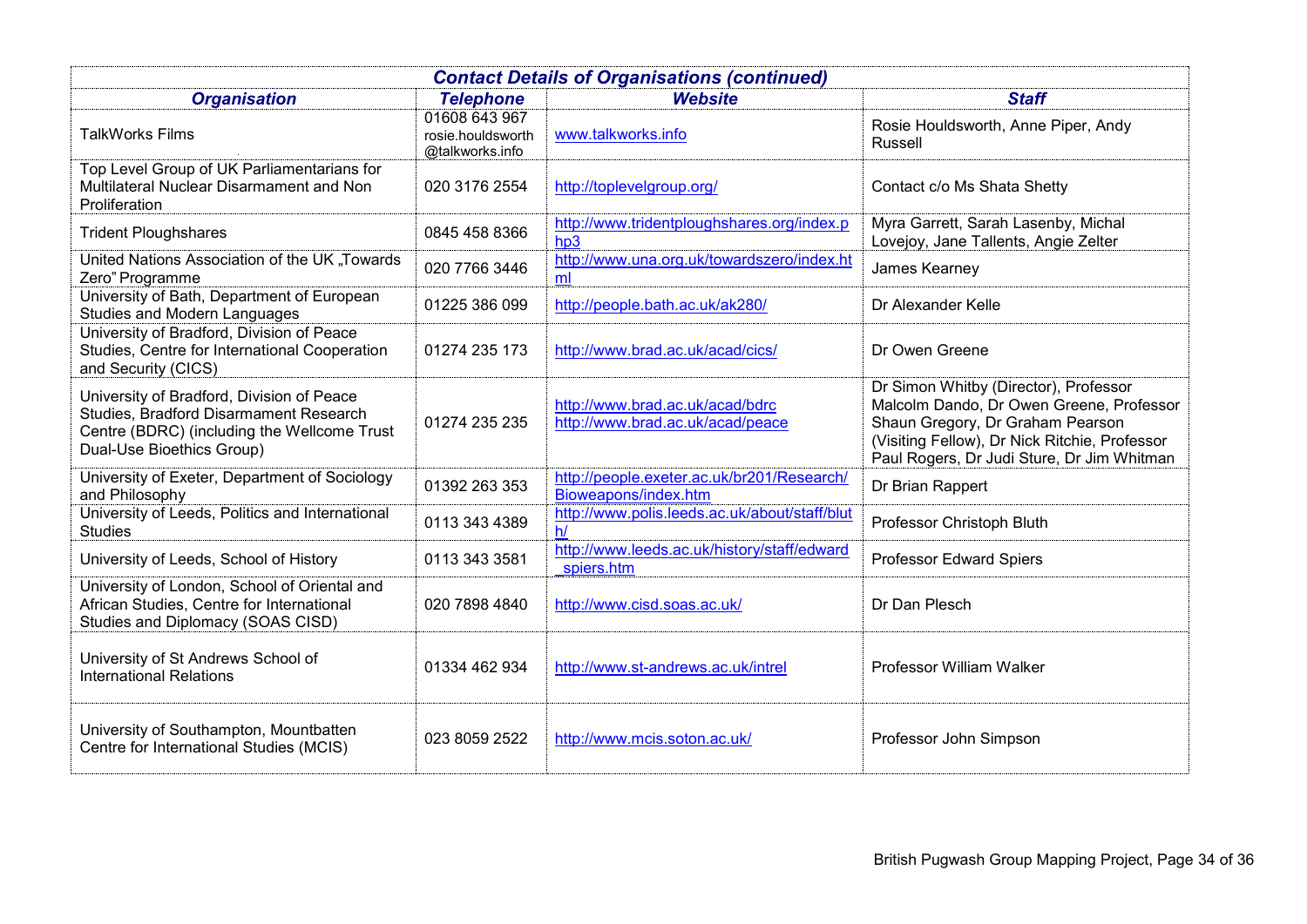| <b>Contact Details of Organisations (continued)</b>                |                  |                                                          |                                                                                                                                                                                                                                                               |
|--------------------------------------------------------------------|------------------|----------------------------------------------------------|---------------------------------------------------------------------------------------------------------------------------------------------------------------------------------------------------------------------------------------------------------------|
| <b>Organisation</b>                                                | <b>Telephone</b> | <b>Website</b>                                           | <b>Staff</b>                                                                                                                                                                                                                                                  |
| Verification Research, Training and Information<br>Centre (VERTIC) | 020 7065 0880    | http://www.vertic.org/                                   | Andreas Persbo, Angela Woodward, Hassan<br>Elbahtimy. Board of Directors/Trustees:<br>General Sir Hugh Beach and Dr Owen<br>Greene (Co-chairs), James Arbuthnot MP,<br>Professor Wyn Bowen, Lord Browne of<br>Ladyton, Dr Edwina Moreton, Nicholas A<br>Sims. |
| <b>Wilton Park</b>                                                 | 01903 817 698    | http://www.wiltonpark.org.uk/                            | Dr Mark Smith                                                                                                                                                                                                                                                 |
| <b>WMD Awareness Programme</b>                                     | 020 7405 6661    | http://www.wmdawareness.org.uk/                          | John Finney (Chair), Carol Naughton, Luke<br>Tredget                                                                                                                                                                                                          |
| World Court Project UK                                             | 01323 844 269    | http://www.gn.apc.org/network/world-court-<br>project-uk | George Farebrother                                                                                                                                                                                                                                            |